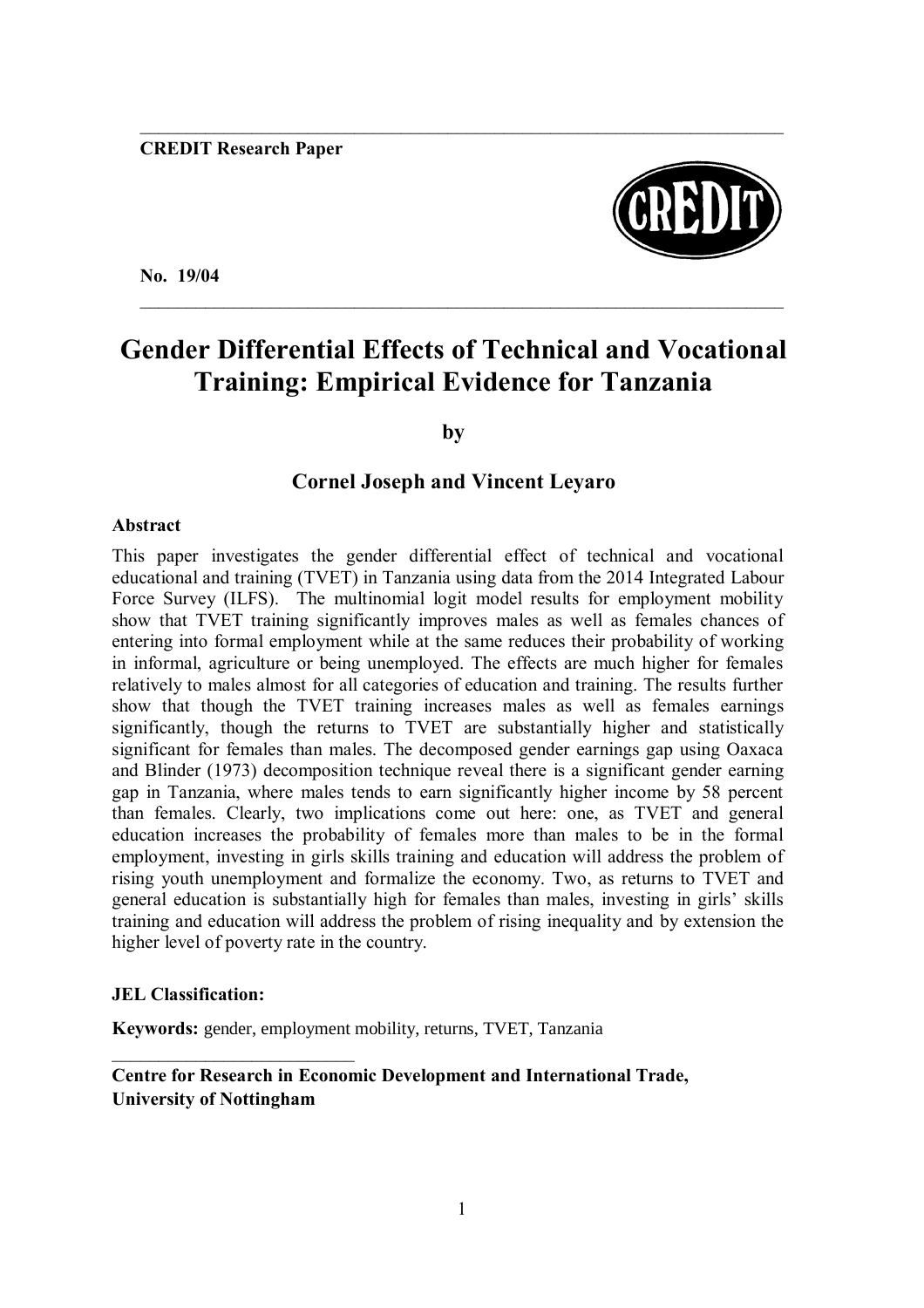

**No. 19/04**

# **Gender Differential Effects of Technical and Vocational Training: Empirical Evidence for Tanzania**

**by**

# **Cornel Joseph and Vincent Leyaro**

## **Outline**

- 1. Introduction
- 2. Gender Gap and Technical and Vocational Training: Review of Literature
- 3. Gender Disparity in Tanzania: Efforts and Initiatives
- 4. Empirical Model and Methodology
- 5. Descriptive Statistics and Analysis
- 6. Results and Discussion
- 7. Summary and Policy Implications

References

Appendices

# **The Authors**

CREDIT External Fellow Vincent Leyaro is a senior lecturer, and Cornel Joseph is a PhD candidate, in the Department of Economics, University of Dar es Salaam.

Corresponding author: vleyaro@yahoo.com

# **Acknowledgements**

We are grateful to the Canada's International Development Research Centre (IDRC) for the financial support, and the Tanzania's National Bureau of Statistics (NBS) for allowing us to use the 2014 ILFS for this study.

Research Papers at [www.nottingham.ac.uk/economics/credit/](http://www.nottingham.ac.uk/economics/credit/)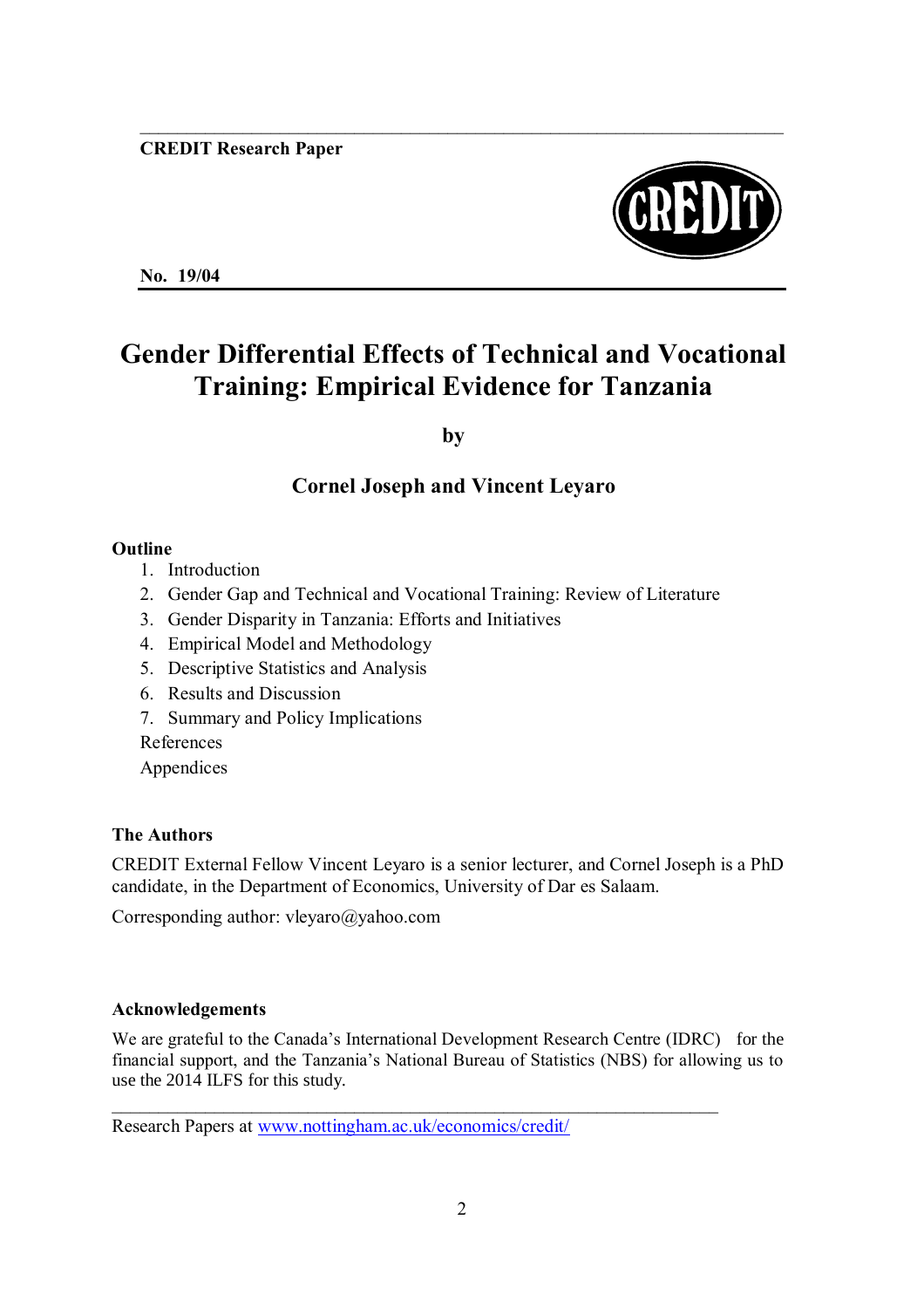#### **1. Introduction**

Gender differences in labour market outcomes have attracted considerable attention in research and public policy. As the result, various studies have been done and show that across most countries, the gender labour market differential has generally narrowed over time but has not been closed (ILO, 2017). Empirical evidence suggests that gender differences in the labour market outcomes do persist in terms of employment participation (Hakim, 1996; Mandel and Semyonov, 2006), occupational rewards (Mandel, 2012; Twumasi-Baffour and Turkson, 2015) and segregation across occupations (Anker, 1997; Steinmetz, 2012). One of the main explanations for these findings refers to gendered family responsibilities, with women being expected to take over a larger share of the work done at home and men focusing on work outside home (Triventi *et al*., 2015).

Economic theory suggests that there are both demand and supply factors that are explaining labour market outcomes differential between men and women. The demand factors are based on employers' perception that women are on average less qualified than men, while the supply factors lies on human capital model which suggests that normally women anticipate shorter and less continuous careers and are therefore forced to choose occupations that are compatible with their household responsibilities (Mincer and Polachek, 1974; Dolado *et al.,* 2003).

Thus, the main arguments in literature are that women are less productive than men. This is caused by women family responsibilities that force them to invest less in their education and training (Becker, 1981; Rosenfeld and Kalleberg, 1991). The existing studies in developing countries have shown that technical and vocational education and training (TVET) has not proved to be a successful vehicle in enhancing the economic welfare of women. In other countries, which are characterized by a more permissive economic environment, TVET has resulted in improved labour market performance when TVET graduates find employment related to the courses studied. Although, TVET training have been perceived as inferior to general education, the TVET graduates enjoy a faster transition from school to work and are more likely to have a permanent first job (Strawiński *et al.,* 2016).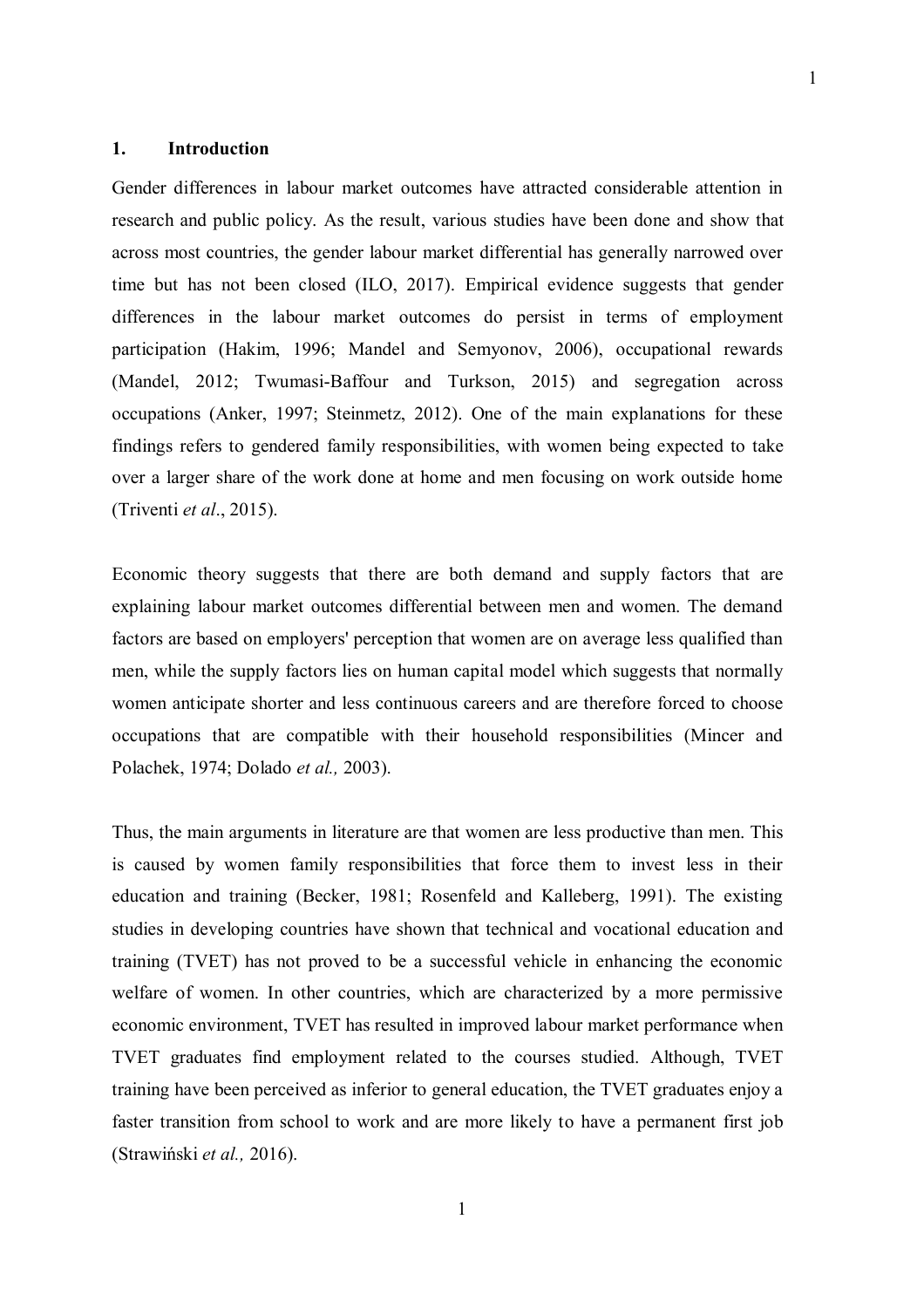Empirical evidences have also shown that the private returns to general education was significant larger for women than for men (Fox and Oviedo, 2008; Aslam and Rawal, 2013; Twumasi-Baffour, 2013; Leyaro *et al.,* 2014), however, gender differential returns to TVET are inconclusive. For example, Aslam and Rawal (2013) found that returns to TVET training were higher for men's in self-employment, but lower for women's in wage employment in Pakistan. Also, Roszkowska and Majchrowska (2014) found that wage premium for TVET was much higher among men than for women in Poland. In Brazil, Almeida (2015) found that men who completed a TVET course enjoyed a positive wage premium in relation to males without TVET, while woman who completed a TVET course earn less compared with women without TVET training. To the best of our knowledge, there is no existing study in Tanzania that examined the gender labour market outcomes effect of technical and vocational training.

All these points to the fact that, in most of economies in the Sub Saharan Africa (SSA) where informality is rampant as in some countries is as high as up to 70 percent, with more women in the informal sector than men in the one hand and in countries where there is rising inequality in the other hand; enhancing skills training through technical and vocational training among women will have double effects. One is that, it could easily help women enter into formal employment and therefore reduces informality in the economy; and two, as more women participate in the labour market, their earnings will rise relatively more than men's earnings. This will address both the gender gap and rising income inequality. Consequently, making the use of data from the 2014 Integrated Labour Force Survey (ILFS) and applying appropriate estimation techniques, this paper investigates and examines the gender labour market outcomes differential effect of technical and vocational training in Tanzania.

The remaining part of this paper is organized as follows; section two presents a survey of relevant literature, while section three presents some efforts and initiatives towards reducing gender disparities in Tanzania. Section four presents empirical model and methodology. Section five describes data, while section six presents and discusses the empirical results; and Section seven presents summary and policy implications.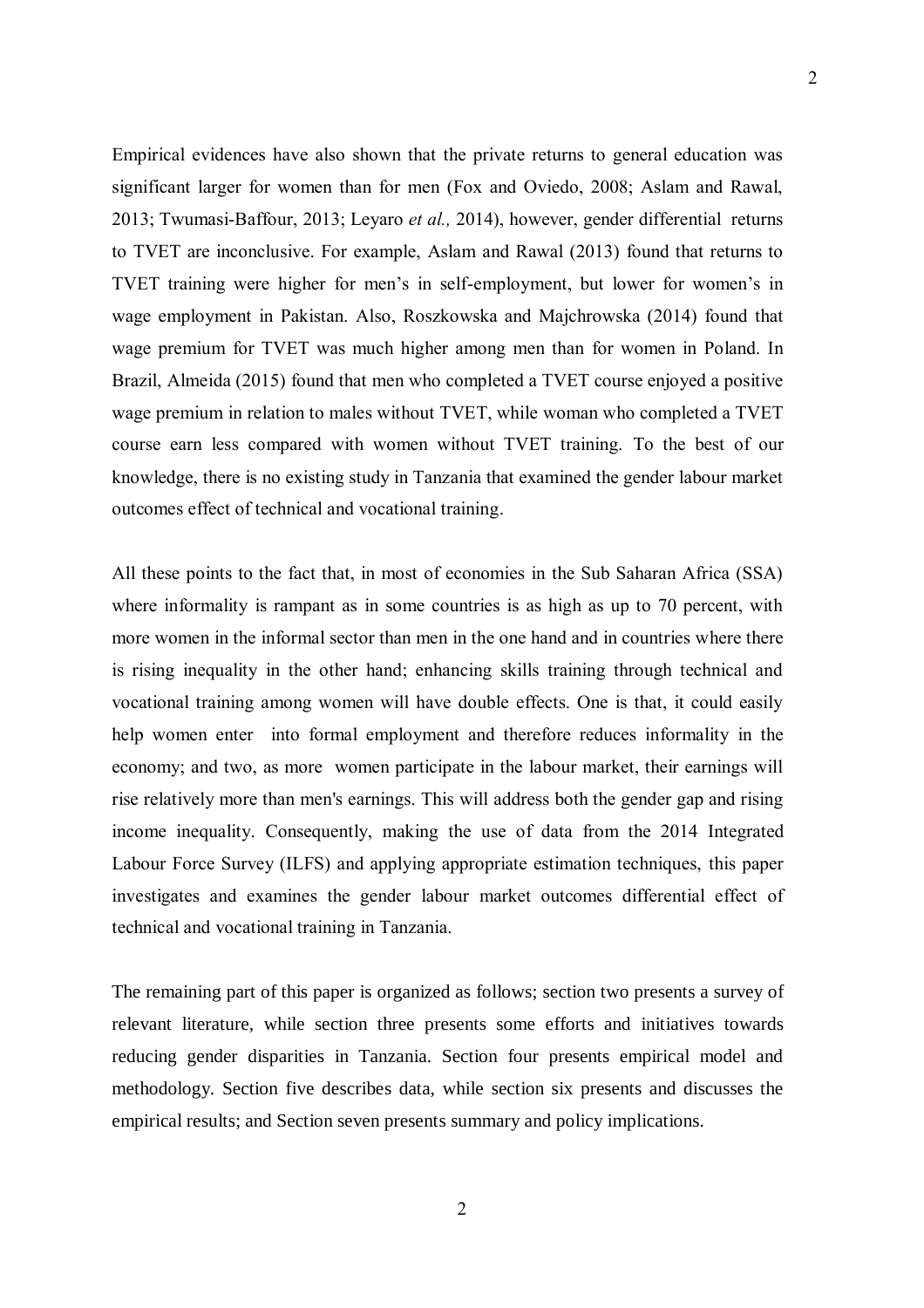#### **2. Gender Gap and Technical and Vocational Training: Review of Literature**

Various theories have been developed to explain gender wage gap. However, theories that have been used extensively in the literature are human capital theory, labour market segmentation (occupational segregation) theory and the theory of labour market discrimination. According to the human capital theory, labour market outcome differential effects results from differences in human capital investments and endowments (Ncube, 2012). The model explains women's lower wages due to gender differences in individual characteristics is associated with productivity, such as level of education, labour market experience, on-the-job training and other aspects that affect earnings (Mincer and Polachek, 1974; Polachek 1995).

The human capital theory links individual expectation of lifetime labour market participation and the incentives to acquire valuable training (Polacheck, 2004). When people expect to have long term uninterrupted labour market participation, they acquire more incentive to invest further on education and training (Ncube, 2012). Women are anticipated to spend less time in the labour market or lead less continuous work lives due to the division of labour within the family unit, especially when it comes to take care of children (Padayachie, 2015). This results in women being less willing to fully be committed to attaining general education and training which too affects their labour market outcomes that affect substantially negatively their earnings potential (Pacheco Medina, 2013). In addition, given the time taken out of the labour market, this has lead to deterioration of their skills and experiences.

The labour market segmentation model argued that occupational sex segregation occurs due to exclusion of women from otherwise male orientated jobs, resulting in women being crowded into traditionally female orientated jobs (Blau and Kahn, 2000; Padayachie, 2015). Since women are more likely to be out of the labor force at different points of the life-cycle, they will choose occupations that have fewer barriers to access (Polachek, 1985). Usually such occupations demand lower skills and have smaller returns to on job-training (Pacheco Medina, 2013). Consequently, women will be in a more competitive labour markets such that wages will be low; and, men will be in less competitive jobs with higher wages. Furthermore, women are willing to work in a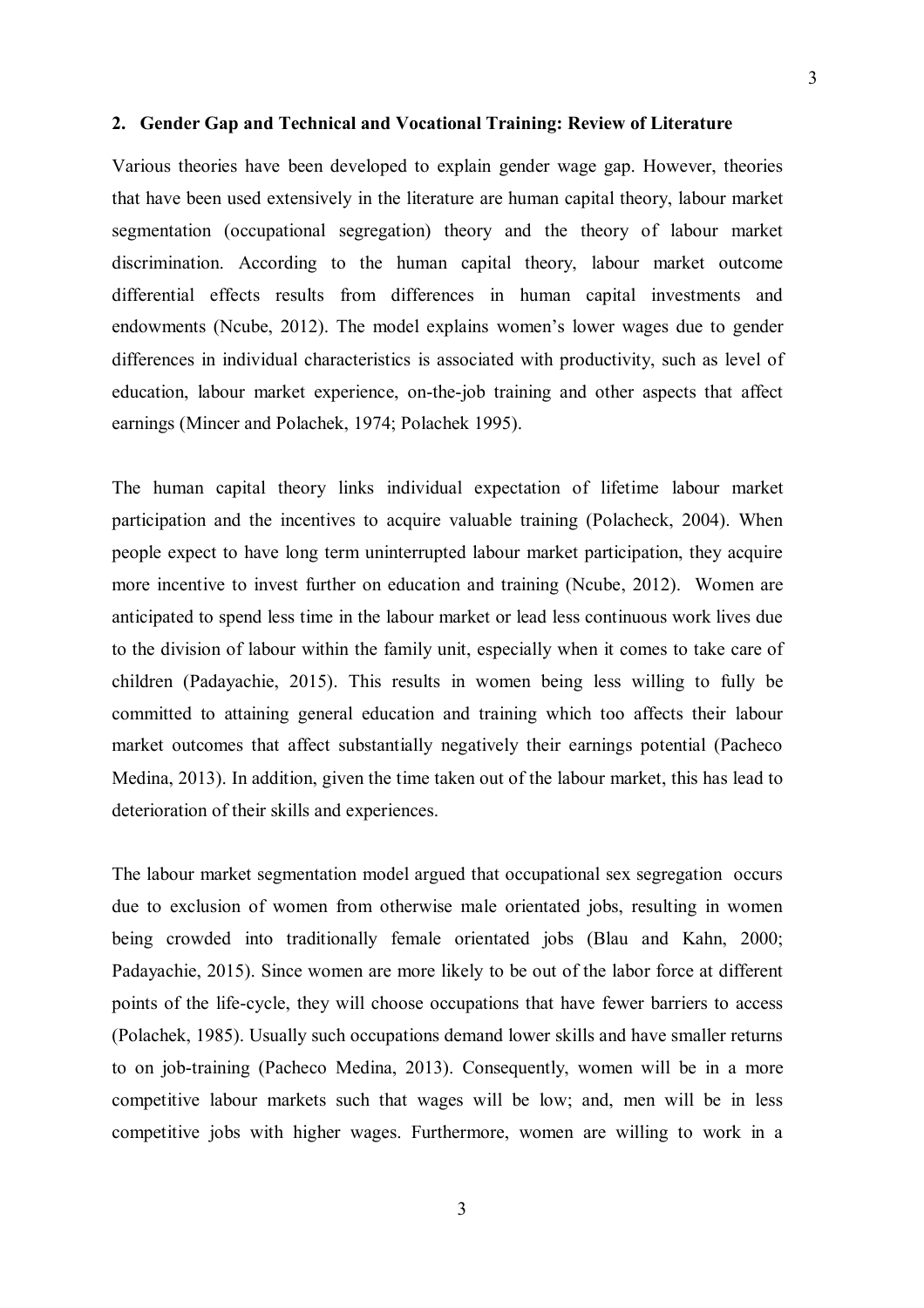pleasant job environment and are averse to work in certain occupations, while men are not averse to work in risky jobs (Anker, 1997).

4

Furthermore, a portion of the gender wage gap remains unexplained, even after controlling for human capital and other observable differences (Ncube, 2012). Becker (1964) called this discrimination as taste discrimination, where the discriminators are willing to forgo an extra pay in order to have the group they prefer compared to an equally productive unfavourable group. Becker (1964) identified three distinct forms of discrimination in a competitive framework: employer, employee (or co-worker) and customer. According to Becker (1964), there three channels of labour market discrimination. Through the employer channel, employer pays a premium wage in order to employ the people they prefer (Becker, 1964). The discriminating employer in this case is unwilling to hire workers unless women or minority workers themselves "compensate" employers by accepting a lower wage (a wage below the wage paid to men) for identical productivity or by being more productive at a given wage (Agrawal, 2013). Thus, since they prefer men over women, they will pay more for men.

Employee discrimination channel exists when employers discriminate in a situation when other employees do not prefer to work with colleague of the opposite sex or minority workers (Agrawal, 2013). Under this channel the male employees may demand higher wages in order to work with people they would not prefer to work with such as women. In the case of the customer discrimination channel, this occurs when consumers are not willing to purchase goods and service from members of a certain group, for example women (Agrawal, 2013). Thus employers discriminate women not because of their own tastes but because of employer's customers' tastes. Consequently, owner of the firms would have to pay the undesired worker less or avoiding employing women in order to capture certain customers.

Institutional theory is another discrimination theory, which is based on interrelation of combining institutional forces such as unions, monopolistic industries, government regulations and community prejudices. The institutional discrimination theory suggests that institutional factors may result into gender wage gap (Ncube, 2012).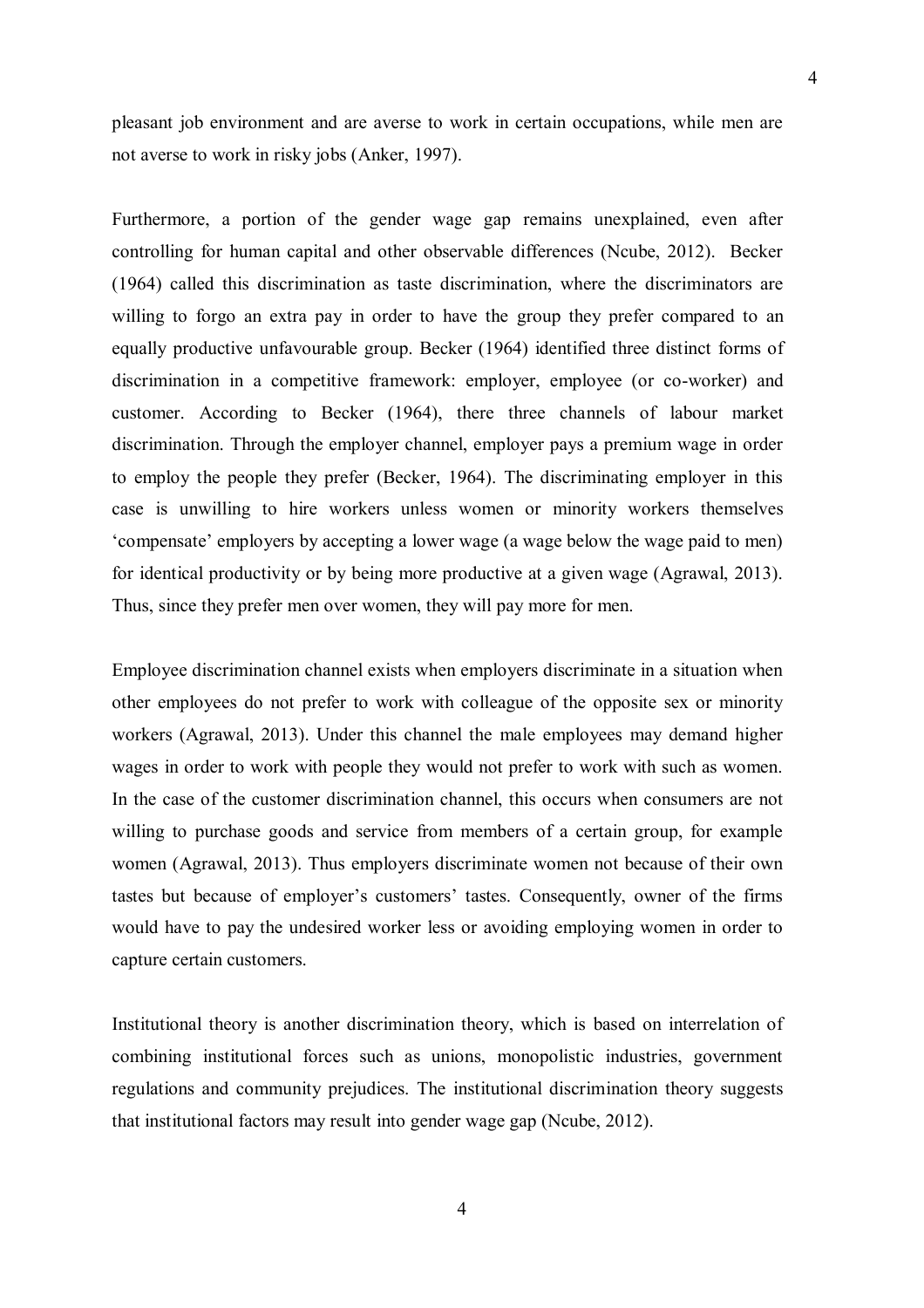There is as well statistical discrimination theory developed by Phelps (1972), Arrow (1973) and Aigner and Cain (1977). Contrary to the previous discrimination theories, it assumes away prejudice by employers (Agrawal, 2013). Women earn lower wages because on average they have lower productivity. Statistical models are based on the assumptions that firms have limited information about the skills of applicants (Agrawal, 2013). Thus, employers make decision on the absence of full information, since it is costly and difficult to acquire full information from job applicants. The theory postulates that if employers believe that women have low productivity and ability levels, they would

not employ them or they would be paid low wages (Ncube, 2012). Employers would use sex as a screening device for hiring and paying an individual (Agrawal, 2013). In turn, they pay women a lower wage than men with identical observable skills.

There are several empirical studies that have set to quantify these theories and here we survey some of them. Neuman and Ziderman (2001) compared the returns to general education and those of TVET in Israel. The findings showed that, TVET training graduates do not lead to higher wages as like in general education. By comparing the outcomes for women with those for men, the study found that while men who attended TVET and work in matched occupations enjoy a wage premium of 9.85 percent, women working in matched occupations did not receive any wage advantage. Furthermore, women who studied in TVET institution earn less than their counterparts who attended general education.

Richard (2007) analysed male-female wage determination and gender discrimination in Uganda by using nationally representative household survey of 2002/03. The results from Oaxaca (1973) and Neumark (1988) decomposition technique showed that the gender wage gap was 39 percent and this was largely attributable to discrimination. Pacchiotti (2012) utilized the Integrated Labour Force Survey (ILFS) data of 2006 to examine the determinants of men's and women's wages, and subsequently gender wage gap in Tanzania. Analysis of wage differentials were performed using Neumark (1988) decomposition of gender wage gap. The result showed that the wage gap was about 36.5 percent, and 55.3 percent of the wage gap was explained by differentials in observable characteristics.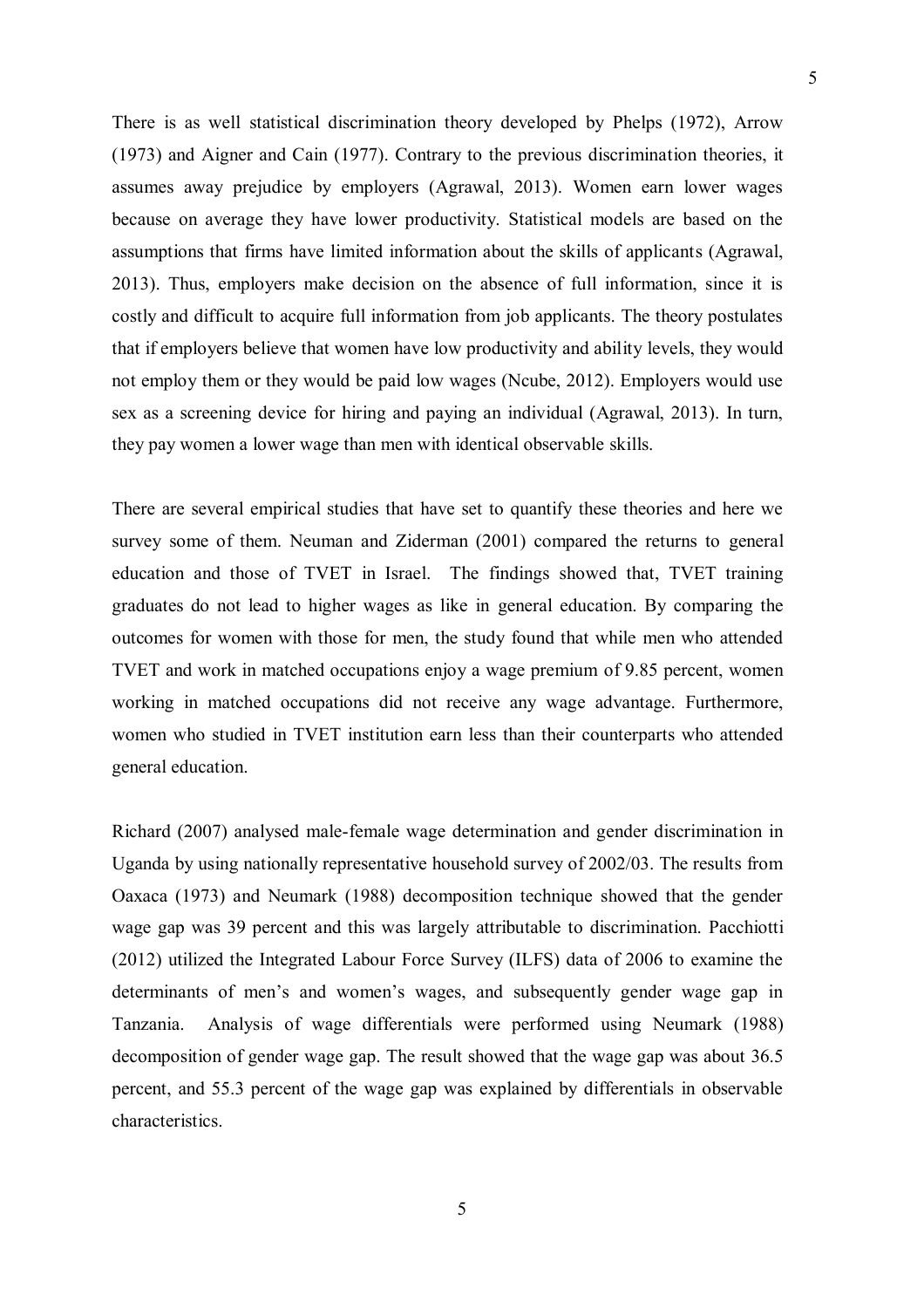Ahmed and Maitra (2010) examined gender wage discrimination in Bangladesh by using individual level unit record data. The analysis of gender wage determination was done using the Oaxaca-Blinder decomposition method. The findings showed that gender wage differentials were considerably larger in urban areas (67 percent compared to 57 percent of rural); and a significant portion of the gender wage gap resulted from discrimination. Aslam and Rawal (2013) examined the labor market outcomes of TVET using data from a unique, purpose-designed survey of more than 1,000 households in Pakistan applying the multinomial logit model estimation strategy. The results indicated that, TVET training significantly improves women"s chances of entering self-employment and wage employment, even though, only women in wage employment benefited from improved earnings. On the other hand, men who had attended TVET training benefited through an improved probability of being self-employed and earning higher returns within that occupation.

Roszkowska and Majchrowska (2014) analyzed the differences in wages of men and women with different educational and training levels, and their changes from 2004 to 2010 using the Structure of Wages and Salaries by Occupations Database in Poland. The findings showed that wage premium for TVET was much higher among men than women. Also, the results indicated that males wage premium for TVET was almost the same as the wage premium observed among workers with general secondary education and tertiary education.

Almeida *et al* (2015) examined the economic returns to TVET in Brazil using data from the Brazilian National Household Sample Survey. The findings showed that among women, those who completed a TVET course had, on average, an hourly wage differential that was 2.1 percent less than that of women who worked and never pursued TVET training. For men who completed TVET course had, on average, an hourly wage that was approximately 5.8 percent higher than those who did not attend any TVET training. Thus, overall the empirical findings are not settled as results are mixed differing from one case to another. More empirical studies for as many countries are warranted.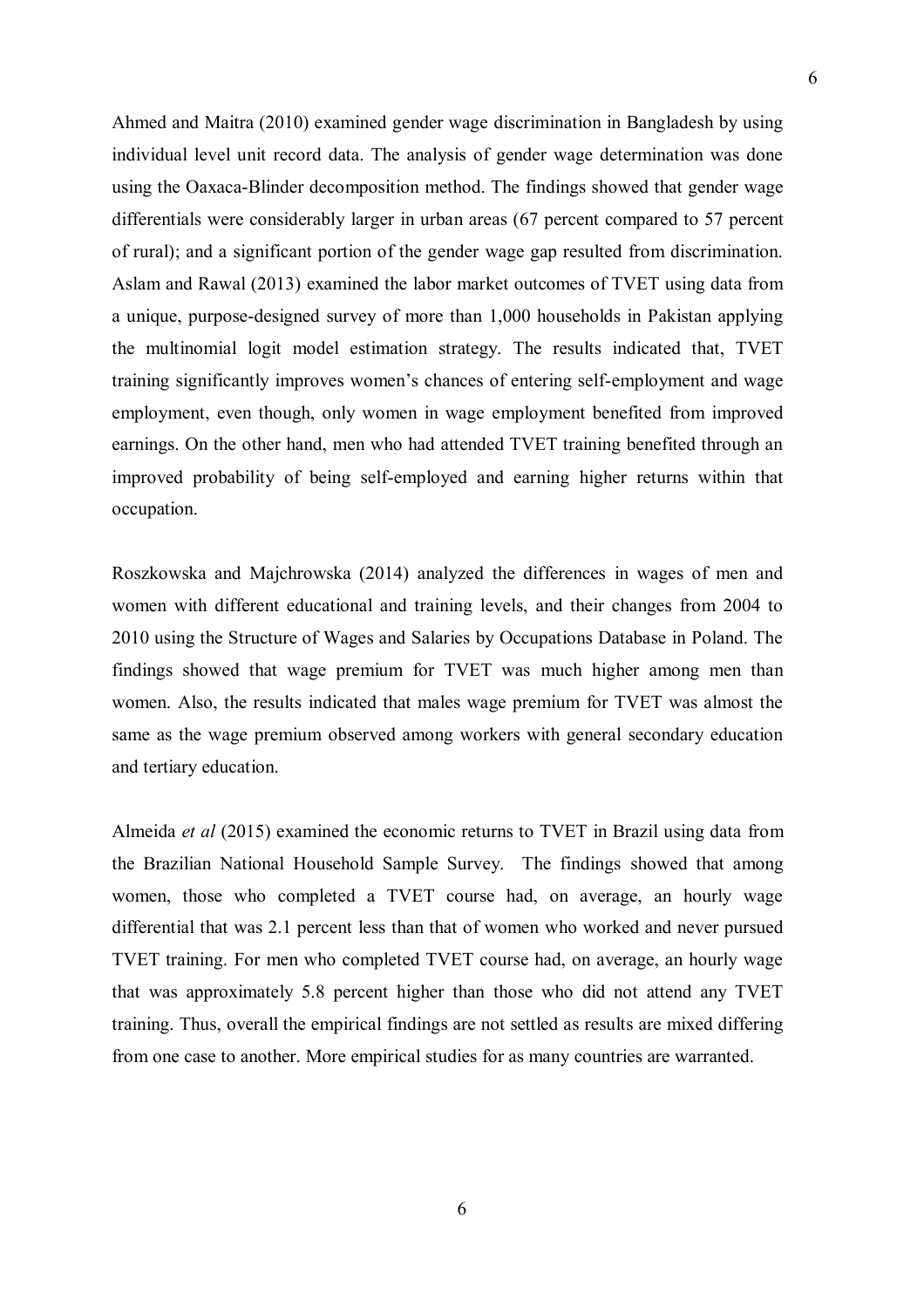#### **3. Gender Disparity in Tanzania: Efforts and Initiatives**

### **3.1 National and International Initiatives**

The government of Tanzania has taken various measures and initiatives to address gender disparity and issues. The constitution of the United Republic of Tanzania endorses gender equality and equity and guarantees full participation of women and men in social, economic and political life. The government amended the 1977 Constitution in 2000 and 2004 among other things, to increase women"s participation in the National Parliament and Local Authorities. In addition to all these, the Government is also implementing international commitments as enshrined in the United Nations Charter and on the Human Rights Declaration (1948), the Convention on the Elimination of All Forms of Discrimination Against Women (CEDAW) (1979), the Convention on the Rights of the Child (CRC) (1989), Beijing Declaration and Platform for Action (1995), AU Solemn Declaration on Gender Equality and the Protocol to the African Charter on Human and Peoples Rights on the Rights of Women (2003), World Summit 2005 Resolution on Gender Equality and Empowerment of Women, SADC Declaration on Gender and Development (1999), Addendum on Prevention and Elimination of Violence Against Women and Children (1998).

In 2000, the government formulated the Women and Gender Development Policy (2000) to put more emphasis on the Women in Development Policy (WID) (1992) in line with the Beijing Platform for Action. The government also established mechanisms for gender policy formulation, coordination, monitoring and evaluation and implementation of gender development policy, gender mainstreaming programmes and plans. The mechanisms include establishment of a Ministry responsible for gender development, setting up Gender Desks in Ministries, Independent Departments, Regional and District Authorities. To ensure effective implementation of the women and gender development policies, a National Strategy for Gender Development (NSGD) that builds on a number of national vision's and other policies and strategy to promote gender equality and equity has been prepared. This strategy covers key areas of gender concerns stipulated in the Women and Gender Development Policy of 2000. Among others, education and training plays a key role for sustainable social, cultural, political and economic development of women. For education and training among women promotes quality of life, good health, access to paid employment, decision making, and productivity in both market and non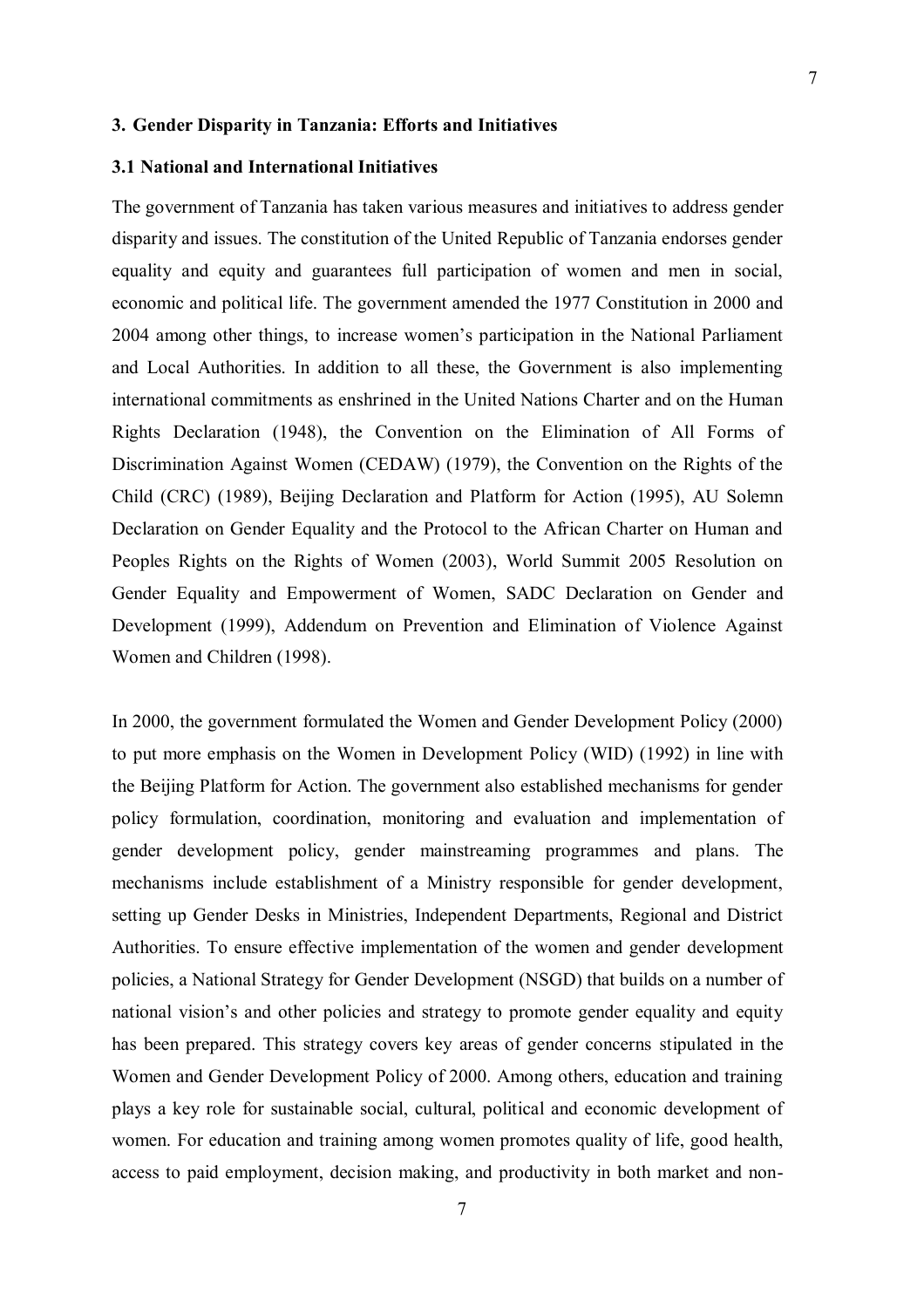market work and facilitates social and political participation. Thus women as men should experience such benefits in a fair and equitable manner.

Besides all these efforts and initiatives by government, non government organization and international community, gender disparity and discrimination against women have continued unabated. For instance, the existing stereotype attitudes, still favour education and training for boys than girls in most communities. As a result majority of girls tend to concentrate on stereotype fields of study such as home economics, secretarial courses and nursing. Other shortcomings of the education and training system include limited budgetary allocations, gender insensitive school management practices, unfriendly learning environment for girls and people with disabilities, inadequate trained teachers on gender issues, gender biased curriculum, social and cultural values which are resistant to change for girls" education and training. Poverty and work overload for girls and women at household level continue to be the major obstacles which cause drop-out of mainly girls than boys in school and training institutions.

Most technical and vocational training institutions were established to cater for men and boys, as a result, majority of girls and women have been left out of the mainstream of technical and vocational training. Even though, more recently the government have taken efforts and measures to make sure that there are equal access to training for women just as for men through sensitization and encourage girls and women to take up nontraditional or male dominated trades and making more information available on TVET training opportunities for girls and women.

#### **3.2 Gender Differences in TVET Enrolment and Completion in Tanzania**

As far back as 1940s, during the colonial era, Tanzania (by then Tanganyika) passed apprenticeship training law that was based on the 1940s ordinance cap.81. This law aimed to fill a real need (i.e. to fill the skills gap) because the country had neither the industrial network nor the skilled workers who could train others on the job. Following this, two trade schools were introduced: Ifunda Technical School in Iringa and Moshi Technical School in Kilimanjaro. It was up until 1969 when the first center to conduct Vocational Education and Training in Tanzania was established at Chang"ombe in Dar es Salaam. The people who were trained were army soldiers and workers from Ministry of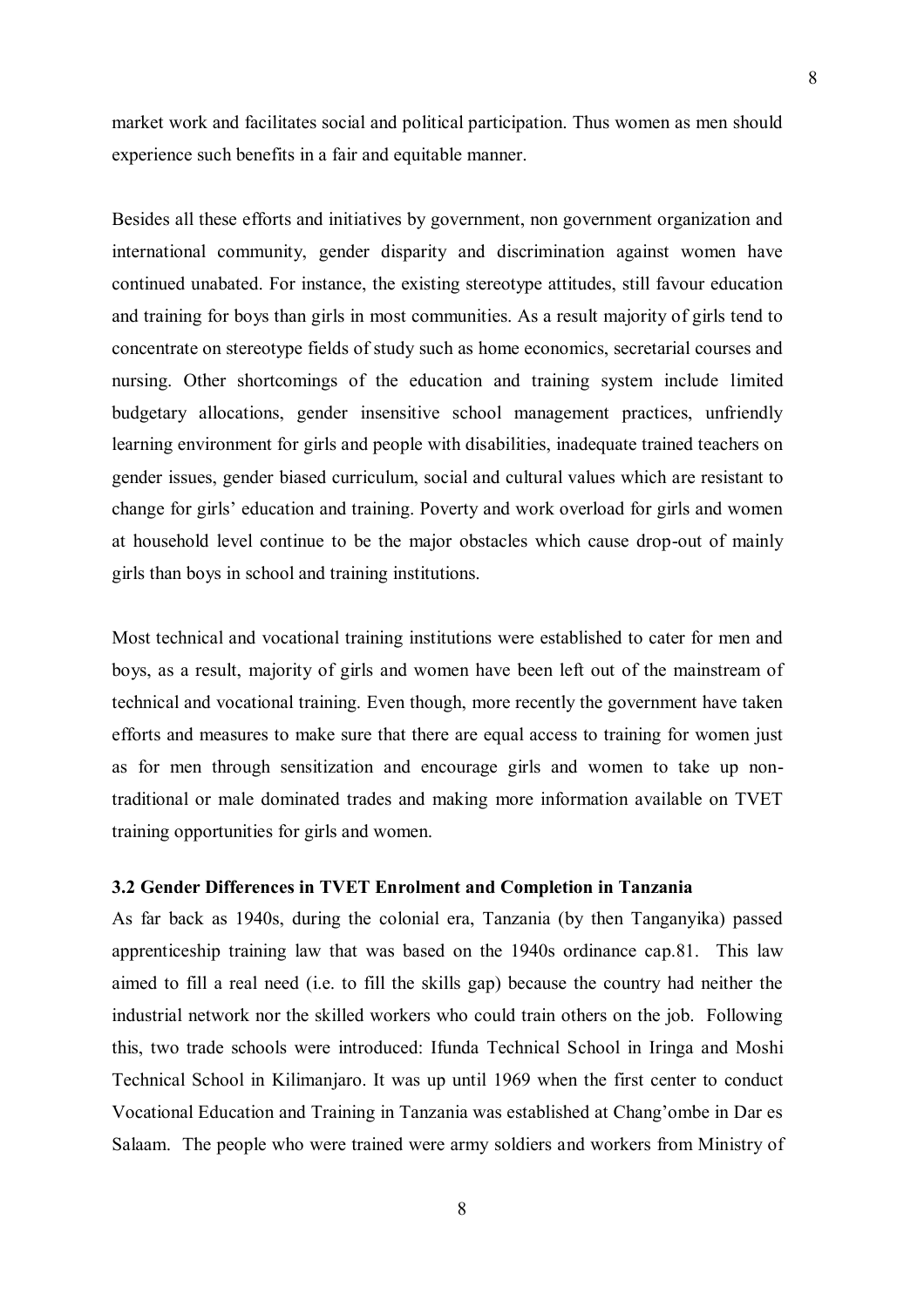Works. Then slowly candidates who had completed standard seven (primary school leavers) started to join such training. The center started with three trades, namely: motor vehicle mechanics – with 29 candidates, fitter mechanics – with 9 candidates and carpentry and joinery- with 8 candidates. Up until 1970 therefore Tanzania had only three technical and vocational schools, with hardly three trades and around 46 plus students, and hardly there were women [\(www.veta.go.tz/index.php/en/history\)](http://www.veta.go.tz/index.php/en/history).

In 1974 Tanzania enacted its first Vocational Training Act to replace the colonial apprenticeship law that was based on 1940s Ordinance cap.81. The 1974 Act established the National Vocational Training Division (NVTD) in 1975 within the Ministry of Labour and Manpower Development as well as the National Vocational Council (NVC). The NVTD started with ten traders and a total number of 258 candidates. From 1974 to 1994 (during its 20 years of existence), the NVTD established 18 Vocational Training Centers (NTC) in all regions in the country expect for Lindi and Kigoma regions (i.e. in addition to the 3 ones that existed earlier making a total of 21 centers) and one Vocational Teachers Training College (MVTTC) in Morogoro region. A total of 34 trades were offered to equip young men and women with basic employable skills before they joined organizations in various sectors of the national economy. NVTD offered Trade Testing grade III, II and I grade one being the highest. Thus, until 1994 Tanzania had twenty one VTC and one MVTTC, offering around 34 traders and about 300 enrolled students, most of them were men with few women.

Therefore, technical and vocational training (TVET) in Tanzania has historically been viewed and regarded as a male dominant, both in terms of programs and course content, and the enrolment. Previously, Tanzania had few technical schools for boys only and latter accommodated girls but not in equal proportion as boys. The TVET training centers were characterized with having few facilities that could accommodate females. However, TVET training centers have been increasing overtime so is the enrolment of girls, as what is experienced by many other countries. As shown in Table 1 gender disparities in enrolment of TVET institutions in Tanzania from 2011/12 to 2015/16 have been narrowing.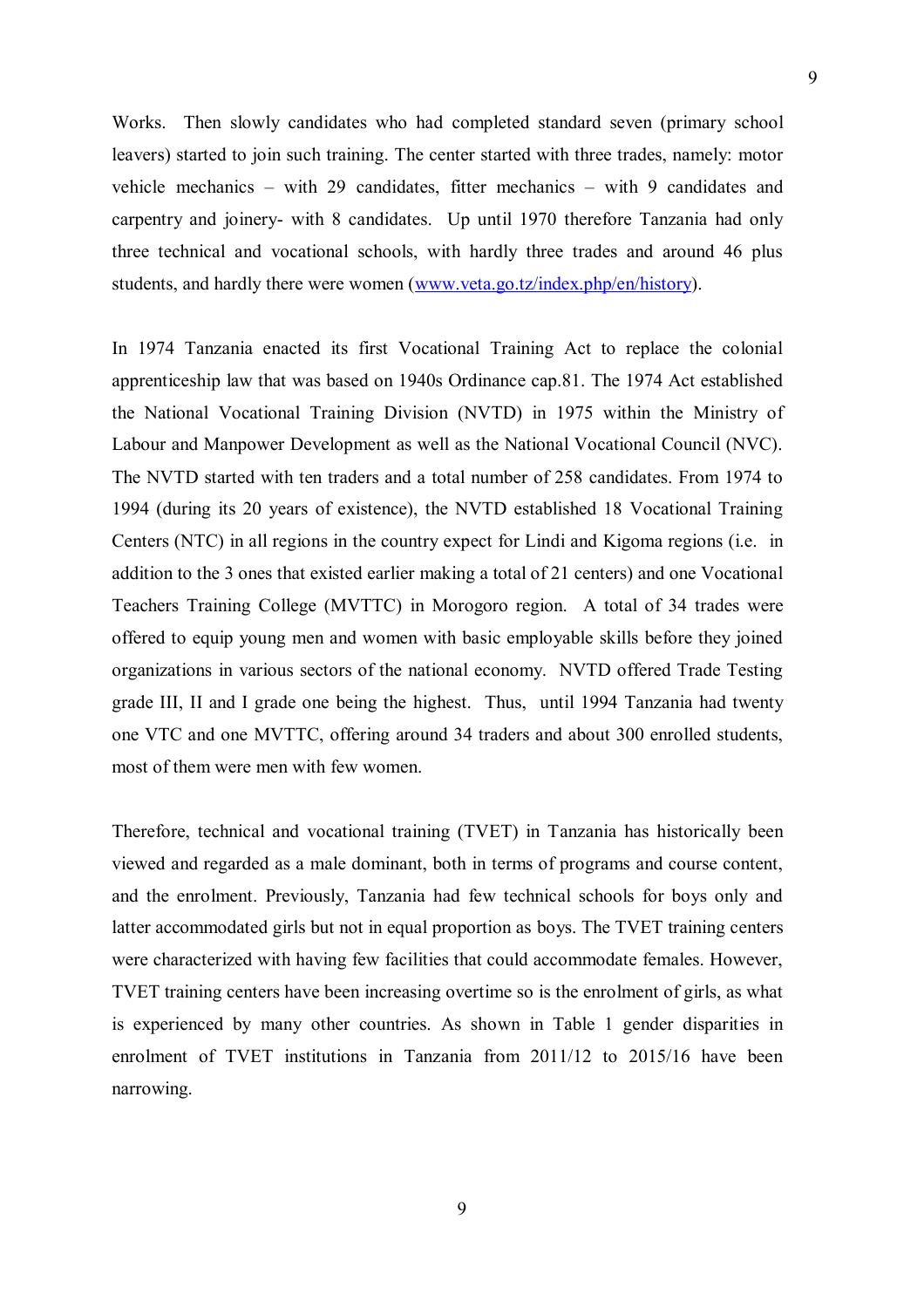|                            | 2011/12                     | 2012/13 | 2013/14 | 2014/15 | 2015/16 |
|----------------------------|-----------------------------|---------|---------|---------|---------|
|                            | <b>Vocational Education</b> |         |         |         |         |
| Male                       | 58778                       | 68539   | 100835  | 109146  | 120742  |
| Female                     | 51236                       | 59678   | 63242   | 80541   | 75349   |
| Total                      | 110014                      | 128217  | 164067  | 189687  | 196091  |
| <b>Technical Education</b> |                             |         |         |         |         |
| Male                       | 58558                       | 59847   | 63624   | 66983   | 57895   |
| Female                     | 53889                       | 53233   | 52536   | 58021   | 59172   |
| Total                      | 112447                      | 113080  | 116160  | 125004  | 117067  |
|                            |                             |         |         |         |         |

**Table 1: Enrolment Trend in TVET in Tanzania by Sex, 2011/12 - 2015/16**

*Source:* BEST, 2016

As shown in 2011/12, out of 110,014 students enrolled in vocational education 58,778 were males, which were relatively more than female by 4 percent. Thus, even though the trends of females enrolled in vocational education and training increased over time still males dominated females in all periods as their enrolment also increased. With respect to technical education and training, as shown in Table 1 males were mostly enrolled in same number as females in most years except in 2015/16 where females outweigh the number of males. This could be attributed by adequate information and counseling; and parent changing attitudes which restrain female access to TVET. However, could also be due to increase in males' enrolment in general education.

Table 2 shows further that in 2016, females were more enrolled in business administration, clothing and textiles, laboratory technology and hospitality and tourism fields, while males were dominant in automotives, construction, electrical and mechanical engineering programs. Thus males are dominant in higher paying fields compared to females.

10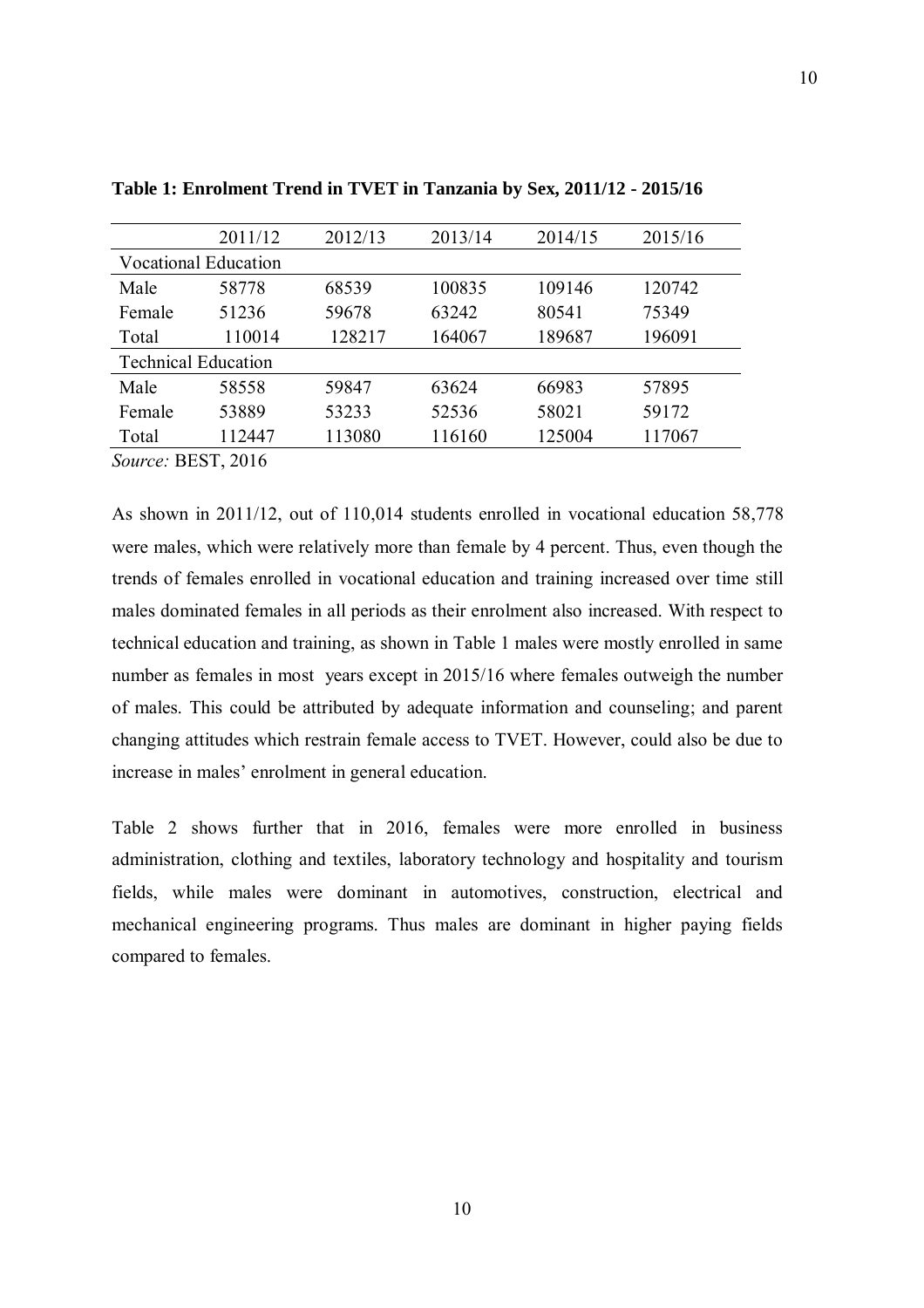|                       |                           | Programme                         |                                     |                                     |                           |                           |                          |                          |                  |                       |                   |
|-----------------------|---------------------------|-----------------------------------|-------------------------------------|-------------------------------------|---------------------------|---------------------------|--------------------------|--------------------------|------------------|-----------------------|-------------------|
| <b>Field of Study</b> | <b>Sex</b>                | Long<br>Course<br>Above<br>Year 2 | Long<br>Course<br>Level 1<br>Year 1 | Long<br>Course<br>Level 1<br>Year 2 | Long<br>Course<br>Level 2 | Long<br>Course<br>Level 3 | Long<br>Course<br>Year 1 | Long<br>Course<br>Year 2 | Short<br>Courses | Grand<br><b>Total</b> | $%$ of<br>females |
| Agriculture           | М                         | 21                                | 290                                 | 142                                 | 131                       | 123                       | 146                      | 186                      | 639              | 1678                  | 42                |
|                       | $\overline{F}$            | 25                                | 133                                 | 71                                  | 132                       | 40                        | 144                      | 235                      | 467              | 1247                  |                   |
| Automotive            | M                         | 309                               | 2700                                | 1871                                | 2333                      | 1387                      | 86                       | 10737                    | 30430            | 49853                 | $\overline{10}$   |
|                       | $_{\rm F}$                | 108                               | 104                                 | 212                                 | 82                        | 38                        | $\overline{0}$           | 1666                     | 3344             | 5554                  |                   |
| <b>Business</b>       | М                         | 6                                 | 998                                 | 144                                 | 189                       | 39                        | $\overline{0}$           | 1525                     | 1924             | 4825                  | 68                |
| Administration        | F                         | 49                                | 2911                                | 790                                 | 591                       | 270                       | 17                       | 2326                     | 3398             | 10352                 |                   |
| Clothing and          | М                         | $\overline{2}$                    | 1270                                | 113                                 | 185                       | 15                        | 70                       | 25                       | 41               | 1721                  | 82                |
| Textiles              | F                         | $\overline{24}$                   | 2539                                | 1851                                | 1378                      | 233                       | 144                      | 638                      | 924              | 7731                  |                   |
| Construction          | М                         | 101                               | 2479                                | 1770                                | 1926                      | 413                       | 190                      | 437                      | 985              | 8301                  | 11                |
|                       | $\overline{F}$            | 16                                | 403                                 | 127                                 | 198                       | 44                        | $28\,$                   | $\overline{27}$          | 138              | 981                   |                   |
| Electrical            | M                         | 50                                | 2498                                | 1564                                | 1778                      | 583                       | 160                      | 2880                     | 2826             | 12339<br>12           |                   |
|                       | F                         | 36                                | 369                                 | 289                                 | 415                       | 82                        | 78                       | 198                      | 253              | 1720                  |                   |
| General subject       | М                         | $\overline{0}$                    | 777                                 | 396                                 | 56                        | $\mathbf{0}$              | $\overline{0}$           | 3552                     | 6722             | 11503                 | 46                |
|                       | F                         | $\overline{0}$                    | 1141                                | 78                                  | 61                        | $\overline{0}$            | $\overline{0}$           | 3476                     | 5208             | 9964                  |                   |
| Hospitality and       | M                         | $\overline{27}$                   | 906                                 | 103                                 | 623                       | 193                       | 12                       | 2440                     | 1751             | 6055                  | 69                |
| Tourism               | $\overline{F}$            | 62                                | 2287                                | 335                                 | 808                       | 458                       | 66                       | 4595                     | 5064             | 13675                 |                   |
| <b>ICT</b>            | М                         | 161                               | 819                                 | 183                                 | 312                       | 189                       | $\mathbf{1}$             | 7078                     | 11505            | 20248                 | $\overline{52}$   |
|                       | F                         | 227                               | 794                                 | 362                                 | 392                       | 271                       | 9                        | 6915                     | 12805            | 21775                 |                   |
| Laboratory            | М                         | $\overline{0}$                    | 18                                  | 5                                   | 9                         | $\overline{0}$            | 68                       | 98                       | 6                | 204                   | 60                |
| Technology            | F                         | $\overline{0}$                    | $\overline{8}$                      | 15                                  | 25                        | $\overline{0}$            | 138                      | 105                      | 10               | 301                   |                   |
| Mechanical            | M                         | 35                                | 689                                 | 437                                 | 549                       | 225                       | $\mathbf{1}$             | 150                      | 324              | 2410                  | 07                |
|                       | $\overline{F}$            | $\overline{0}$                    | 39                                  | 71                                  | 28                        | 6                         | $\overline{0}$           | $\overline{7}$           | 22               | 173                   |                   |
| Mining                | М                         | $\overline{0}$                    | 123                                 | 52                                  | $\mathbf{0}$              | $\overline{0}$            | $\overline{0}$           | 515                      | 693              | 1383                  | 54                |
|                       | F                         | $\overline{0}$                    | 149                                 | 19                                  | $\mathbf{0}$              | 53                        | $\overline{0}$           | 572                      | 804              | 1597                  |                   |
| Pedagogy/Trainer      | $\overline{M}$            | $\boldsymbol{0}$                  | $\overline{0}$                      | $\boldsymbol{0}$                    | $\mathbf{0}$              | $\mathbf{0}$              | $\overline{0}$           | $\boldsymbol{0}$         | $\overline{4}$   | $\overline{4}$        | $\overline{33}$   |
| of the training       | $\mathbf{F}$              | $\mathbf{0}$                      | $\overline{0}$                      | $\mathbf{0}$                        | $\theta$                  | $\theta$                  | $\overline{0}$           | $\mathbf{0}$             | $\mathbf{2}$     | $\overline{2}$        |                   |
| Printing              | М                         | $\overline{0}$                    | 8                                   | $\mathbf{0}$                        | 97                        | 3                         | $\overline{0}$           | 49                       | 61               | 218                   | 56                |
|                       | $\overline{\mathrm{F}}$   | $\overline{0}$                    | 12                                  | $\overline{0}$                      | 90                        | $\mathfrak{Z}$            | $\overline{0}$           | $5\phantom{.0}$          | 167              | 277                   |                   |
| Grand Total           | М                         | 712                               | 13575                               | 6780                                | 8188                      | 3170                      | 734                      | 29672                    | 57911            | 120742                | 38                |
|                       | $\boldsymbol{\mathrm{F}}$ | 547                               | 10889                               | 4220                                | 4200                      | 1498                      | 624                      | 20765                    | 32546            | 75349                 |                   |
| % of female           | 43.4                      | 44.5                              | 38.4                                | 33.9                                | 32.1                      | 45.9                      | 41.2                     | 35.5                     | 56.2             |                       |                   |
|                       |                           |                                   |                                     |                                     |                           |                           |                          |                          |                  |                       |                   |

**Table 2: Enrollment in Folk and Vocational Education and Training by Field of Study, Programme and Sex, 2015/16**

*Source:* BEST, 2016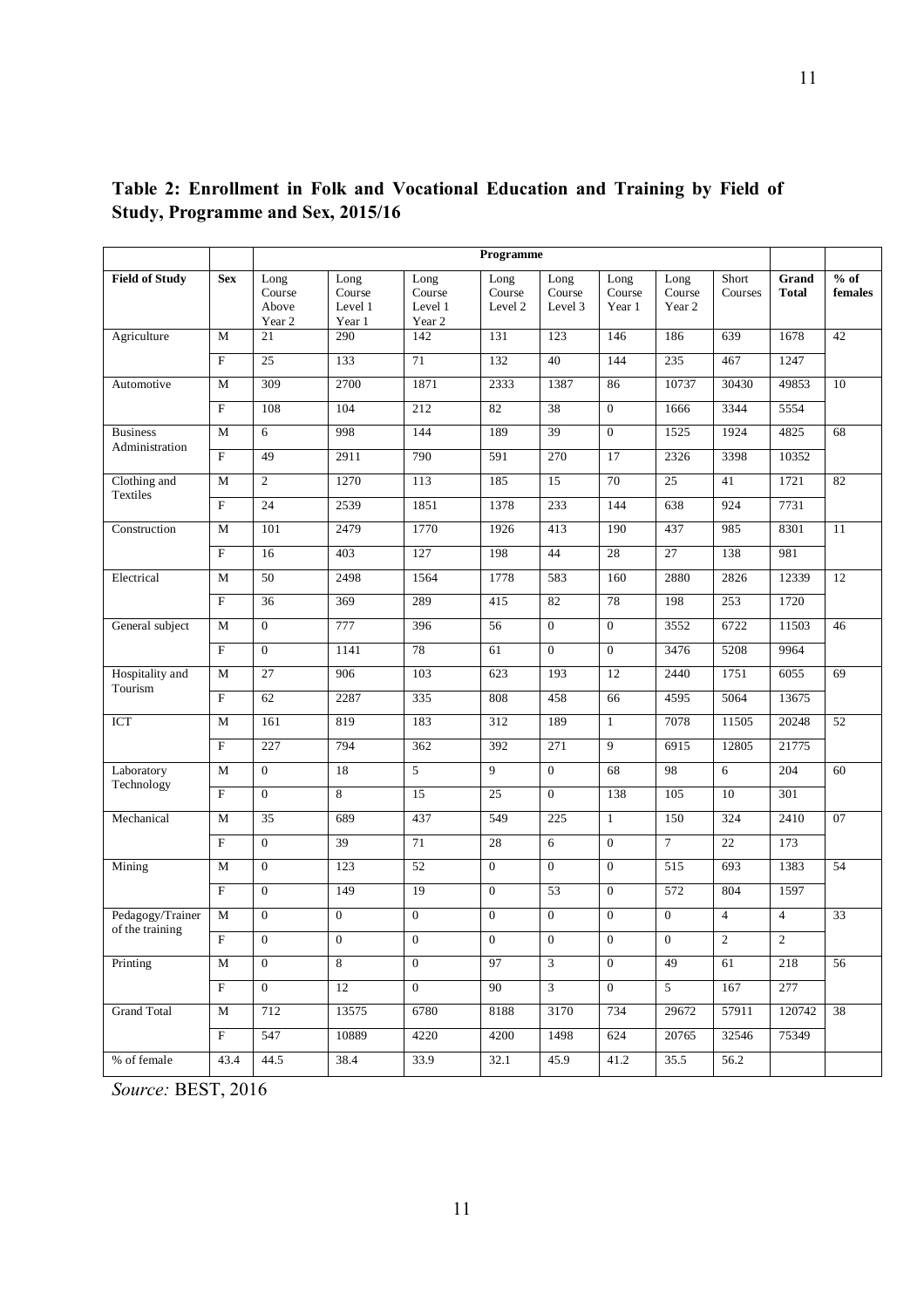#### **4. Empirical Model and Methodology**

#### 4.**1 Gender Differential in Labour Market Mobility**

Entry into the labor market is an important factor to be analyzed to determine the impact of technical and vocational training on individuals" wellbeing. To analyze the probability of entering into the labor market, we use a multinomial logistic regression to compare the gender differences in labour market mobility. The model is specified as follows:

where  $pr[Y_i = 1|X]$  represents the likelihood of individual *i* working during the reference week (in formal employment, informal employment, agriculture or non-agriculture self-employment), and *X* captures the observable variables including education and technical and vocational training. The model is estimated separately by sex.

#### **4.2 Returns to Education and Training by Gender**

Traditional private returns to education were estimated with the standard *Mincerian e*quation (Mincer, 1974). The equation regress the log of wages on years of schooling, work experience, and its square as follows:

where *lnW is* the log of real monthly or hourly earnings, EX and *EXSQ* are the years of schooling, labour market experience and experience square respectively. The coefficient of education or training  $(\beta_1)$  in equation (2), though not without estimation biases, is usually interpreted as the percentage increase in wages due to an additional year of education or training (te Velde, 2005).

While the traditional *Mincerian* approach is very popular, it is not without its problems. The empirical evidence suggests that returns are not a linear constant, but may be specific 12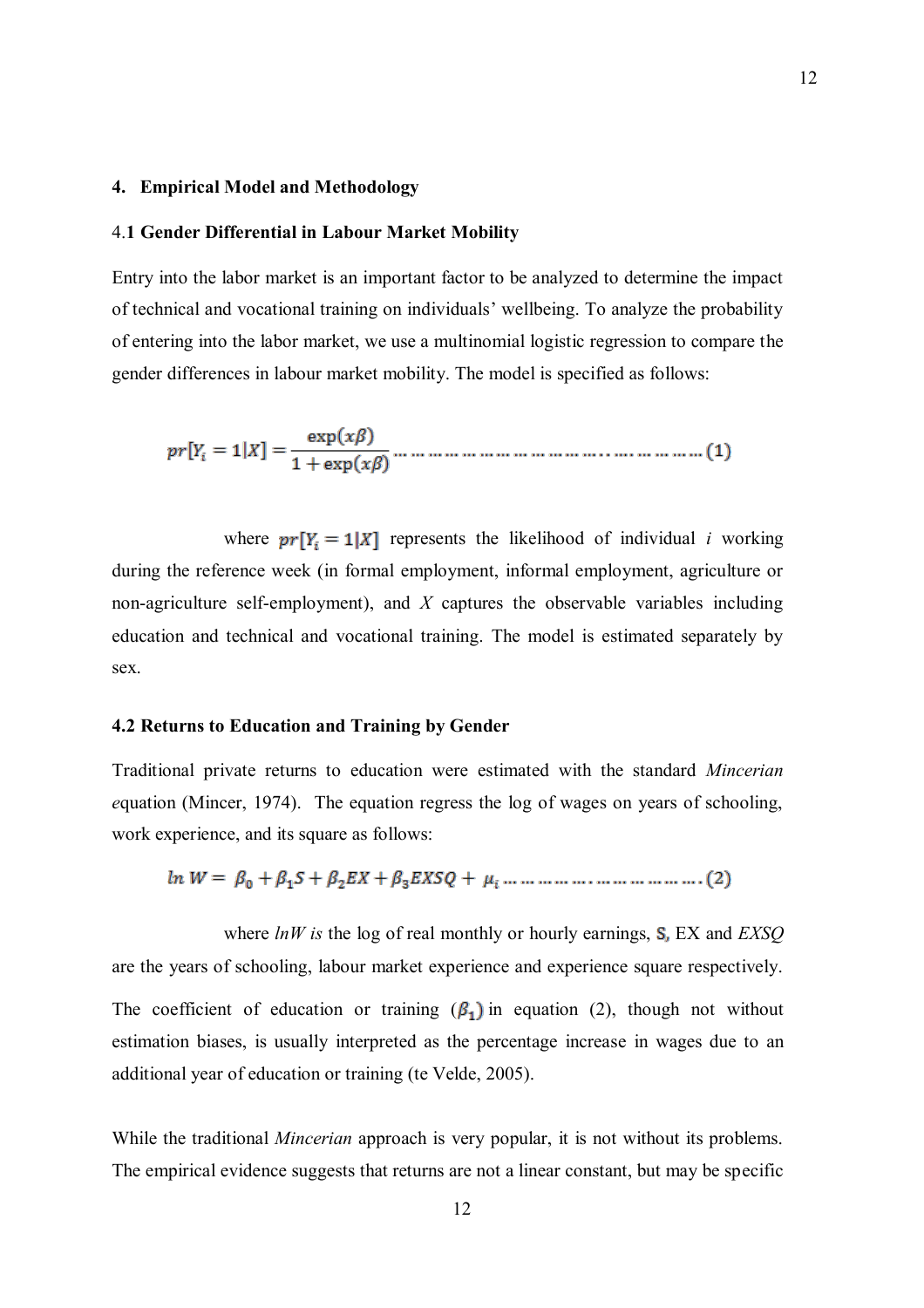to different levels of education and training (Psacharopoulos and Patrinos, 2004; Salehi-Isfahani *et al.,* 2009). The *Mincerian* approach is unlikely to yield causal estimates, and differences in ability, school quality and family background can substantially bias estimated returns (Glewwe, 1996; Krafft, 2013). Measurement error in wages or schooling can also affect estimates, usually biasing them downward (Card, 1999; Glewwe, 1996). There is also the issue that many adults are not wage-workers. Individuals select into wage work, and this selection process can bias estimated returns to education (Glewwe, 1996).

Despite of these weaknesses, the standard Mincer estimates have been consistent with higher quality studies that identify causal effects (Card, 1999; Duflo, 2001). Instrumental variables (IV) approaches are also common but are not without limitations, and they require a high-quality instrument to identify schooling decisions (Card, 1999). Common instruments include parents' education, which is a dubious instrument, and institutional factors such as the rules about enrollment and the geographical proximity of schools. As Card (1999) shows, even valid instruments can generate biased estimates in the presence of heterogeneous individuals. Additionally, IV estimates tend to have a larger upward bias due to omitted ability than do OLS estimates (Card, 1999). Given the fact that IV tends to be more biased than OLS or sibling comparisons, and that a good instrument is not available in 2014 ILFS data, consequently, IV methods is not used in this paper. Instead, in this study, the returns to general education and technical and vocational training are estimated as:

where *lnW* is natural logarithms of monthly earnings, *GE* is a vector of dummy variables identifying the person"s highest level of general education attained, TVET is dummy variables showing the level of technical and vocational training attained by an individual and  $\mu_i$  is a residual error term. To control for other important factors, such as differences in wages by locality and sectors of employment, a number of additional variables are incorporated into the model as controls,  $X_i$ , , which is the extended version of earnings function as developed by Mincer (1974):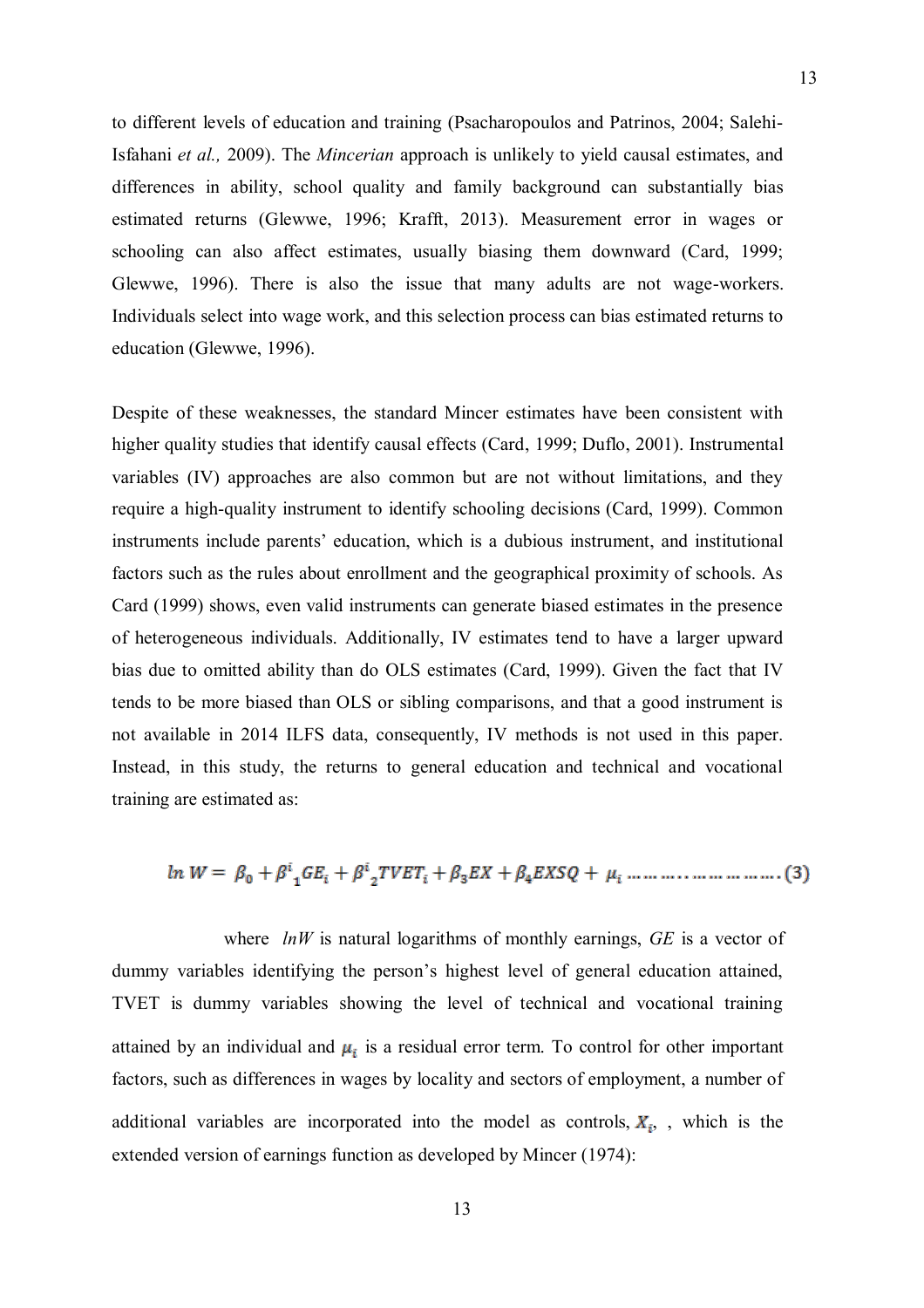For this study *GE* is converted into series of dummies for different levels of education and training attained by an individual (primary, secondary and tertiary), and TVET is converted into four TVET dummies (for technical, vocational, on-the-job training and apprenticeship) in order to analyse the way different levels of education and training impart different skills to workers and so are the returns to those skills. The coefficient on years of schooling  $(\beta_1)$  represents the average private rate of return to one additional year of schooling (marginal returns to education), regardless of the level of education, and the coefficient of  $(\beta_2)$  is returns to TVET, while  $\mu_i$  is a well behaved stochastic error term.

*EX* is the potential years in the labour force (age –school–6). This is based on the assumption that all individuals start schooling at age of six. However, it is possible that some start school at an age earlier than six years. Also, we assume that individuals get employed immediately after completing school, which is a strong assumption, especially for women and youth who are underrepresented in the labor market. *EX²* is experience square which captures the declining effects of experience as individuals" age increases.

 $X_i$  is a vector of control variables, including, sex, sectors of employment dummies (for whether individual work for the public, private, informal sector and agriculture as a reference category), workers effort proxied by log weekly working hours, marital status (taking the value of 1 if the respondent is married and 0 otherwise), institutional aspects proxied by union membership (taking the value of 1 if individual is a member of trade union and 0 otherwise), area of work (three regional dummies indicating whether the respondent works in Dar-es-Salaam, in other urban areas or in rural areas).

The model is examined separately by sex, in order to compare the private returns to education and TVET between males and females. This is mainly motivated by fact that men and women are differentially treated by employers in both labour markets (Carnoy, 1994).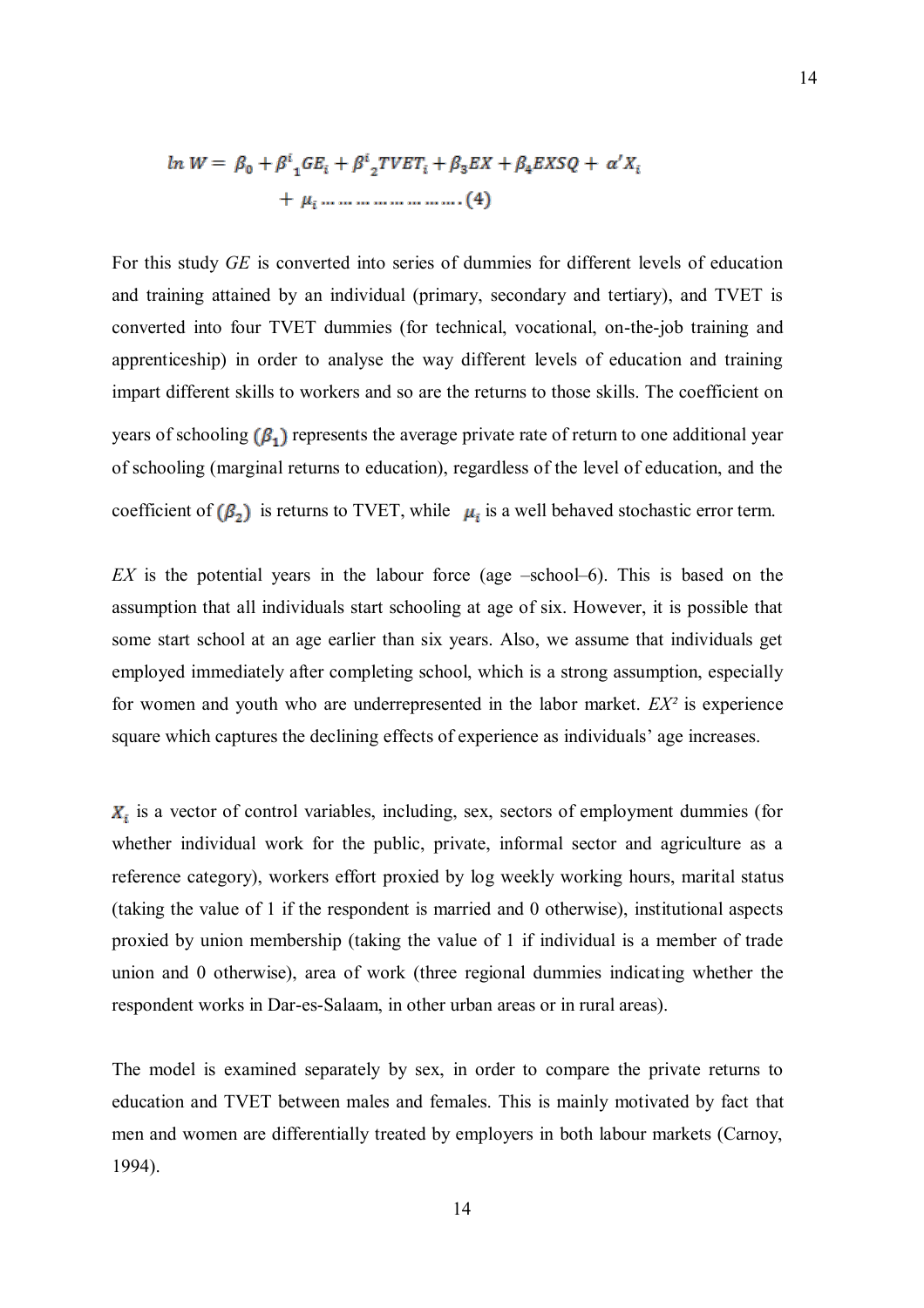#### **4.3 Gender Wage Decomposition Techniques**

The calculation of wage gender gap are based on Blinder (1973) and Oaxaca (1973) decomposition technique. This technique starts from the following baseline *Mincerian*  wage function for males and for females:

where  $w_i^m$  and  $w_i^f$  are the logarithms of monthly earnings for males and females,  $\beta_i^m$  and  $\beta_i^f$  are vectors of parameters for estimation, and the vectors  $x_i^m$  and  $x_i^f$  for males and females, containing covariates that determine monthly wages, including human capital endowments such as education, training and labour market experience,  $\varepsilon_i^m$ and  $\varepsilon_i^f$  are random error terms. Hence, the Oaxaca-Blinder decomposition is estimated as:

where  $w_m$  and  $w_f$  are the mean of males and females earnings (in logarithms form);  $\bar{x}'$  and  $\bar{x}'_f$  are vectors containing the respective means of the independent variables for males and females; and  $\hat{\beta}_m$  and  $\hat{\beta}_f$  are the estimated coefficients. The first term on the right hand side captures the wage differential due to different characteristics of males and females. The second term is the wage gap attributable to different returns to those characteristics or coefficients.

In equation (7), the male wage structure is taken as the non-discriminatory benchmark. It can be argued that, under discrimination, males are paid competitive wages but females are underpaid. If this is the case, the male coefficients should be taken as the nondiscriminatory wage structure. Conversely, if employers pay females competitive wages but pay males more (nepotism), then the estimated coefficients for females should be used as the non-discriminatory wage structure. Therefore, the issue is how to determine the wage structure  $(\hat{\beta}^*)$  that would prevail in the absence of discrimination. While *a*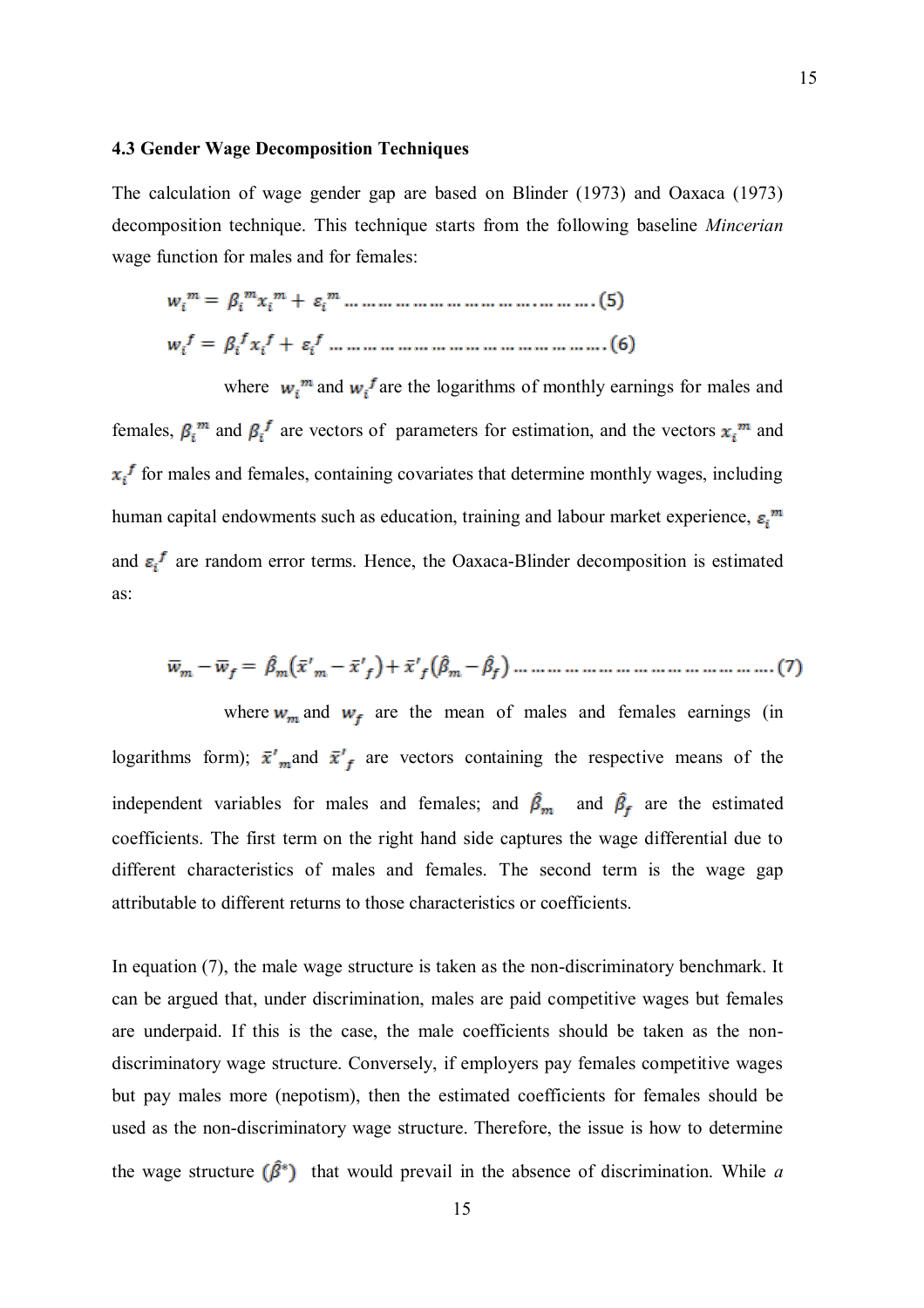*priori* there is no preferable alternative, the decomposition can be quite sensitive to the selection made;

where  $\omega$  is a weighting matrix and *I* is the identity matrix. Then, any assumption regarding  $\beta^*$  can be seen as an assumption regarding  $\omega$ . The literature has proposed different weighting schemes to deal with the underlying index problem: first, Oaxaca (1973) proposes either the current male wage structure, that is  $\omega = I$  (equation 1), or the current female wage structure, that is,  $\omega=0$  – the null matrix as  $\hat{\beta}^*$ , suggesting that the result would bracket the "true" non-discriminatory wage structure. Reimers (1982) implements a methodology that is equivalent to  $\omega$  =0.5 *I*. In other words, identical weights are assigned to both men and women. Cotton (1988) argues that the nondiscriminatory structure should approach the structure that holds for the larger group. In the context of sex discrimination such weighting structure implies an  $\omega = I_m I$  where  $I_m$  is the fraction of males in the sample. Neumark (1988) proposes a general decomposition of the gender wage differential:

$$
\overline{w}_m - \overline{w}_f = \hat{\beta}^* (\overline{x}'_m - \overline{x}'_f) + \overline{x}'_m (\hat{\beta}_m - \hat{\beta}^*) + \overline{x}_f (\hat{\beta}^* - \hat{\beta}_f) \dots \dots \dots \dots \dots \dots (9)
$$

This decomposition can be reduced to Oaxaca"s two special cases if it is assumed that there is no discrimination in the male wage structure, that is,  $\hat{\beta}^* = \hat{\beta}_{m}$ , or if it is assumed that  $\hat{\beta}^* = \hat{\beta}_f$ . Neumark (1988) shows that  $\hat{\beta}^*$  can be estimated by using the weighted average of the wage structures for males and females using a pooled sample. The first term is the gender earnings gap attributable to differences in characteristics. The second and the third terms capture the difference between the actual and pooled returns for men and women, respectively.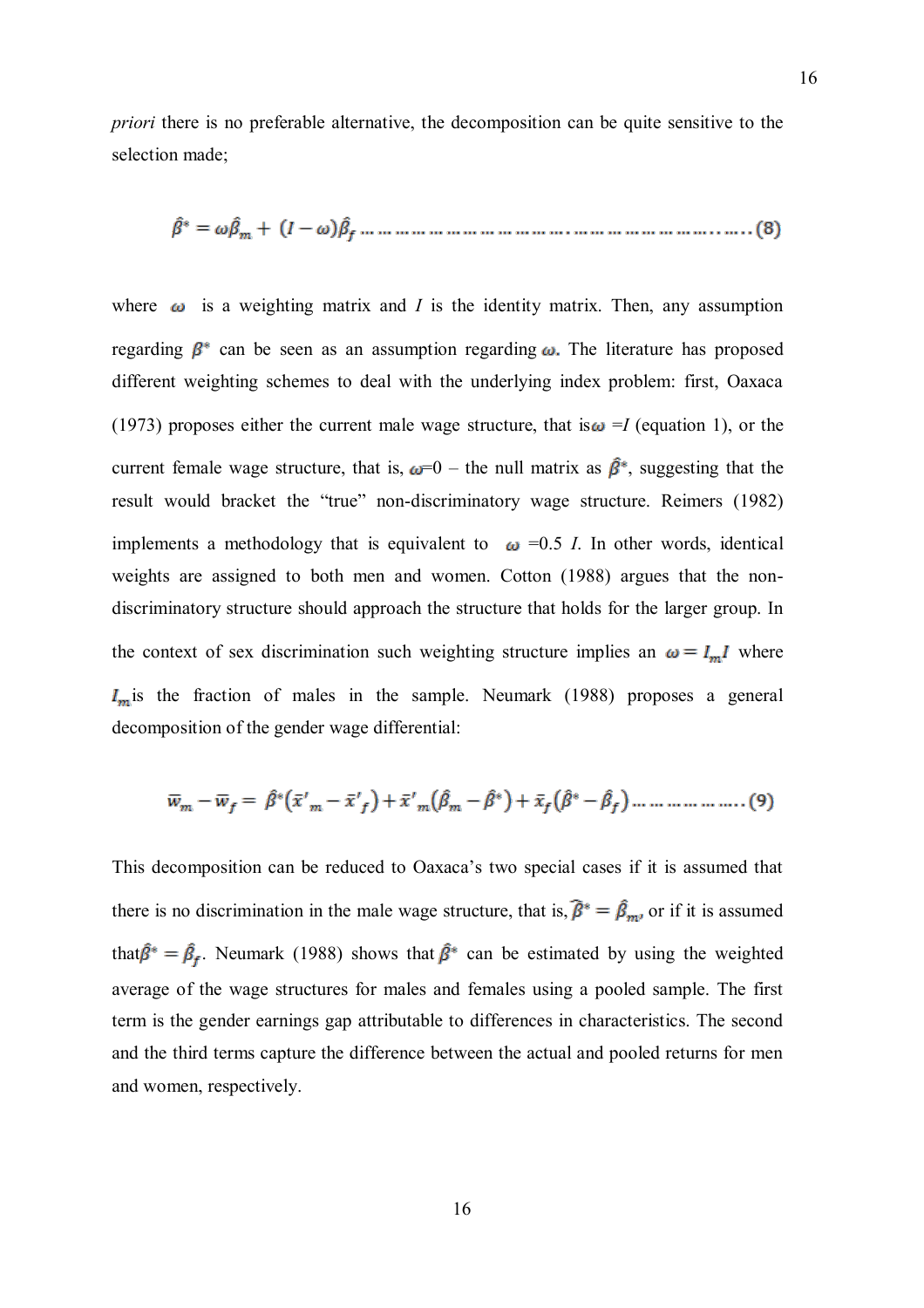#### **5. Descriptive Statistics and Analysis**

The main data set used in this is the 2014 Integrated Labour Force Survey (ILFS) collected by the Tanzania National Bureau of Statistics (NBS). The key information collected in the survey is twofold: the workers characteristics and the second being employment related information of the individual workers. The sample drown from the NBS data set contains 19,198 observations of which 48.26 percent were females and the remaining 51.74 percent were males. The ILFS contains limited set of variables. Specifically we make use of information on monthly earnings, age, education, technical and vocational training, marital status, employments status, experiences, location, regional dummies and other socio-economic characteristics. Table 3 presents the percentage sample distribution of education and training attainment by sex, while Table 4 shows the sample distribution of employment status by sex.

With an exception of primary level education, men are more than women in all education and training levels. Relatives to females, majority of males have attained secondary education at 55 percent, vocational training at 60 percent, tertiary non-university at 53 percent and university education at 67 percent. Both males and females in the sample have the same proportional of attaining primary education at 50 percent. With respect to status of employment in Table 4, we observe that females are more unemployed at 74 percent compared to men 26 percent and more on informal employment at about 51 while males engaged more on wage employment at about 69 percent and in agriculture at about 51 percent. That is, in Tanzania many women are unemployed and are in the informal sector, suggesting that more of technical and vocational training to women could help to address this problem.

|                     | Female |            |       | Male              | Total  |                   |
|---------------------|--------|------------|-------|-------------------|--------|-------------------|
|                     | Number | Percentage |       | Number Percentage |        | Number Percentage |
| Primary and below   | 6,791  | 50         | 6,670 | 50                | 13,461 | 100               |
| Secondary           | 1,579  | 45         | 1,908 | 55                | 3,487  | 100               |
| Vocational training | 446    | 40         | 668   | 60                | 1,114  | 100               |
| Tertiary non-       |        |            |       |                   |        |                   |
| university          | 242    | 47         | 274   | 53                | 516    | 100               |
| University          | 206    | 33         | 414   | 67                | 620    | 100               |
| Total               | 9,264  | 48         | 9,934 | 52                | 19,198 | 100               |

**Table 3: Distribution of Total Sample Population with Education Attainment by Sex**

17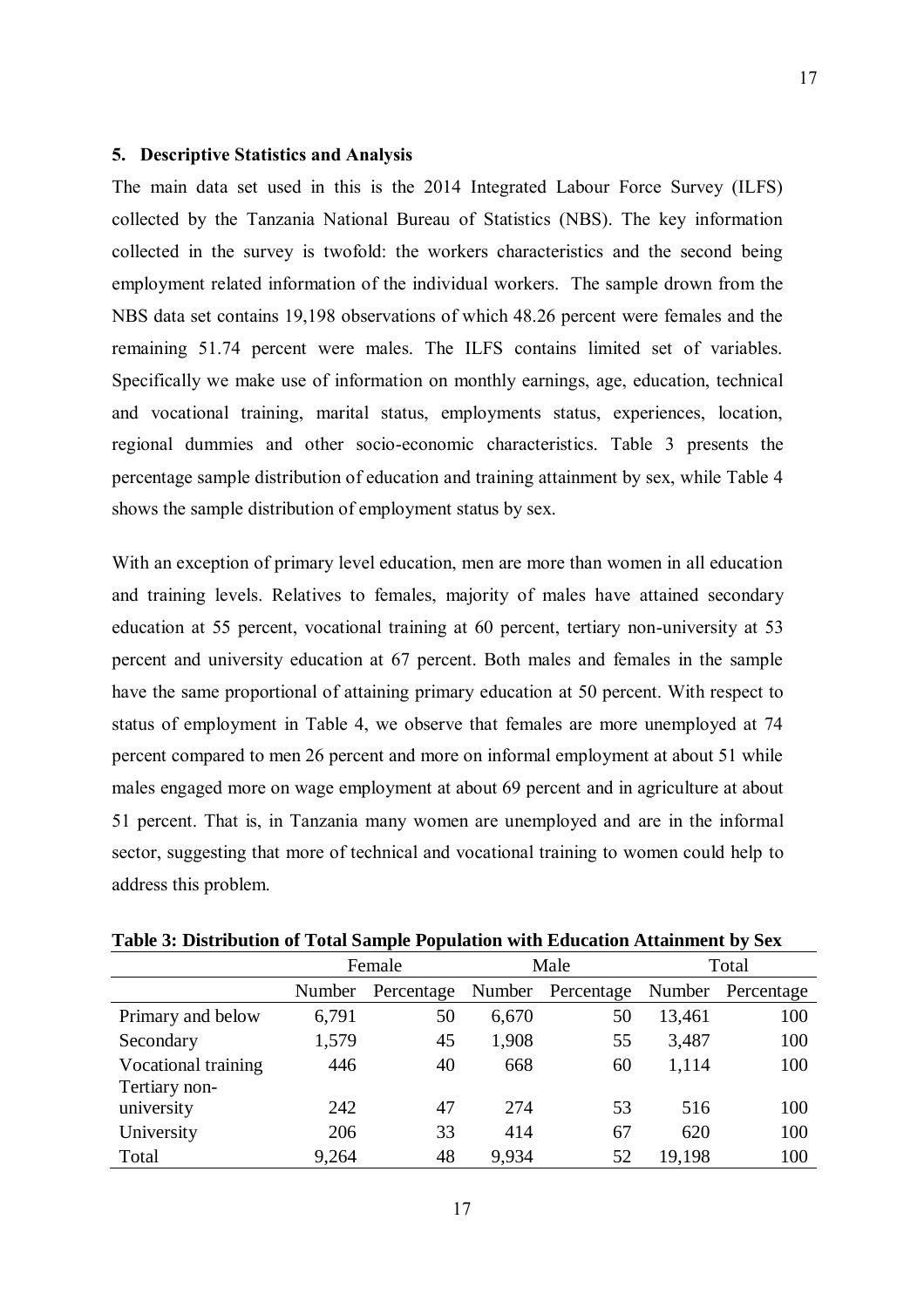*Source:* Own Computation based on 2014-ILFS

|             | Female        |         | Male   |         | Total  |         |
|-------------|---------------|---------|--------|---------|--------|---------|
| Employment  |               |         |        |         |        |         |
| Sectors     | <b>Number</b> | Percent | Number | Percent | Number | Percent |
| Unemployed  | 1,492         | 74      | 515    | 26      | 2,007  | 100     |
| Formal      | 1,329         | 31      | 2,958  | 69      | 4,287  | 100     |
| Informal    | 3,556         | 51      | 3,409  | 49      | 6,965  | 100     |
| Agriculture | 2,887         | 49      | 3,052  | 51      | 5,939  | 100     |
| Total       | 9,264         | 48      | 9,934  | 52      | 19,198 | 100     |

**Table 4: Distribution of Working Age Population Employment Status by Sex**

*Source:* Own Computation based on 2014-ILFS

**Figure 1: K-density Distribution of log Monthly Earnings**



*Source:* Own construction based on ILFS data 2014.

The Kernel Density Plot (KDP) of male and female earning in the Figure 1 gives a clear graphical summary of the shape of data on monthly wages of males and females aged (15-64 years). The gender earning gap is quite visible from the two plotted distributions. The plot of males earning is quite smooth relative to the plot of the females' earnings, which is skewed towards the lower tail. The distributions indicate that the average monthly earnings are higher for males than for females. Figure 1, also shows that females are slightly more represented at lower earnings levels, have a lower peak of the function than males do (fewer female workers earn the mean wage compared to male workers), and are less represented in the earning levels above the mean.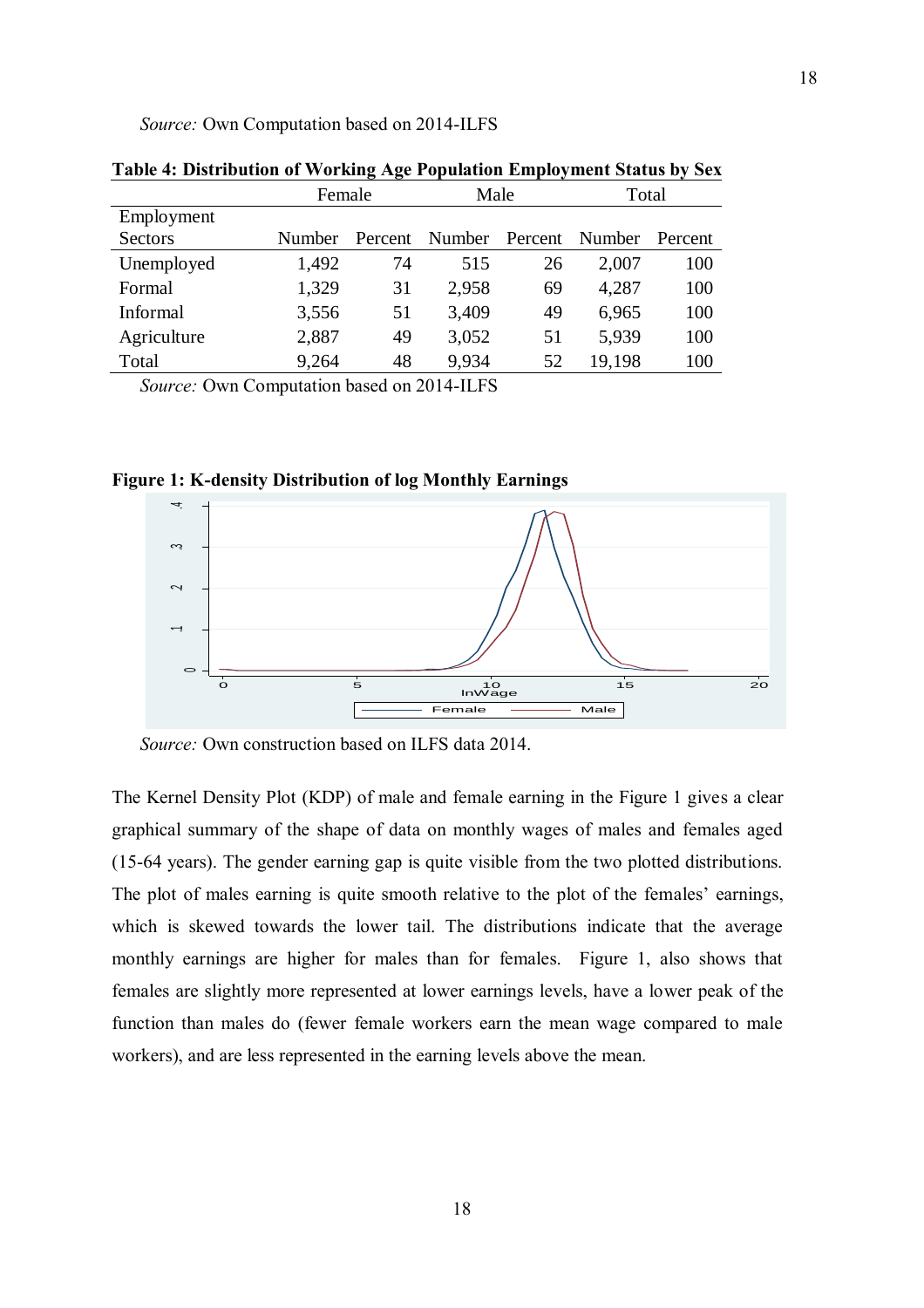#### **6. Results and Discussion**

#### **6.1 Employment Mobility**

The results for the estimated Multinomial Logit Model (MLM) for the overall sample and sex based sample are presented in Table 5 and 6. In the literature there is an argument that the MLM should be used if the Independence of Irrelevant Alternatives (IIA) assumption holds and various tests are passed including Hausman McFadden and SUEST tests. Even though, this paper is guided by Long and Freese (2014) arguments that IIA tests are not useful for assessing violations of the IIA assumption; and therefore, the MLM should only be used in the case where the alternatives are dissimilar and not just substitutes for one another.

The likelihood ratio tests of the null hypothesis that there was equality of coefficients between any pair of employment sectors in all models were also conducted. The null hypotheses were rejected at the 1 percent test level of significance. The test results suggest that the labour market is heterogeneous and segmented into formal paid jobs, self-employment, agriculture and not-working is appropriate. In addition, likelihood ratio test was used to test a null hypothesis that all slope coefficients in each model were simultaneously equal to zero. For all estimated models the null hypothesis was rejected at 1 percent of significance statistical test level. In addition, Wald test of whether any of the four employment sectors could be combined were conducted and the test confirms that none of the categories should be combined. Table 5 and 6 presents the marginal effects of multinomial logit model of employment mobility by sex.

Before looking on the results of general education and technical and vocational training, we first focus on basic control variables results. The marginal effects show that age increases the likelihood of being in formal and informal employment, though a negative sign on the square term indicates that much older individuals are less likely to be working either formally or informally. These findings are in line with Dimova *et al*. (2010) and Wambugu (2011). The age coefficients for being unemployed and working on agriculture are negative and statistically significant suggesting that being young is associated with a higher probability of being unemployed compared to adult individuals and working in the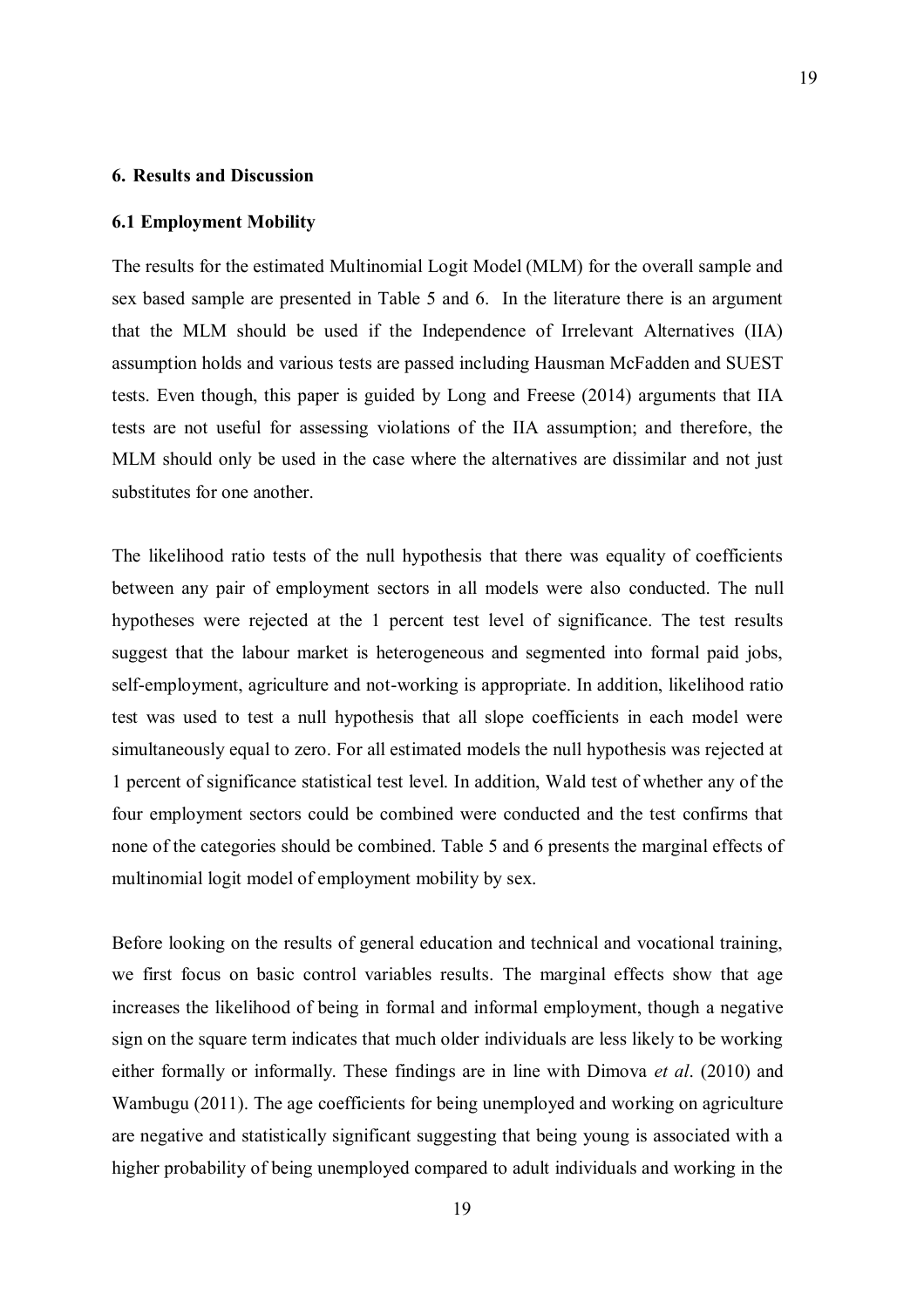agriculture as the only option remain. For young people this could possibly be due to lack of experience and necessary skills needed in the labour market. The findings further reveal that male and female living in household with large family size had a higher probability of working in agriculture and lower probability of working in formal and informal jobs. On the one hand, this finding could be attributed to the fact that agriculture offer more opportunities for child care since more hours are spent at home. On the other hand, Raihan *et al*. (2016) argues that households with large number of dependants utilize the family members to support their family farm.

Further analysis shows that married males were more likely than unmarried males to be in agriculture, but less likely to be unemployed. Married females, on the other hand, were more likely to be working in agriculture and unemployed, but were less likely to be in formal and informal employments. These finding is consistent with other studies in Kenya by Wamuthenya (2010) and Wambugu (2011). The negative effect of marriage on probability of females being employed in wage employment may reflect employer's prejudice against female employees because of fear that their careers will be interrupted due to family responsibilities (Machio, 2016). Also, married females could be forced to become employed in agriculture sector in order to cope with the need to care for children and domestic work (Twumasi-Buffour, 2013).

The results in Table 6 also suggests that being a household head drove males and females head into formal and informal employments and reduces the probability of working in agriculture or being unemployed. The estimated results are consistent with those obtained by studies on other developing countries, for example Wamuthenya (2010) and Dogrul (2012). The results reveal further that males and females non-resident (migrant) as opposed to the resident in particular location are more likely to be in formal and informal employments and are less likely to be working in agriculture or being unemployed. In addition, the result also show that males and females living in rural and other urban areas apart from Dar es Salaam are more likely to be in agriculture but are less likely to be in formal and informal employments, as well as being unemployed. The results is consistent with the fact that agriculture serves as a buffer of absorbing part of the unemployed and the inactive population in the rural areas and peri-urban areas (Castel *et al*., 2010).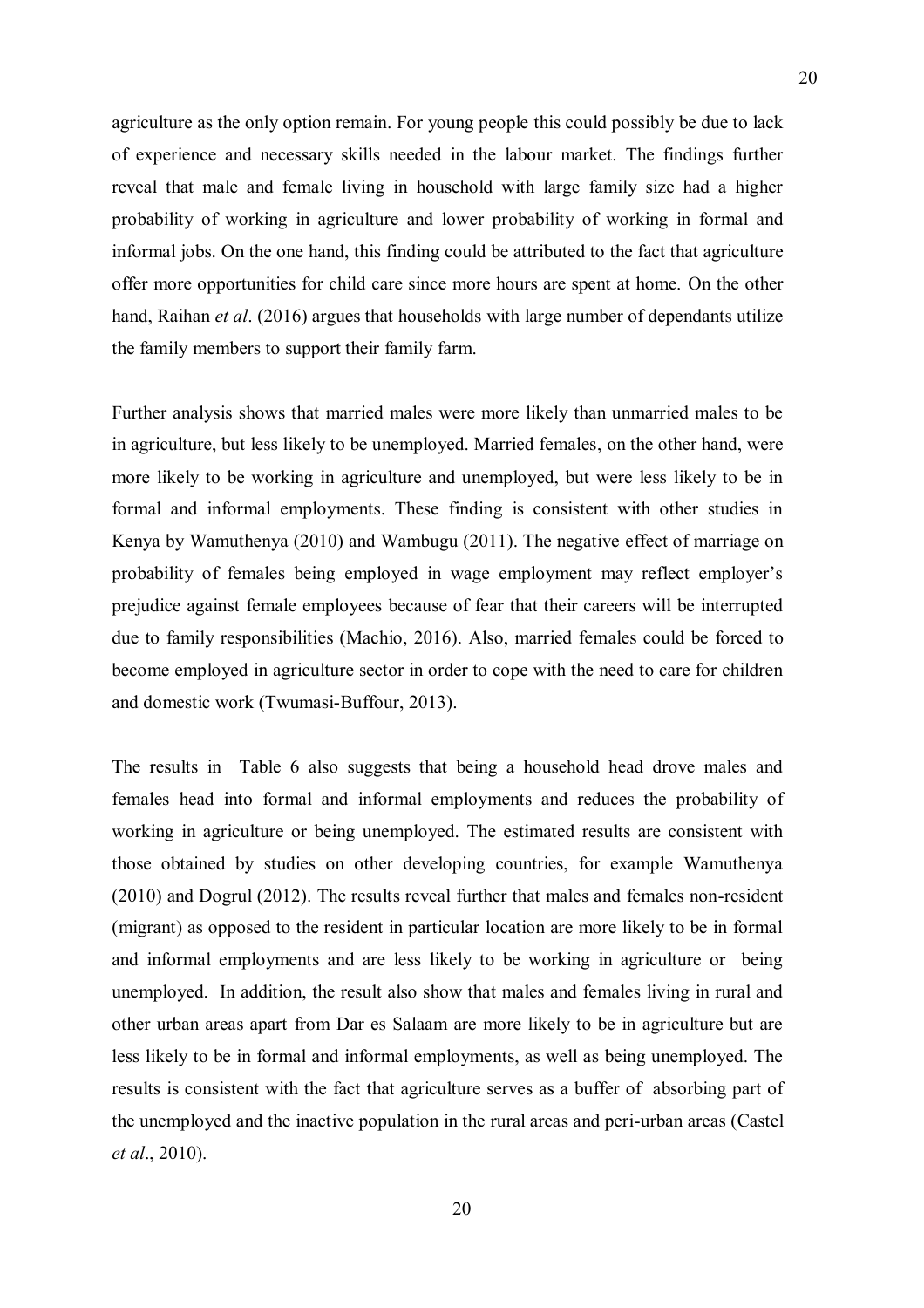We now turn the results that focus on general education first before turning into technical and vocational training as shown in Tables 5 and 6. The results suggest that tertiary education attainment increases the probability of working in formal wage employment for both males and females while it reduces the likelihood of working in agriculture and informal occupations. The effect of tertiary education on wage employment is even higher for females than males. These findings are in line with previous studies in other countries, where Bridges and Lawson (2008) found that having a university education raises the probability of being in wage employment relative to self-employment for men. Relative to primary education, tertiary education reduces females' probability of being unemployed. This finding could possibly be attributed to a smaller number of females with tertiary education that rendered it easier to access formal employment once they searched for employment.

Coming to technical and vocational training results, as shown in Table 5, we observe that, while TVET training is positively associated with high probability of working in wage employment and it is negatively related to working in agriculture or non-working. This implies that individuals that attended at least one month training were more likely to be working in the formal and self employment sectors and less likely to be in agriculture for both males and females. In the case of informal employment, the results show that males with TVET training were significant less likely to be informal employed a result which is consistent with study by Aslam and Rawal (2013). The TVET category is further decomposed in Table 6.

|                                                  |             | Males       |             | Females     |             |             |             |             |
|--------------------------------------------------|-------------|-------------|-------------|-------------|-------------|-------------|-------------|-------------|
| Variables                                        | Unemployed  | Formal      | Informal    | Agriculture | Unemployed  | Formal      | Informal    | Agriculture |
| Age                                              | $-0.007***$ | $0.015***$  | $0.012***$  | $-0.020***$ | $-0.020***$ | $0.019***$  | $0.018***$  | $-0.018***$ |
|                                                  | (0.001)     | (0.004)     | (0.004)     | (0.003)     | (0.003)     | (0.002)     | (0.004)     | (0.003)     |
| Agesq                                            | $0.008***$  | $-0.020***$ | $-0.018***$ | $0.030***$  | $0.020***$  | $-0.023***$ | $-0.026***$ | $0.030***$  |
|                                                  | (0.001)     | (0.005)     | (0.005)     | (0.003)     | (0.004)     | (0.003)     | (0.005)     | (0.004)     |
| <b>Primary Education is a reference category</b> |             |             |             |             |             |             |             |             |
| Secondary                                        | $0.017***$  | $0.184***$  | $-0.103***$ | $-0.098***$ | 0.014       | $0.210***$  | $-0.150***$ | $-0.074***$ |
|                                                  | (0.004)     | (0.014)     | (0.013)     | (0.010)     | (0.010)     | (0.015)     | (0.015)     | (0.012)     |
| <b>TVET</b>                                      | 0.002       | $0.220***$  | $-0.067***$ | $-0.155***$ | $-0.022***$ | $0.131***$  | 0.020       | $-0.128***$ |

#### **Table 5: Marginal Effects after Multinomial Logit Model**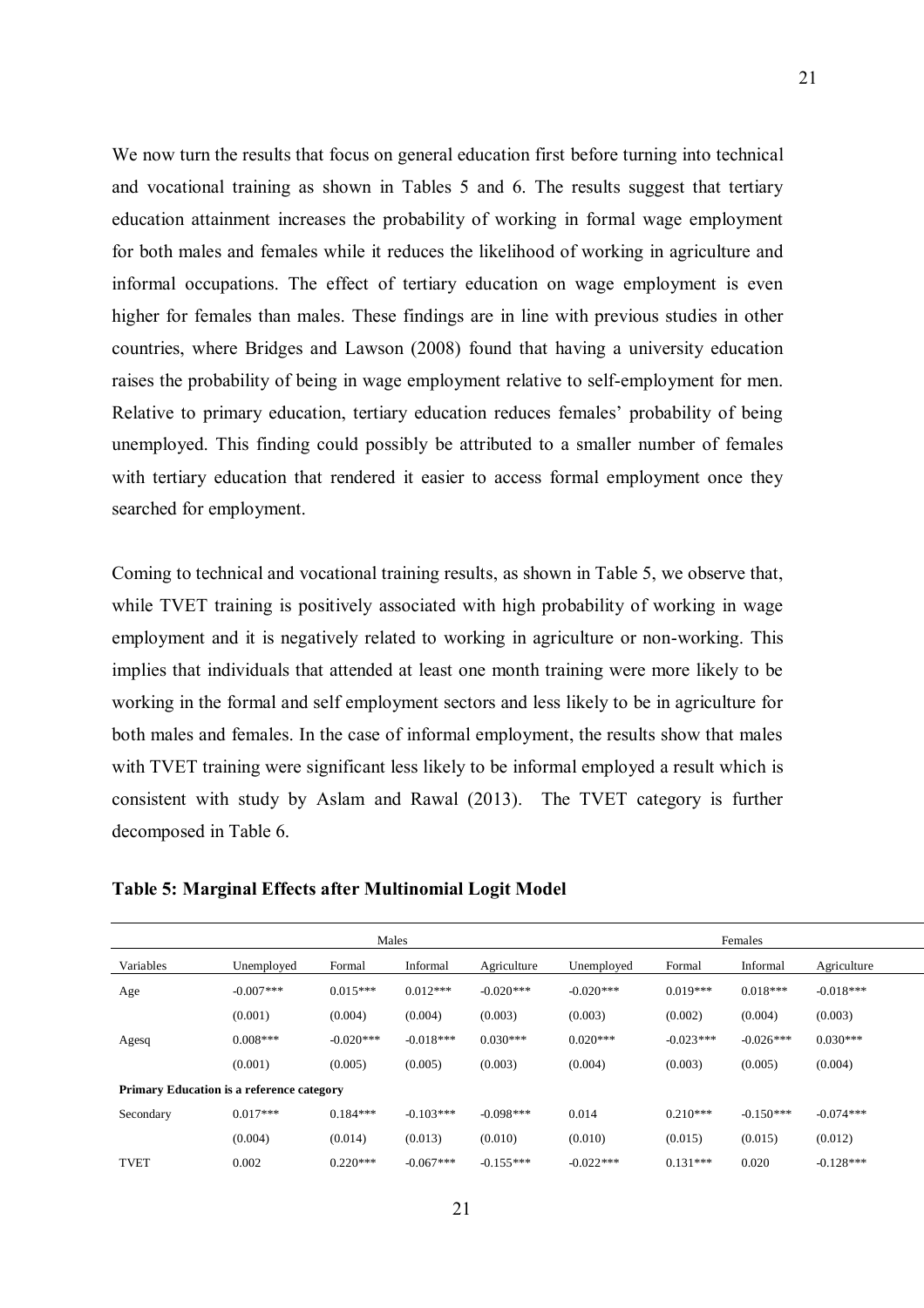|                                                                                 | (0.003)     | (0.013)     | (0.013)     | (0.009)     | (0.011)     | (0.014)      | (0.018)     | (0.012)     |
|---------------------------------------------------------------------------------|-------------|-------------|-------------|-------------|-------------|--------------|-------------|-------------|
| Tertiary                                                                        | 0.010       | $0.572***$  | $-0.404***$ | $-0.178***$ | $-0.097***$ | $0.753***$   | $-0.483***$ | $-0.172***$ |
|                                                                                 | (0.007)     | (0.014)     | (0.012)     | (0.009)     | (0.010)     | (0.017)      | (0.014)     | (0.011)     |
| Dar es Salaam is a reference category                                           |             |             |             |             |             |              |             |             |
| Other urban                                                                     | $-0.034***$ | $-0.145***$ | $-0.249***$ | $0.428***$  | $-0.195***$ | $-0.032***$  | $-0.272***$ | $0.499***$  |
|                                                                                 | (0.003)     | (0.012)     | (0.012)     | (0.016)     | (0.008)     | (0.007)      | (0.014)     | (0.015)     |
| Rural                                                                           | $-0.029***$ | $-0.322***$ | $-0.429***$ | $0.780***$  | $-0.197***$ | $-0.100***$  | $-0.522***$ | $0.819***$  |
|                                                                                 | (0.003)     | (0.009)     | (0.010)     | (0.010)     | (0.007)     | (0.006)      | (0.010)     | (0.010)     |
| Hhead                                                                           | $-0.082***$ | $0.061***$  | $0.044***$  | $-0.024$    | $-0.131***$ | $0.089***$   | $0.065***$  | $-0.023$    |
|                                                                                 | (0.010)     | (0.020)     | (0.021)     | (0.018)     | (0.011)     | (0.016)      | (0.020)     | (0.015)     |
| Migrant                                                                         | $-0.010***$ | $0.055***$  | $0.057***$  | $-0.102***$ | $-0.022***$ | $0.025***$   | $0.114***$  | $-0.118***$ |
|                                                                                 | (0.003)     | (0.012)     | (0.012)     | (0.009)     | (0.008)     | (0.008)      | (0.012)     | (0.010)     |
| Hhsize                                                                          | $0.001*$    | $-0.003$    | $-0.012***$ | $0.014***$  | $-0.001$    | $-0.007$ *** | $-0.008***$ | $0.016***$  |
|                                                                                 | (0.000)     | (0.003)     | (0.003)     | (0.002)     | (0.002)     | (0.002)      | (0.003)     | (0.002)     |
| Marital(married=1)                                                              | $-0.015***$ | $-0.003$    | 0.009       | 0.009       | $0.077***$  | $-0.019*$    | $-0.121***$ | $0.063***$  |
|                                                                                 | (0.005)     | (0.017)     | (0.018)     | (0.014)     | (0.010)     | (0.010)      | (0.015)     | (0.012)     |
| Robust standard errors in parentheses, *** $p<0.01$ , ** $p<0.05$ , * $p<0.1$ . |             |             |             |             |             |              |             |             |

# **Table 6: Marginal Effects after Multinomial Logit Model**

|                                                  |                                | Males                            |                                   |                                   | Females                        |                                  |                                   |                                   |
|--------------------------------------------------|--------------------------------|----------------------------------|-----------------------------------|-----------------------------------|--------------------------------|----------------------------------|-----------------------------------|-----------------------------------|
|                                                  | Unemployed                     | Formal                           | Informal                          | Agriculture                       | Unemployed                     | Formal                           | Informal                          | Agriculture                       |
| age                                              | $-0.006***$<br>(0.001)         | $0.015***$<br>(0.004)            | $0.011***$<br>(0.004)             | $-0.020***$<br>(0.003)            | $-0.020***$<br>(0.003)         | $0.019***$<br>(0.002)            | $0.018***$<br>(0.004)             | $-0.018***$<br>(0.003)            |
| Agesq                                            | $0.008***$<br>0.001            | $-0.021***$<br>0.005             | $-0.018***$<br>0.005              | $0.030***$<br>0.003               | $0.020***$<br>0.004            | $-0.024***$<br>0.003             | $-0.026***$<br>0.005              | $0.030***$<br>0.004               |
| <b>Primary Education is a reference category</b> |                                |                                  |                                   |                                   |                                |                                  |                                   |                                   |
| Secondary                                        | $0.016***$                     | $0.172***$                       | $-0.090***$                       | $-0.099***$                       | 0.014                          | $0.195***$                       | $-0.137***$                       | $-0.072***$                       |
| On job tvet                                      | (0.004)<br>$-0.005$<br>(0.009) | (0.014)<br>$0.291***$<br>(0.030) | (0.014)<br>$-0.150***$<br>(0.029) | (0.010)<br>$-0.136***$<br>(0.013) | (0.010)<br>$-0.027$<br>(0.040) | (0.015)<br>$0.307***$<br>(0.065) | (0.015)<br>$-0.132***$<br>(0.062) | (0.012)<br>$-0.147***$<br>(0.019) |
| Apprenticeship                                   | $-0.004$<br>(0.004)            | $0.148***$<br>(0.019)            | 0.006<br>(0.018)                  | $0.138***$<br>(0.009)             | $-0.030**$<br>(0.015)          | 0.008<br>(0.018)                 | $0.133***$<br>(0.024)             | $-0.110***$<br>(0.014)            |
| Vocational                                       | $0.019*$<br>(0.011)            | $0.233***$<br>(0.032)            | $-0.133***$<br>(0.030)            | $-0.119***$<br>(0.014)            | $-0.062*$<br>(0.035)           | $0.206***$<br>(0.068)            | $-0.030$<br>(0.071)               | $-0.113***$<br>(0.036)            |
| Technical                                        | 0.003                          | $0.279***$                       | $-0.152***$                       | $-0.131***$                       | $-0.011$                       | $0.202***$                       | $-0.066***$                       | $-0.125***$                       |
|                                                  | (0.005)                        | (0.019)                          | (0.018)                           | (0.011)                           | (0.015)                        | (0.023)                          | (0.025)                           | (0.018)                           |
| Tertiary                                         | 0.009<br>(0.007)               | $0.568***$                       | $-0.399***$<br>(0.013)            | $-0.178***$<br>(0.009)            | $-0.097***$<br>(0.010)         | $0.748***$<br>(0.018)            | $-0.479***$<br>(0.014)            | $-0.172***$                       |
|                                                  |                                | (0.014)                          |                                   |                                   |                                |                                  |                                   | (0.011)                           |
| Dar es Salaam is a reference category            |                                |                                  |                                   |                                   |                                |                                  |                                   |                                   |
| Other urban                                      | $-0.034***$                    | $-0.144***$                      | $-0.252***$                       | $0.429***$                        | $-0.195***$                    | $-0.028***$                      | $-0.276***$                       | 0.499***                          |
| Rural                                            | (0.003)<br>$-0.029***$         | (0.012)<br>$-0.323***$           | (0.012)<br>$-0.428***$            | (0.016)<br>$0.781***$             | (0.008)<br>$-0.198***$         | (0.007)<br>$-0.100***$           | (0.014)<br>$-0.521***$            | (0.015)<br>$0.819***$             |
|                                                  | (0.003)                        | (0.009)                          | (0.010)                           | (0.010)                           | (0.007)                        | (0.006)                          | (0.010)                           | (0.010)                           |
| Hhead                                            | $-0.080***$                    | $0.061***$                       | $0.044***$                        | $-0.024$                          | $-0.131***$                    | $0.089***$                       | $0.065***$                        | $-0.023$                          |
| Migrant                                          | (0.010)<br>$-0.010***$         | (0.020)<br>$0.055***$            | (0.021)<br>$0.058***$             | (0.018)<br>$-0.102***$            | (0.011)<br>$-0.021***$         | (0.016)<br>$0.027***$            | (0.020)<br>$0.112***$             | (0.015)<br>$-0.118***$            |
|                                                  | (0.003)                        | (0.012)                          | (0.012)                           | (0.009)                           | (0.008)                        | (0.008)                          | (0.012)                           | (0.010)                           |
| Hhsize                                           | $0.001*$                       | $-0.003$                         | $0.012***$                        | $0.014***$                        | $-0.001***$                    | $-0.007***$                      | $-0.008***$                       | $0.016***$                        |
|                                                  | (0.000)                        | (0.003)                          | (0.003)                           | (0.002)                           | (0.002)                        | (0.002)                          | (0.003)                           | (0.002)                           |
| Marital                                          |                                |                                  |                                   |                                   |                                |                                  |                                   |                                   |
| $(married=1)$                                    | $-0.015***$<br>(0.005)         | $-0.003$<br>(0.017)              | 0.010<br>(0.018)                  | 0.009<br>(0.014)                  | $0.077***$<br>(0.010)          | $-0.017*$<br>(0.010)             | $-0.123***$<br>(0.015)            | $0.064***$<br>(0.012)             |
|                                                  |                                |                                  |                                   |                                   |                                |                                  |                                   |                                   |

Robust standard errors in parentheses, \*\*\* p<0.01, \*\* p<0.05, \* p<0.1

### **6.2 Gender Differential Returns to General Education and TVET**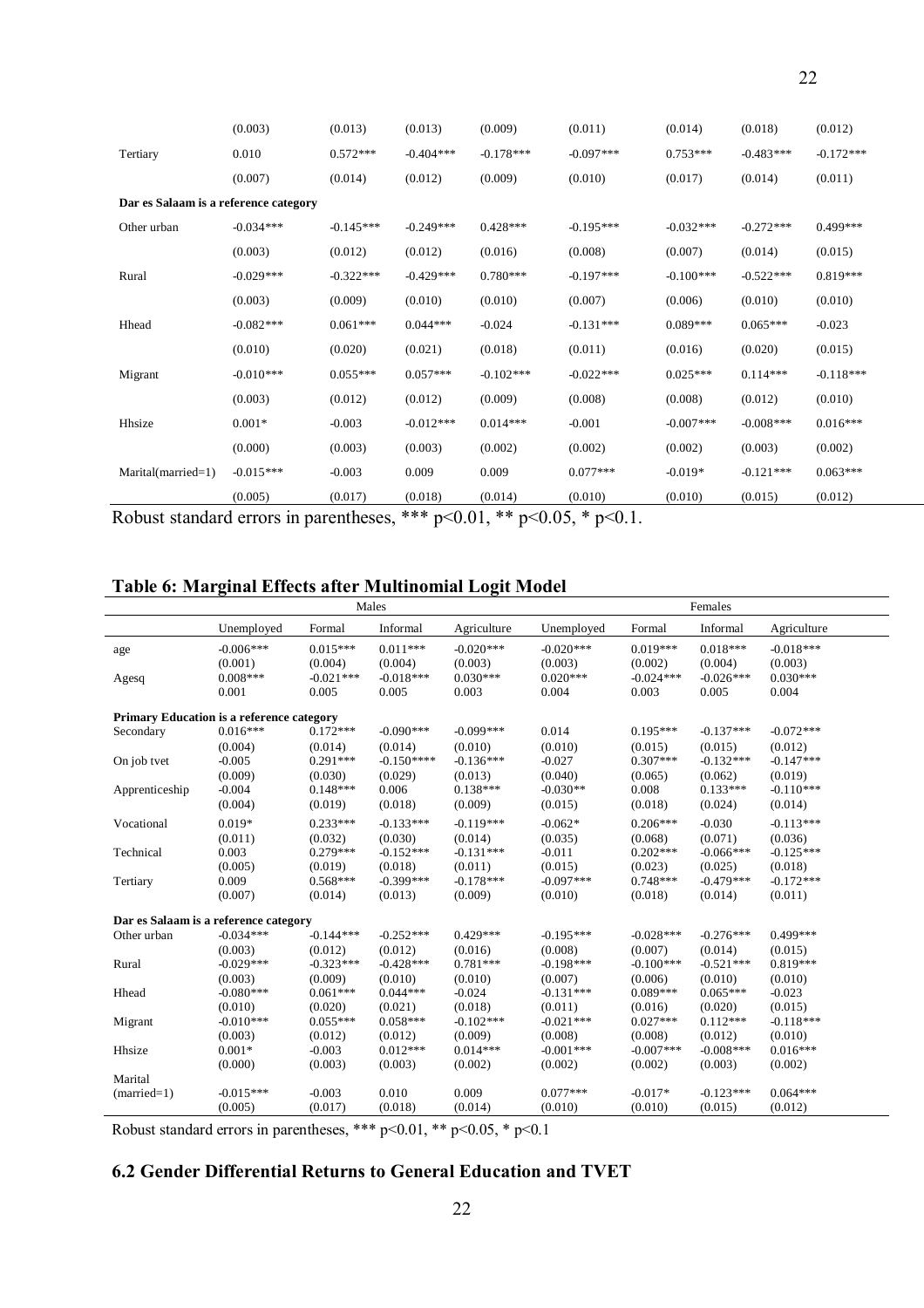As it has been the case for preceding sections, we first look on the results of the basic variables as shown both in Tables 7 and 8. As shown in Table 7, the coefficients on experience squared are negatives while that of experience is positive, suggesting existence of a concave relationship between experience and labour earnings, a finding which is consistent with the findings from previous studies, among others, Siphambe (2000) and Okletey (2013). The results show further that being married has a significant positive effect on earnings of married male, but is not significantly in determining female earnings in the labour market. These results are consistent with that of Aslam and Kingdon (2012). The reason may be that after marriage most females give priority to stay home and take care of their children.

Furthermore, hour worked per week on the current job, is significantly positive determinant of labour market earnings and the magnitude of the effect is larger for females than males. Membership to a union raises earnings by 26 percent for males and 45 percent for females, implying that having a membership in union is more important for females than males. The results in Table 7 also show that males and females employed in the other urban areas as well as in rural areas earn significantly less incomes than those in employed in Dar es Salaam. This finding can be attributed to the presence of more labour market opportunities in Dar es Salaam than in those other areas. The estimated results further suggest that the sector of employment of an individual affects earnings as well, where both males and females had higher marginal returns on formal and informal jobs, relative to agriculture and for this case, except for the public sector employment where female returns are by far higher than for male, in all other cases the magnitude off the effect are larger for males than females. The un-weighted results in Table are nearly replicated in the weighted results in Table 8.

We turn now to the estimates of the returns to general education (GED) and TVET in Tanzania in Tables 7 and 8, for both weighted and un-weighted results, where males results are treated separately from females. In both tables, the estimated results show that females have higher rates of return across all levels of education. These findings are in line with findings obtained by previous studies on returns to education in developing countries (Twumasi-Baffour, 2013; Tien, 2014; Leyaro *et al.,* 2014). Several explanations have been proposed for this empirical phenomenon including scarcity of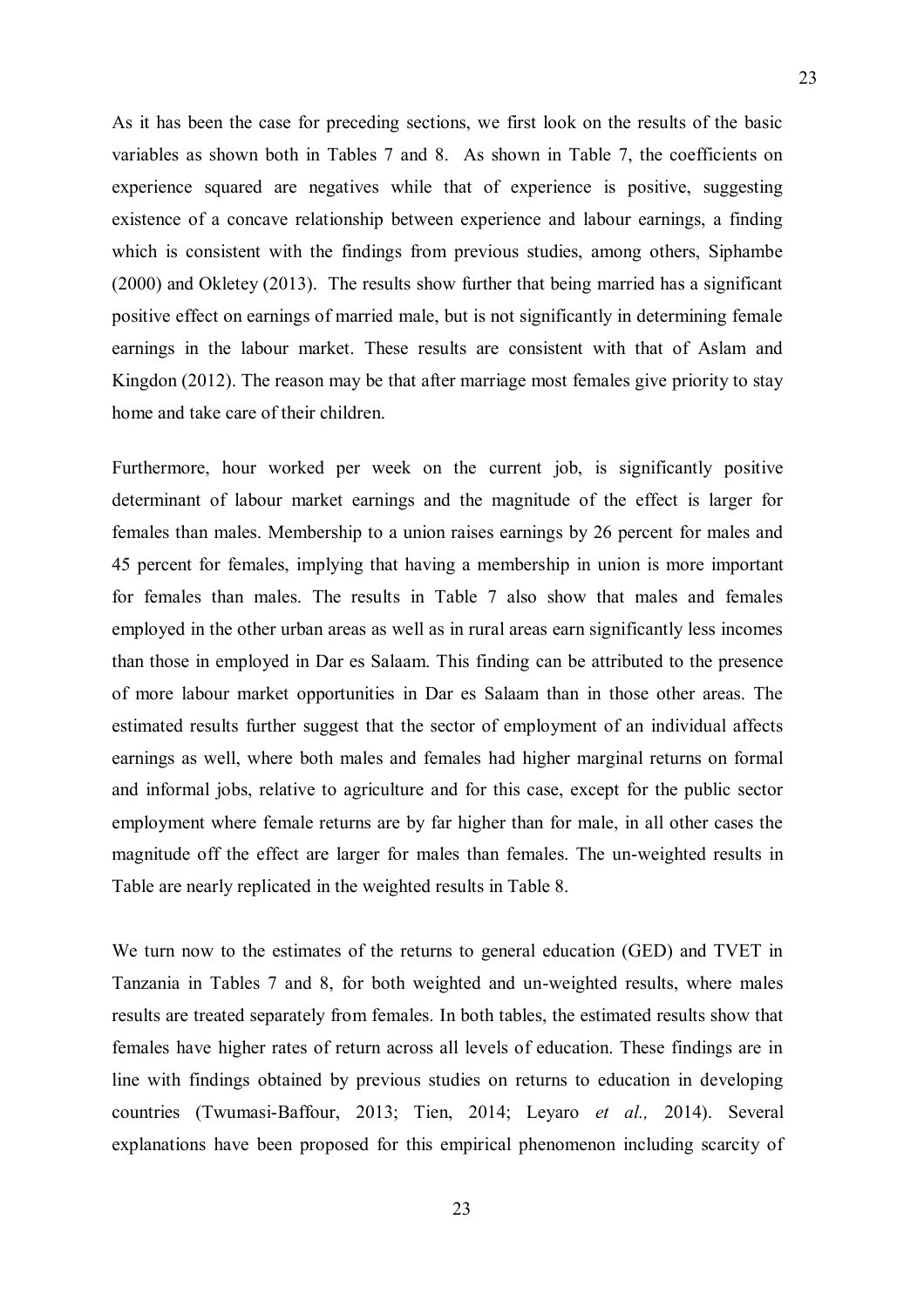supply of well educated and trained females in relation to the demand for educated and trained females in developing countries (Aslam, 2009). As a result females may be paid a scarcity-premium or some jobs are reserved for females due to gender-equity promoting policies that deliberately reserve a certain proportion of jobs for females.

|                                           | (1)         | (2)         | (3)         | (4)         |
|-------------------------------------------|-------------|-------------|-------------|-------------|
| <b>VARIABLES</b>                          | Male        | Female      | Male        | Female      |
| Primary education is a reference category |             |             |             |             |
| Secondary                                 | $0.390***$  | $0.475***$  | $0.386***$  | $0.466***$  |
|                                           | (0.029)     | (0.040)     | (0.030)     | (0.040)     |
| <b>TVET</b>                               | $0.081***$  | $0.148***$  |             |             |
|                                           | (0.028)     | (0.037)     |             |             |
| On job tvet                               |             |             | 0.053       | $0.321***$  |
|                                           |             |             | (0.056)     | (0.097)     |
| Apprenticeship                            |             |             | $0.072**$   | 0.066       |
|                                           |             |             | (0.036)     | (0.056)     |
| Vocational                                |             |             | 0.037       | 0.093       |
|                                           |             |             | (0.088)     | (0.129)     |
| Technical                                 |             |             | $0.114***$  | $0.193***$  |
|                                           |             |             | (0.038)     | (0.047)     |
| Tertiary                                  | $1.075***$  | 1.167***    | 1.072***    | $1.168***$  |
|                                           | (0.045)     | (0.058)     | (0.045)     | (0.058)     |
| Experience                                | $0.046***$  | $0.042***$  | $0.046***$  | $0.041***$  |
|                                           | (0.004)     | (0.004)     | (0.004)     | (0.004)     |
| Expersq/100                               | $-0.075***$ | $-0.061***$ | $-0.075***$ | $-0.061***$ |
|                                           | (0.008)     | (0.009)     | (0.008)     | (0.009)     |
| Dar es Salaam is a reference category     |             |             |             |             |
| Other urban                               | $-0.317***$ | $-0.382***$ | $-0.315***$ | $-0.378***$ |
|                                           | (0.025)     | (0.030)     | (0.025)     | (0.030)     |
| Rural                                     | $-0.608***$ | $-0.560***$ | $-0.606***$ | $-0.558***$ |
|                                           | (0.041)     | (0.051)     | (0.041)     | (0.051)     |
|                                           | $0.137***$  | $0.428***$  | $0.136***$  | $0.427***$  |
| Logwwh                                    | (0.036)     | (0.040)     | (0.036)     | (0.040)     |
|                                           | $0.259***$  | $0.446***$  | $0.258***$  | $0.436***$  |
| Union                                     |             |             |             |             |
|                                           | (0.043)     | (0.059)     | (0.043)     | (0.059)     |
| Marital (Married=1)                       | $0.232***$  | $-0.015$    | $0.233***$  | $-0.013$    |
|                                           | (0.028)     | (0.030)     | (0.028)     | (0.030)     |
| Agriculture is a reference category       |             |             |             |             |
| Public                                    | $0.748***$  | $0.917***$  | $0.747***$  | $0.902***$  |
|                                           | (0.066)     | (0.077)     | (0.066)     | (0.077)     |
| Private                                   | $0.576***$  | $0.505***$  | $0.578***$  | $0.500***$  |
|                                           | (0.043)     | (0.055)     | (0.043)     | (0.055)     |
| Informal                                  | $0.603***$  | $0.456***$  | $0.605***$  | $0.458***$  |
|                                           | (0.042)     | (0.048)     | (0.042)     | (0.048)     |
| Constant                                  | 10.464***   | 9.071***    | 10.467***   | 9.083***    |
|                                           | (0.150)     | (0.173)     | (0.151)     | (0.173)     |
| Observations                              | 8,511       | 5,801       | 8,511       | 5,801       |
| R-squared                                 | 0.297       | 0.309       | 0.297       | 0.310       |

**Table 7: Un-weighted Regression Results on Returns to GED and TVET**

Robust standard errors in parentheses, \*\*\* p<0.01, \*\* p<0.05, \* p<0.1

Coming to the results on technical and vocational training, the coefficient on training (TVET) is statistically significant and it has a positive effect on labour market earnings as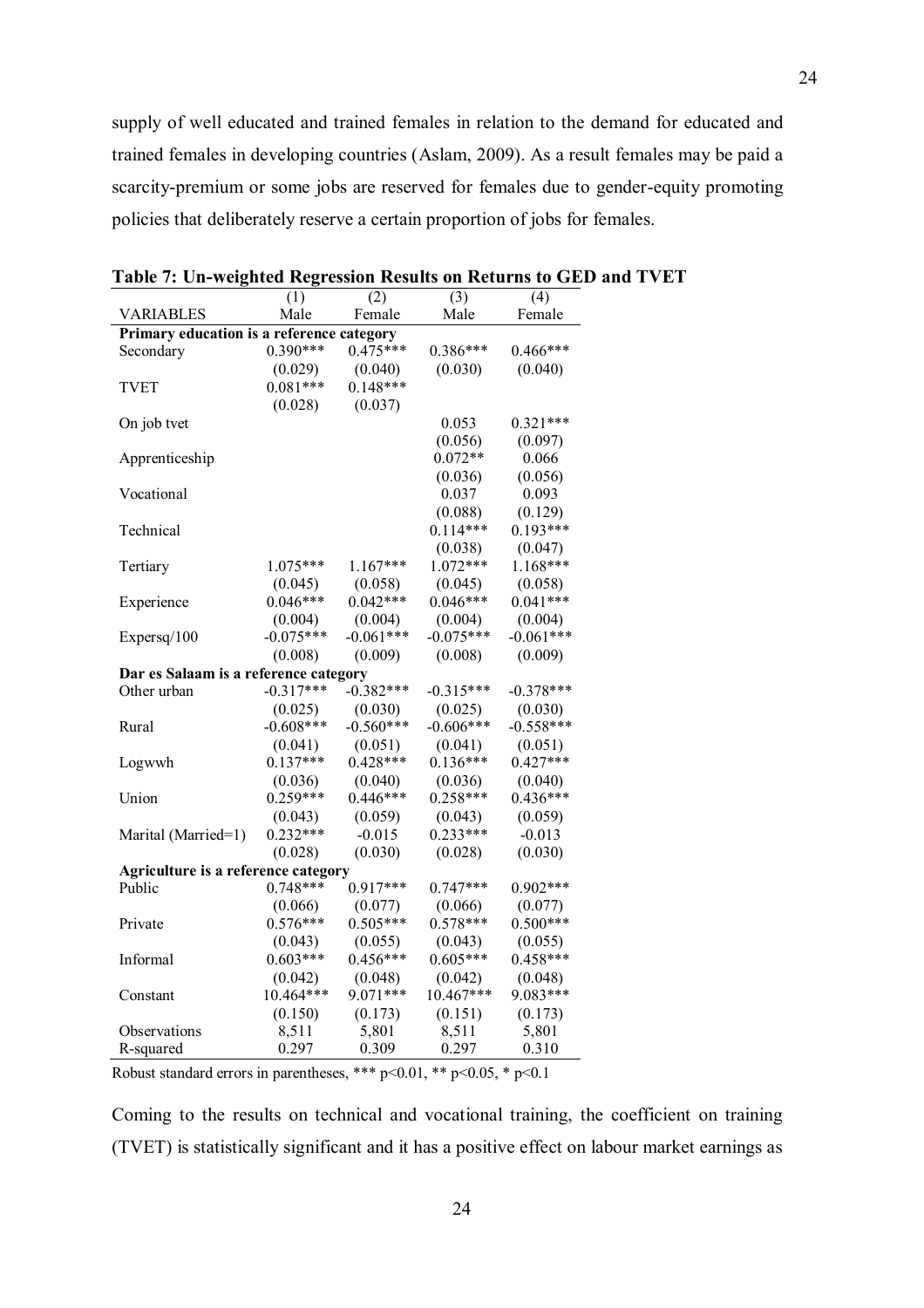shown both in Table 7 and 8. The returns to TVET training is higher for females than males, as they are twice more higher than those for male although at the same time the coefficients are smaller compared to those for general education. Consequently female workers that had attended TVET training were more likely to earn higher income in the labour market than males. In addition, on job training have large impact in terms of females' earnings, followed by technical training.

| Variables                                        | Male        | Female      | Male        | Female      |
|--------------------------------------------------|-------------|-------------|-------------|-------------|
| <b>Primary Education is a reference category</b> |             |             |             |             |
| Secondary                                        | $0.352***$  | $0.481***$  | $0.345***$  | $0.466***$  |
|                                                  | (0.031)     | (0.044)     | (0.033)     | (0.042)     |
| Tvet                                             | $0.076**$   | $0.140***$  |             |             |
|                                                  | (0.031)     | (0.040)     |             |             |
| On job tvet                                      |             |             | 0.043       | $0.313***$  |
|                                                  |             |             | (0.057)     | (0.098)     |
| Apprenticeship                                   |             |             | $0.068*$    | 0.069       |
|                                                  |             |             | (0.038)     | (0.057)     |
| Vocational                                       |             |             | 0.034       | 0.086       |
|                                                  |             |             | (0.090)     | (0.128)     |
| Technical                                        |             |             | $0.111***$  | $0.186***$  |
|                                                  |             |             | (0.042)     | (0.049)     |
| Tertiary                                         | $1.003***$  | 1.097***    | $0.996***$  | $1.090***$  |
|                                                  | (0.052)     | (0.067)     | (0.052)     | (0.065)     |
| Experience                                       | $0.045***$  | $0.040***$  | $0.045***$  | $0.039***$  |
|                                                  | (0.006)     | (0.005)     | (0.006)     | (0.005)     |
| Expersq/100                                      | $-0.076***$ | $-0.056***$ | $-0.076***$ | $-0.055***$ |
|                                                  | (0.011)     | (0.010)     | (0.011)     | (0.010)     |
| Dar es Salaam is a reference category            |             |             |             |             |
| Other urban                                      | $-0.327***$ | $-0.391***$ | $-0.322***$ | $-0.385***$ |
|                                                  | (0.029)     | (0.033)     | (0.029)     | (0.032)     |
|                                                  |             |             |             |             |
| Rural                                            | $-0.660***$ | $-0.592***$ | $-0.656***$ | $-0.588***$ |
|                                                  | (0.056)     | (0.056)     | (0.055)     | (0.055)     |
| Logwwh                                           | $0.110***$  | $0.412***$  | $0.107**$   | $0.411***$  |
|                                                  | (0.042)     | (0.042)     | (0.042)     | (0.042)     |
| Union                                            | $0.235***$  | $0.403***$  | $0.234***$  | $0.390***$  |
|                                                  | (0.042)     | (0.060)     | (0.043)     | (0.059)     |
| Marital (married=1)                              | $0.240***$  | 0.011       | $0.242***$  | 0.014       |
|                                                  | (0.033)     | (0.035)     | (0.034)     | (0.035)     |
| Agriculture is a reference category              |             |             |             |             |
| Public                                           | $0.817***$  | $0.984***$  | $0.816***$  | $0.962***$  |
|                                                  | (0.069)     | (0.079)     | (0.069)     | (0.079)     |
| Private                                          | $0.586***$  | $0.518***$  | $0.588***$  | $0.510***$  |
|                                                  | (0.055)     | (0.063)     | (0.055)     | (0.062)     |
| Informal                                         | $0.566***$  | $0.404***$  | $0.569***$  | $0.405***$  |
|                                                  | (0.055)     | (0.052)     | (0.055)     | (0.053)     |
| Constant                                         | 10.629***   | 9.169***    | 10.637***   | 9.192***    |
|                                                  | (0.172)     | (0.181)     | (0.173)     | (0.181)     |
| Observations                                     | 8,511       | 5,801       | 8,511       | 5,801       |
| R-squared                                        | 0.279       | 0.330       | 0.279       | 0.331       |

**Table 8: Weighted Regression Results on Returns to GE and TVET**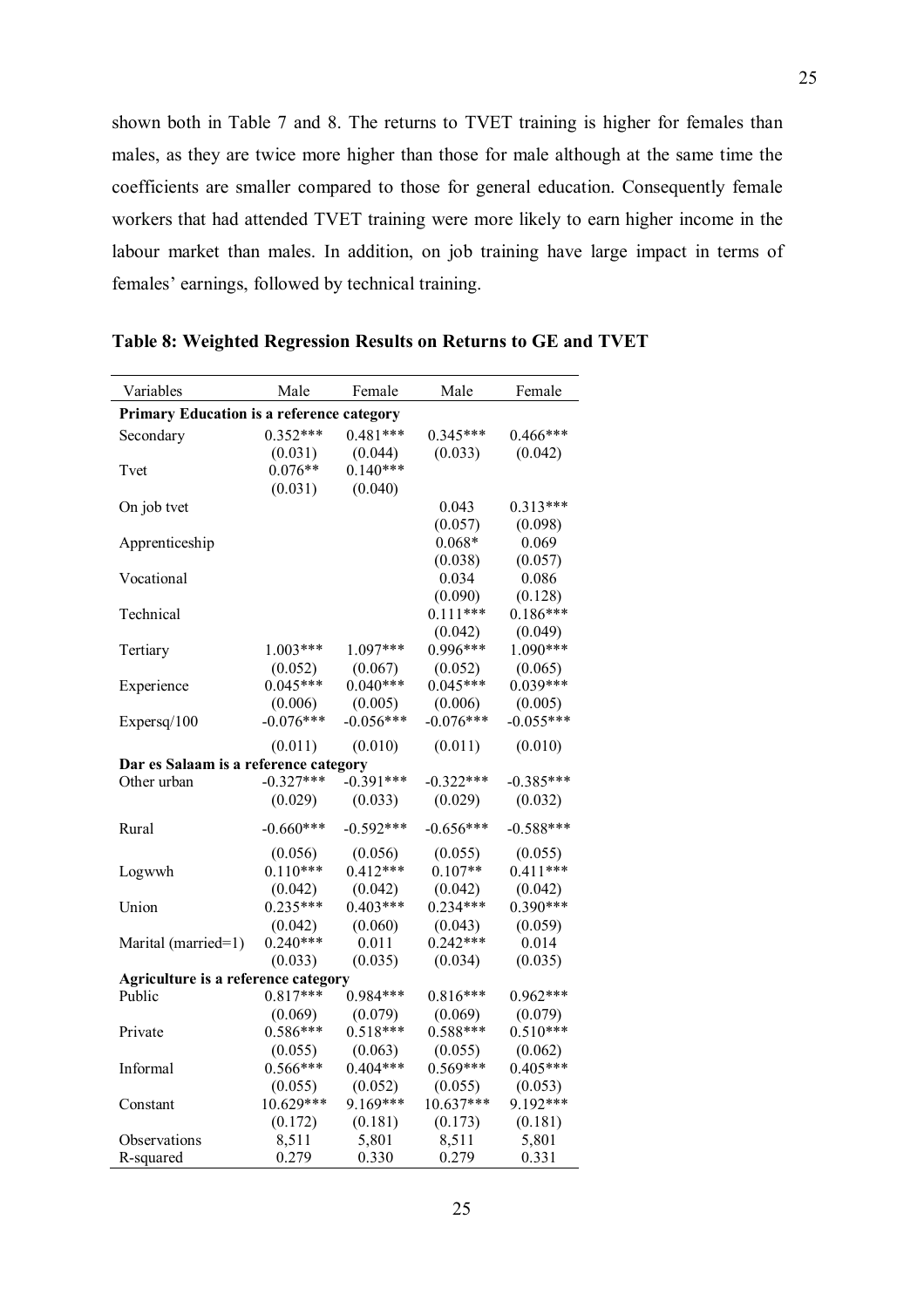Robust standard errors in parentheses, \*\*\* p<0.01, \*\* p<0.05, \* p<0.1

#### **6.3 Gender Wage Gap**

Table 9 presents the decomposition results obtained by applying the Oaxaca-Blinder (1973) procedure in assessing the gender wage gap between males and females given their level of education and training. The decomposition of the OLS estimates reveal that the labour earnings difference between males and females, when male earnings is the reference category, is 0.458 log points, which corresponds to a wage gap of (exp(0.458)-  $1$ <sup>\*</sup>100 = 58 percent. However, the result shows further that the explained proportion is smaller in magnitude than the discriminatory proportion of the gender wage gap. The finding is consistent with that obtained by previous studies in developing countries like Garcia *et al.* (2009) and Ejaz (2015).

Turning to the contribution of different characteristics (endowments) of males and females in explaining the wage gap, as shown Table 9, males are better off in terms of education and training attainment. Differences in education and training level attained especially advanced secondary education, tertiary education, TVET training, potential labour market experiences, weekly working hours, being in union as well as variation in employment sectors, largely explain the outcomes of differential gender wage gap. Meanwhile, there are no statistically significant apparent differences in earnings related to lower secondary education attainment. The main driver of the unexplained component of earning structural were upper secondary and tertiary education levels, training, potential labour market experiences, nature of the job (casual), being youth as well as being married.

**Table 9: Mean Wage Gap: Oaxaca-Blinder Decomposition Results**

|                          | Values      | % of Values |  |
|--------------------------|-------------|-------------|--|
| Mean log wage for Males  | $12.295***$ |             |  |
|                          | (0.015)     |             |  |
| Mean log<br>for<br>wage  |             |             |  |
| Females                  | $11.838***$ |             |  |
|                          | (0.018)     |             |  |
| Unadjusted mean log wage | $0.458***$  | 58.1        |  |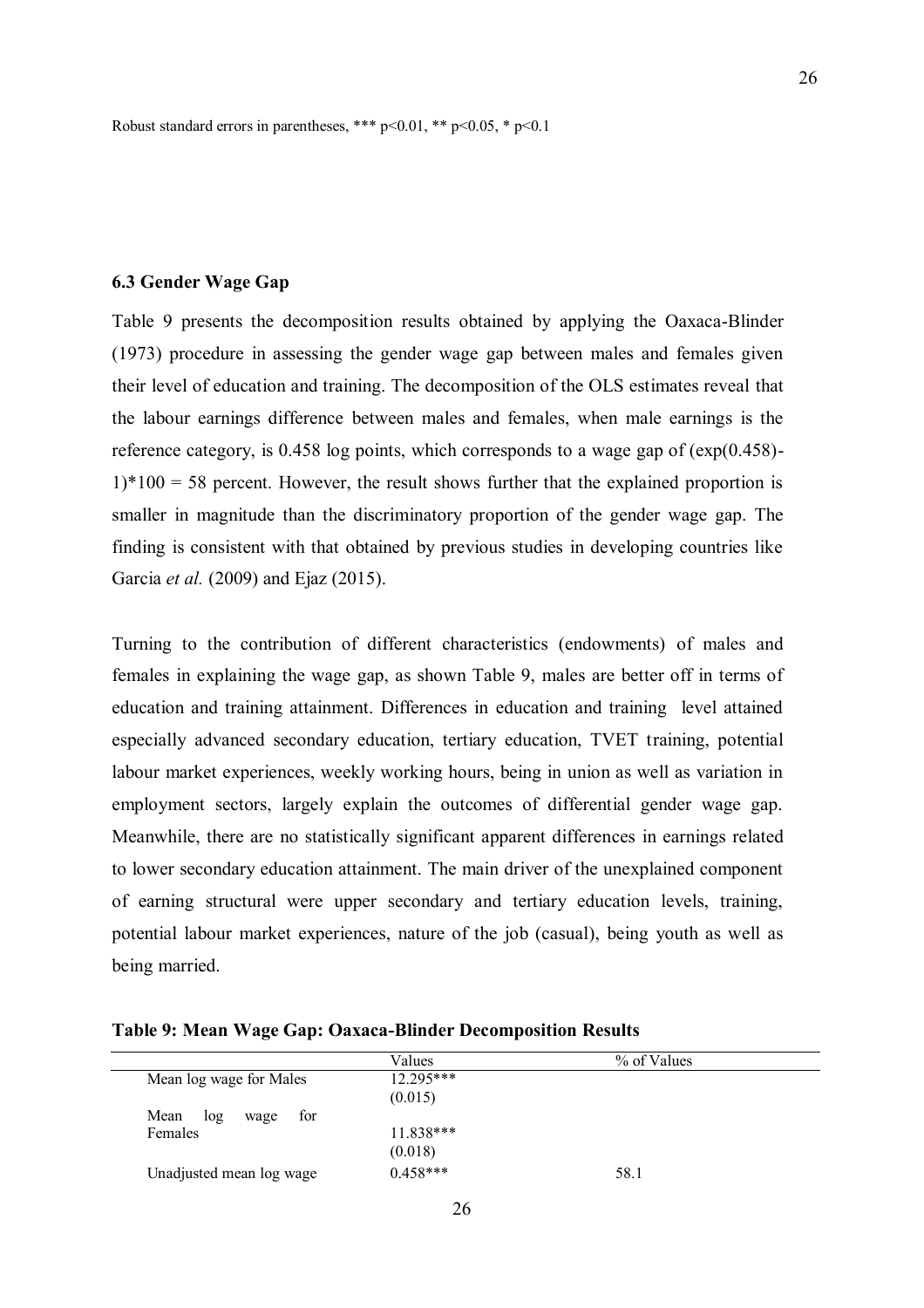(0.024)

| Total<br>endowments(explained)              | $0.089***$<br>(0.015)                    | 9.3                                            |
|---------------------------------------------|------------------------------------------|------------------------------------------------|
| Total<br>wage<br>structure<br>(unexplained) | $0.368***$<br>(0.021)                    | 44.5                                           |
| Variables                                   | Contribution<br>effects<br>attributed to | effects<br>structural<br>Wage<br>attributed to |
| Secondary                                   | $-0.007*$                                | $-0.037**$                                     |
|                                             | (0.004)                                  | (0.016)                                        |
| <b>TVET</b>                                 | $0.015***$                               | $-0.031$                                       |
|                                             | (0.004)                                  | (0.023)                                        |
| Tertiary                                    | 0.001                                    | $-0.007$                                       |
|                                             | (0.006)                                  | (0.006)                                        |
| Experience                                  | $0.117***$                               | 0.109                                          |
|                                             | (0.014)                                  | (0.165)                                        |
| Expersq/100                                 | $-0.085***$                              | $-0.115$                                       |
|                                             | (0.012)                                  | (0.087)                                        |
| Other urban                                 | $0.013***$                               | 0.023                                          |
|                                             | (0.003)                                  | (0.016)                                        |
| Rural                                       | $-0.030***$                              | $-0.010$                                       |
|                                             | (0.004)                                  | (0.011)                                        |
| Logwwh                                      | $0.045***$                               | $-1.222***$                                    |
|                                             | (0.005)                                  | (0.238)                                        |
| Union                                       | 0.002                                    | $-0.019**$                                     |
|                                             | (0.002)                                  | (0.008)                                        |
| Marital                                     | $0.026***$                               | $0.147***$                                     |
|                                             | (0.006)                                  | (0.030)                                        |
| Public                                      | $-0.004$                                 | $-0.017$                                       |
|                                             | (0.006)                                  | (0.011)                                        |
| Private                                     | $0.047***$                               | 0.020                                          |
|                                             | (0.006)                                  | (0.023)                                        |
| Informal                                    | $-0.052***$                              | $0.067**$                                      |
|                                             | (0.006)                                  | (0.032)                                        |
| Observations                                | 14,312                                   | 14,312                                         |

Dependent Variables Logarithms of Monthly Earnings, Robust standard errors in parentheses \*\*\* p<0.01, \*\* p<0.05, \* p<0.1. Omitted categories are primary education, agriculture and Dar es Salaam.

### **7. Summary and Policy Implications**

gap

Using data from the 2014 Integrated Labour Force Survey (ILFS) and applying the descriptive statistics and estimation methods, this study set to investigate and examine the gender labour market outcomes differential effects of technical and vocational training relative to general education in Tanzania. In most countries in the region (i.e. SSA) where gender disparity have remained high in most of its forms, with rising women unemployment (according to 2014 ILFS 74 percent of females in Tanzania are unemployed compared to males) and where the majority of them are in informal sector with un-decent jobs and erratic and low incomes, which exacerbate high level of poverty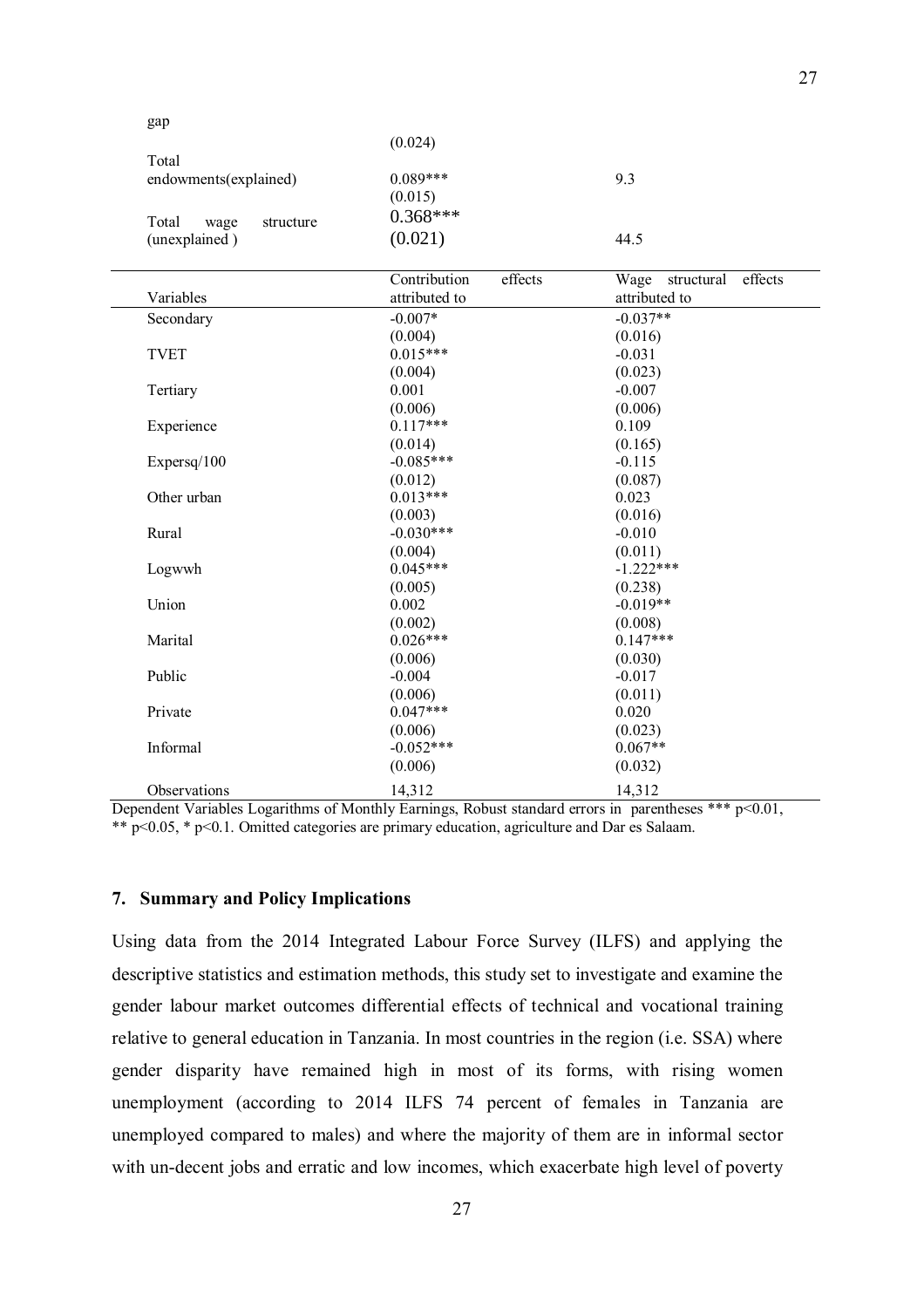and inequality; understanding the labour markets of female comparing to male is indeed very critical. This therefore entails clear analysis of employment mobility and returns to technical and vocational training comparing to general education of females relatively to male.

The MLM estimated results reveal that different levels of education (dummies) are negatively associated with probability of working in agriculture and informal jobs. Also, males and females who acquired TVET training are significantly more likely to be engaged in formal jobs, but are less likely to work in agricultural self-employment. This could be because education and TVET training gives access to better opportunities in formal employment that are also relatively secure and have stable income. Though, the impact of education on formal wage employment appears much more important for males than females. Policy-wise, given the current concerns about the plight of women in the country, it can be argued that providing them with further education and TVET training would be a useful investment, since they would be more productive in the labour market.

Nevertheless, TVET training increases men's and female's earnings substantially, however the returns to TVET are higher for females than males. Nonetheless, the findings from gender earnings gap decomposition shows existence of gender earning differential in Tanzania where males tends to earn significantly higher income than females. This is mainly caused by difference in education attainments between males and females. For this reason, there is a need to resolve earning and occupational differences through promotion of females" higher levels of educational attainments, as well as in TVET training courses. The government should deliberately increase efforts in ensuring that parity is achieved at higher levels of education through subsidization and provisions of loans.

Likewise, much of the debate in the international literature has focused on the relative merits of general versus vocational or other training. Though, evidence from this study implies that training confers benefits independent of general schooling. Thus, providing quality training at different exit points from general education can improve females" labor market outcomes. Therefore the government should initiate strategies that aim to promote TVET training as one essential root towards skills infusion, as well as improving the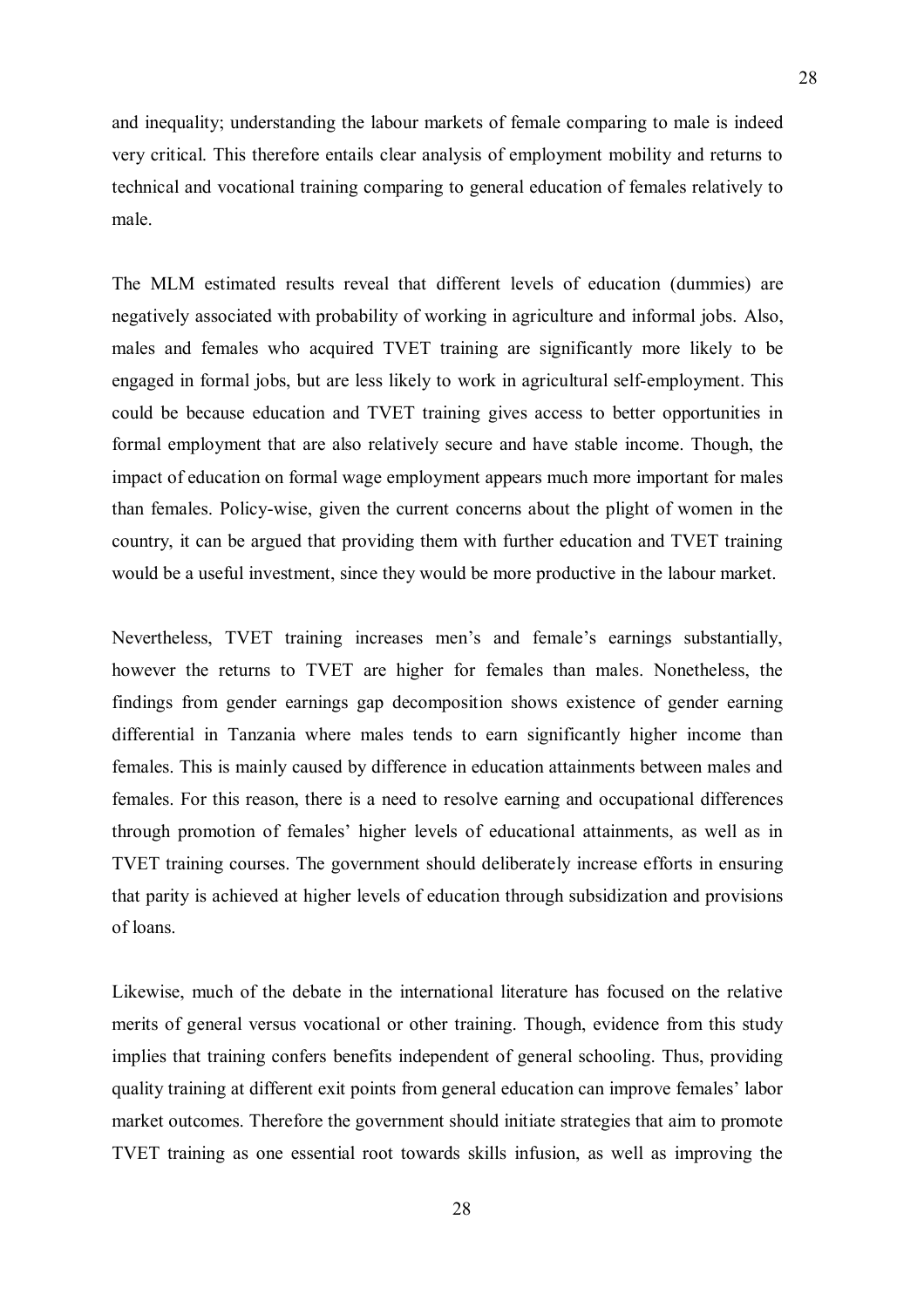quality of TVET trainings. There should be also incentives to maintain individuals in TVET channel.

### **References**

- Agrawal, T. (2013). Are there Glass-Ceiling and Sticky-Floor Effects in India? An Empirical Examination. *Oxford Development Studies*, *41*(3), 322-342.
- Ahmed, S., and Maitra, P. (2010). Gender Wage Discrimination in Rural and Urban Labour Markets of Bangladesh. *Oxford Development Studies*, *38*(1), 83-112.
- Ahmed, S., and Maitra, P. (2015). A Distributional Analysis of the Gender Wage Gap in Bangladesh. *The Journal of Development Studies*, *51*(11), 1444-1458.
- Ahmed, T., and Chattopadhyay, R. (2016). Return to General Education and Vocational Education and Training in Indian Context: Policy Implications. *International Journal of Educational Management*, *30*(3), 370-385.
- Aigner, D. J. and Cain, G. G. (1977). Statistical Theories of Discrimination in Labor Markets, Industrial and Labor Relations Review, vol. 30, no. 2, pp. 175-187.
- Almeida, R., Anazawa, L., Filho, N. M., & Vasconcellos, L. (2015). *Investing in Technical & Vocational Education and Training: Does it Yield Large Economic Returns in Brazil?*. The World Bank.
- Altonji, J. G., and Blank, R. M. (1999). Race and Gender in the Labor Market. *Handbook of Labor Economics*, *3*, 3143-3259.
- Anker, R. (1997). Theories of Occupational Segregation by Sex: An Overview. *Int'l Lab. Rev.*, *136*, 315.
- Arrow, K. (1973). The Theory of Discrimination. *Discrimination in Labor Markets*, *3*(10), 3- 33.
- Aslam, M. (2009). Education Gender Gaps in Pakistan: Is the Labor Market to Blame?. *Economic Development and Cultural Change*, *57*(4), 747-784.
- Aslam, M. (2009). Education Gender Gaps in Pakistan: Is the Labor Market to Blame?. *Economic Development and Cultural Change*, *57*(4), 747-784.
- Aslam, M., and Kingdon, G. (2012). Can Education be a Path to Gender Equality in the Labour Market? An Update on Pakistan. *Comparative Education*, *48*(2), 211-229.
- Aslam, M., and Rawal, S. (2013). Preparing Women of Substance? Education, Training, and Labor Market Outcomes for Women in Pakistan. *Lahore Journal of Economics*, *18*(Special Edition), 93-128.
- Becker, G. S. (1964). Human Capital: A Theoretical and Empirical Analysis, with Special Reference to Education*.* New York: Columbia University Press.
- Bridges, S., and Lawson, D. (2008). A Gender-Based Investigation into the Determinants of Labour Market Outcomes: Evidence from Uganda. *Journal of African Economies*, *18*(3), 461-495.
- Campbell, D., and Ahmed, I. (2012). The labour market in developing countries. *Perspectives on Labour Economics for Development (ILO, 2013)*.
- Card, D. (1999).The Causal Effect of Education on Earnings.*Handbook of Labor Economics*, *3*, 1801-1863.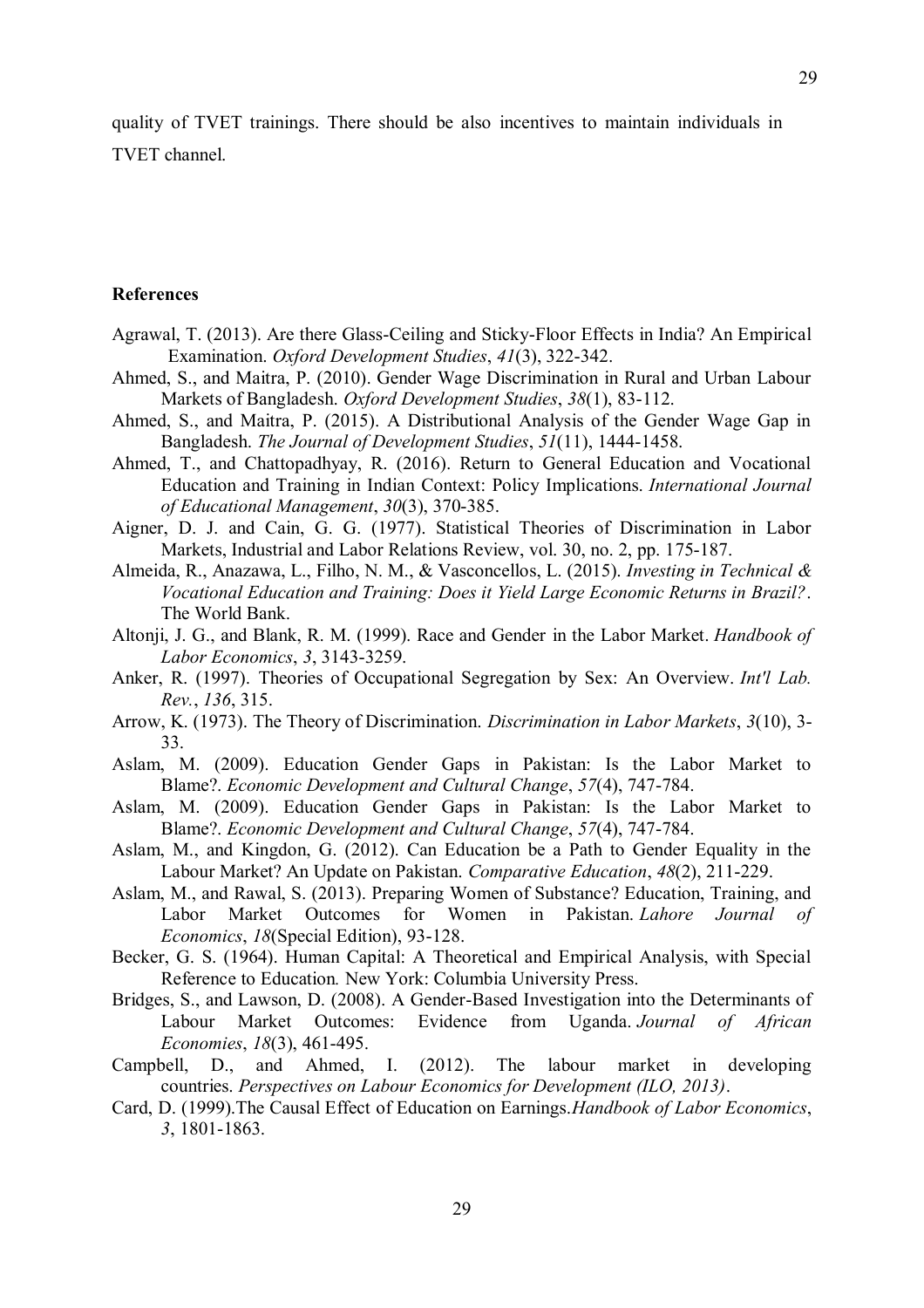- Dimova, R., Nordman, C. J., & Roubaud, F. (2010). Allocation of labor in urban West Africa: Insights from the pattern of labor supply and skill premiums. *Review of Development Economics*, *14*(1), 74-92.
- Doğrul, H. G. (2012). Determinants of formal and informal sector employment in the urban areas of Turkey. *International Journal of Social Sciences and Humanity Studies*, *4*(2), 217-231.
- Dolado, J. J., Felgueroso, F., & Jimeno, J. F. (2003). Where do women work?: Analysing patterns in occupational segregation by gender. *Annales d'Economie et de Statistique*, 293-315.
- Dougherty, C. (2005). Why Are the Returns to Schooling Higher for Women than for Men?. *Journal of Human Resources*, *40*(4), 969-988.
- Duflo, E. (2001). Schooling and labor market consequences of school construction in Indonesia: Evidence from an unusual policy experiment. *American economic review*, *91*(4), 795-813.
- Ejaz, M. (2015). Gender Differences in the Labour Market Status, Wages and Occupations in Pakistan. (Doctoral dissertation, University of Sheffield).
- Falco, P., Kerr, A., Pierella, P., Paci, P., and Rijkers, B. (2014).Working Toward Better Pay: Earnings Dynamics in Ghana and Tanzania. World Bank Publications.
- Fox, L., and Oviedo, A. M. (2008). Are Skills Rewarded in Sub-Saharan Africa? Determinants of Wages and Productivity in the Manufacturing Sector (No. 4688).The World Bank.
- Fukunishi, T., and Machikita, T. (2017). *Vocational Education and Employment Outcomes in Ethiopia: Displacement Effects in Local Labor Markets* (No. 678). Institute of Developing Economies, Japan External Trade Organization (JETRO).
- Garcia, L. M., Ñopo, H., and Salardi, P. (2009). Gender and Racial Wage Gaps in Brazil 1996-2006: Evidence Using a Matching Comparisons Approach.
- Glewwe, P. (1996). The relevance of standard estimates of rates of return to schooling for education policy: A critical assessment. Journal of Development Economics, 51(2), 267– 290
- Hanushek, E. A., Woessmann, L., and Zhang, L. (2011). General Education, Vocational Education, and Labor-Market Outcomes over the Life-Cycle. NBER Working Paper No. 17504. *National Bureau of Economic Research*.
- International Labor Organization. (2017). *World Employment and Social Outlook: Trends for Women*. Geneva: ILO, 2017.
- Kollamparambil, U., and Razak, A. (2016). Trends in Gender Wage Gap and Discrimination in South Africa: A Comparative Analysis Across Races. *Indian Journal of Human Development*, *10*(1), 49-63.
- Krafft, C. (2013). *Is school the best route to skills? Returns to vocational school and vocational skills in Egypt* (No. 2013-09). Minnesota Population Center Working Paper Series.
- Leyaro, V., Twumasi Baffour, P., Morrissey, O., and Owens, T. (2014). Determinants of Urban Labour Earnings in Tanzania, *2000/01-06* (No. 14/03).CREDIT Research Paper.
- Long, J. S., and Freese, J. (2014).Regression Models for Categorical Dependent Variables Using Stata.Third Edition. Stata Press.
- Machio, P. M. (2016). Gender Differences in the Effect of Chronic Illness on Employment Status in Kenya. *European Scientific Journal, ESJ*, *12*(19).
- Magnani, E., and Zhu, R. (2012). Gender Wage Differentials among Rural–Urban Migrants in China. *Regional Science and Urban Economics*, *42*(5), 779-793.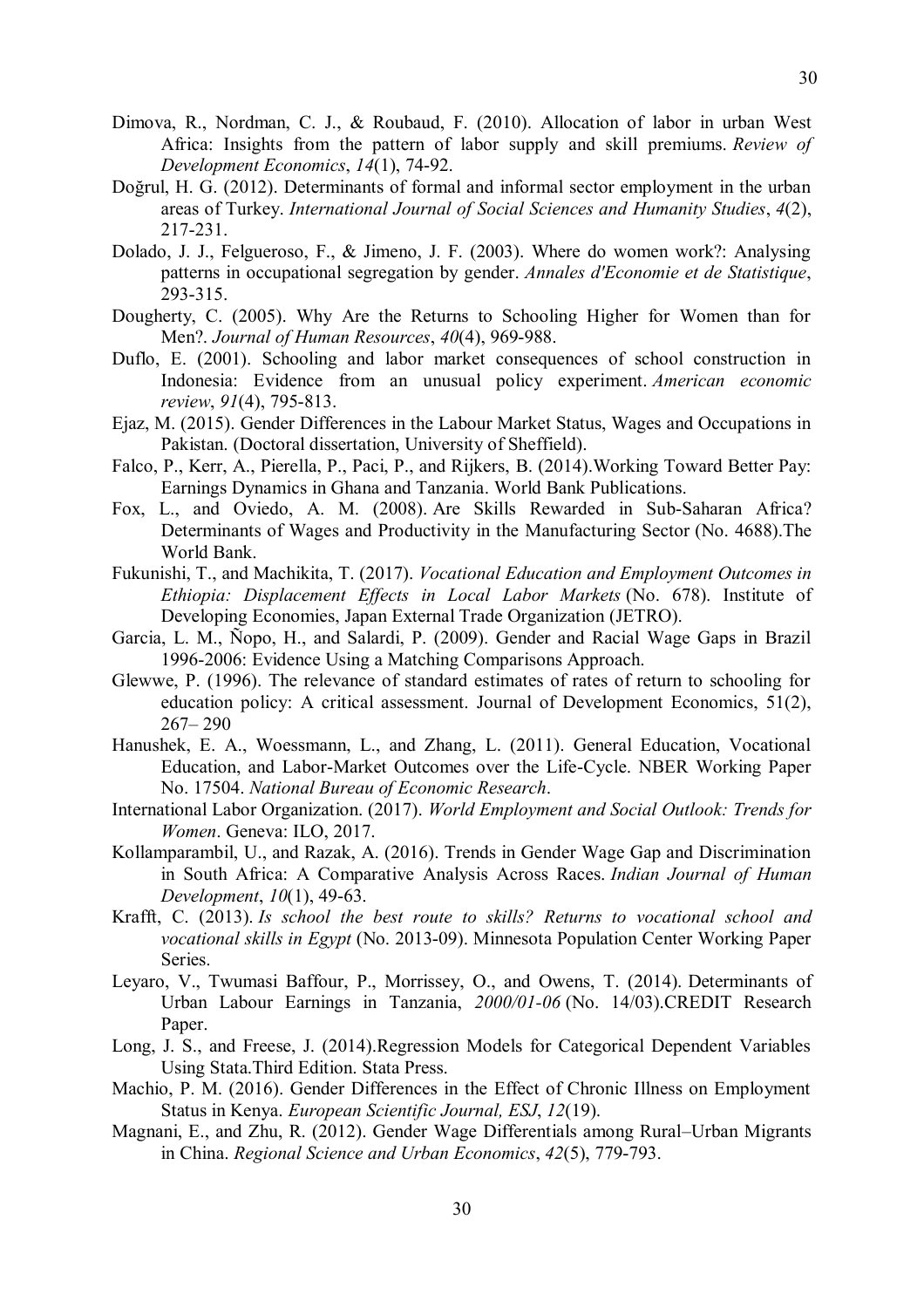- Malamud, O., and Pop-Eleches, C. (2010). General Education Versus Vocational Training: Evidence From an Economy in Transition. *The Review of Economics and Statistics*, *92*(1), 43-60.
- Mandel, H. (2012). Occupational mobility of American women: Compositional and structural changes, 1980–2007. *Research in Social Stratification and Mobility*, *30*(1), 5-16.
- Mandel, H., & Semyonov, M. (2006). A welfare state paradox: State interventions and women"s employment opportunities in 22 countries. *American journal of sociology*, *111*(6), 1910-1949.
- McFadden, D., Tye, W. B., and Train, K. (1976). An Application of Diagnostic Tests for the Independence from Irrelevant Alternatives Property of the Multinomial Logit Model. Institute of Transportation Studies, University of California.
- Mincer, J. (1974). Schooling, Experience, and Earnings. Human Behavior and Social Institutions No. 2.
- Mincer, J., & Polachek, S. (1974). Family investments in human capital: Earnings of women. *Journal of political Economy*, *82*(2, Part 2), S76-S108.
- Morton, M., Klugman, J., Hanmer, L., and Singer, D. (2014). Gender at Work: A Companion to the World Development Report on Jobs. *Washington, DC: World Bank Group.*
- National Bureau of Statistics (NBS) (Tanzania) 2015. Tanzania Integrated Labour Force Survey 2014, Dar es Salaam, Tanzania: NBS.
- Ncube, P. (2012). *An Empirical Investigation of the Gender Wage Gap in South Africa* (Doctoral Dissertation, University of Johannesburg).
- Neuman S. and Ziderman A. (2001). Can Vocational Education Improve the Wages of Minorities and Disadvantaged Groups? The Case of Israel, IZA Discussion paper series, No. 348, Institute for the Study of Labor (IZA), Bonn
- Neuman, S., and Oaxaca, R. L. (2004). Wage Decompositions with Selectivity-Corrected Wage Equations: A Methodological note. *The Journal of Economic Inequality*, *2*(1), 3- 10.
- Neumark, D. (1988). Employers' Discriminatory Behavior and the Estimation of Wage Discrimination. *Journal of Human Resources*, *23*(3), 279-295.
- Nordman, C. J., Rakotomanana, F., and Robilliard, A. S. (2010). Gender disparities in the Malagasy labor market. *Gender Disparities in Africa's Labor Market*, 87.
- Oaxaca, R. (1973). Male-Female Wage Differentials in Urban Labor Markets. *International Economic Review*, 693-709.
- Okletey, J. O. H. N. (2013). *Education and its Effect on Earnings in Ghana* (Doctoral Dissertation, University of Ghana).
- Pacheco, G., Li, C., and Cochrane, B. (2017). Empirical Evidence of the Gender Pay Gap in *New Z*ealand (No. 2017-05).Auckland University of Technology, Department of Economics.
- Pacheco-Medina, E. C. (2013). Gender Wage Gap in Urban Nicaragua: Evidence from Decomposition Analysis. (*Master Thesis, Lund University, Lund*).
- Padayachie, K. M. (2015). *Education and the Gender Wage Gap in South Africa* (Doctoral Dissertation, University of KwaZulu-Natal, Durban).
- Phelps, E. S. (1972). The Statistical Theory of Racism and Sexism, American Economic Review, vol. 62, no. 4, pp. 659-661.
- Polachek, S. W. (2004). *How the Human Capital Model Explains Why the Gender Wage Gap Narrowed* (No. 1102). IZA Discussion paper series.
- Psacharopoulos, G., and Patrinos, H. A. (2004). Human Capital and Rates of Return. *International Handbook on the Economics of Education*, 1-57.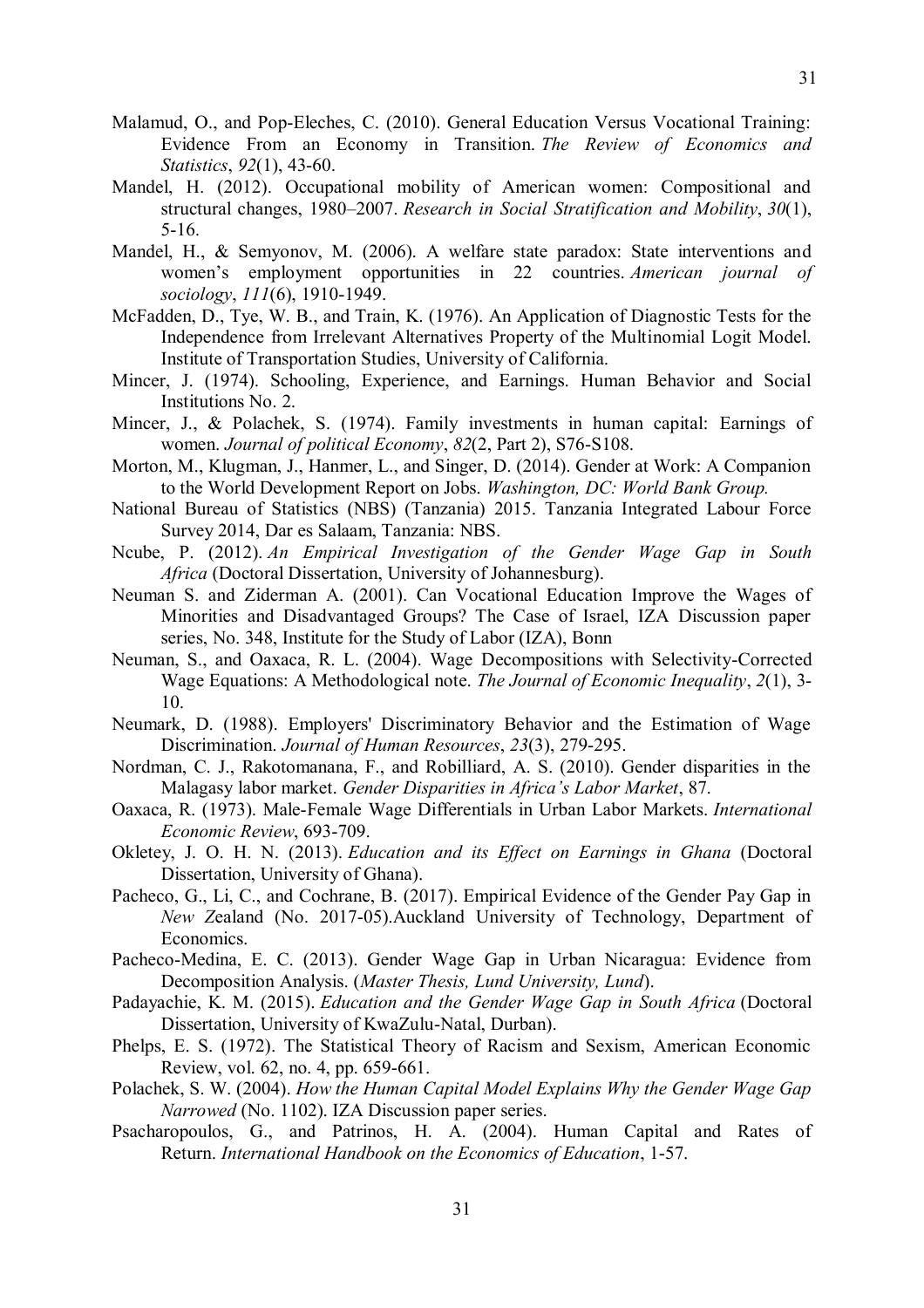- Reimers, C. (1982). A Comparative Analysis of the Wages of Hispanic. In *AUTHOR Borjas, George, Ed.; Tienda, Marta, Ed. TITLE Hispanics in the Labor Force: A Conference Report. INSTITUTION Wisconsin Univ., Madison. Inst. for Research on Poverty. SPONS AGENCY National Commission tor Employment Policy (DOL)* (p. 21).
- Richard, S. (2007). Wage Determination and Gender Discrimination in Uganda. *Research Series*, (50).
- Roszkowska, S., & Majchrowska, A. (2014). *Premia z wykształcenia i doświadczenia zawodowego według płci w Polsce*. Narodowy Bank Polski. Departament Edukacji i Wydawnictw.
- Salardi, P. (2012). Wage Disparities and Occupational Intensity by Gender and Race in Brazil: An Empirical Analysis Using Quantile Decomposition Techniques. *Job Market Paper, University of Sussex*.
- Salardi, P. (2013). *An Analysis of Pay and Occupational Differences By Gender and Race in Brazil-1987 to 2006* (Doctoral dissertation, University of Sussex).
- Schultz, T. P., and Mwabu, G. (1998). *Wage Premia for Education and Location, by Gender and Race in South Africa* (No. 785). Center Discussion Paper
- Schultz, T. W. (1961). Investment in Human Capital. *The American Economic Review*, *51*(1), pp.1-17..
- Siphambe, H. K. (2000). Rates of Return to Education in Botswana. *Economics of Education Review*, *19*(3), 291-300.
- Steinmetz, S. (2012). Explaining occupational sex segregation. In *The Contextual Challenges of Occupational Sex Segregation* (pp. 37-56). VS Verlag für Sozialwissenschaften.
- Strawinski, P., Broniatowska, P., & Majchrowska, A. (2016). *Returns to vocational education. Evidence from Poland* (No. 2016-16). Faculty of Economic Sciences, University of Warsaw.
- Tien, N. D. (2014). An Analysis of Labour Market Returns to Education in Vietnam: Evidence from the National Labour Force Survey 2012. *International Training Centre of the International Labour Organization Working Paper*, *3*.
- Triventi, M., Skopek, J., Kosyakova, Y., Buchholz, S., & Blossfeld, H. P. (2015). Gender Inequalities at Labour Market Entry: A Comparative View from the eduLIFE Project. *Comparative Social Research*, 31, pp. 25-51.
- Twumasi-Baffour, P. (2013). Determinants of Urban Worker Earnings in Ghana and Tanzania: The Role of Education (No. 13/01). CREDIT Research Paper.
- Twumasi-Baffour, P., and Turkson, F. E. (2015). Selection into Employment Sectors in Urban Ghana and Tanzania: The Role of Education. *Research in World Economy*, *6*(4), 78.
- Wambugu, A. (2011). The Effects of Educational Attainment on Employment Outcomes in Kenya. *International Journal of Educational Administration and Policy Studies*, *3*(7), pp. 94-102.
- Wamuthenya, W. R. (2010). Determinants of Employment in the Formal and Informal Sectors of the Urban Areas of Kenya (No. RP\_194). African Economic Research Consortium.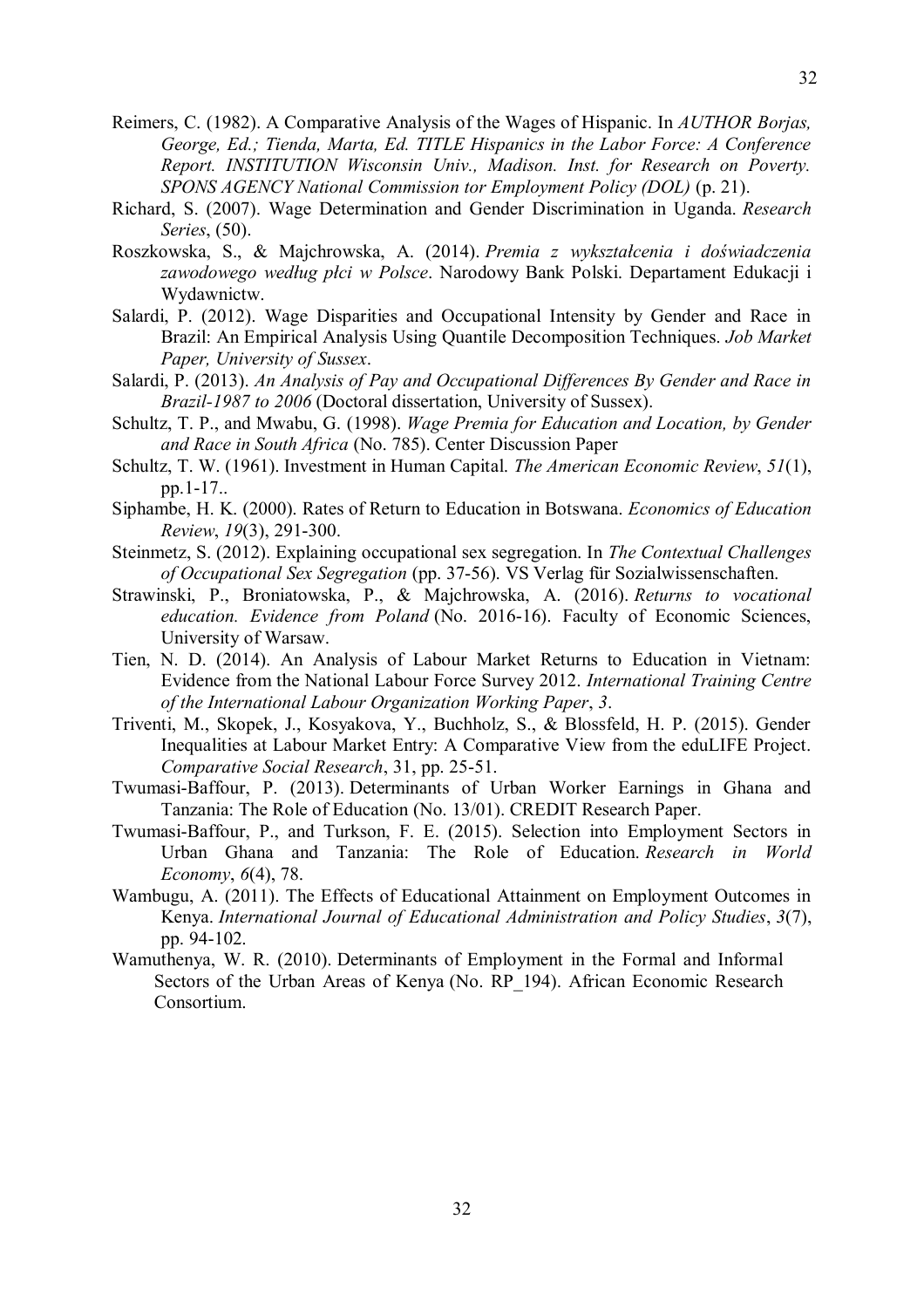#### **Appendix**

#### **Appendix A: Construction of Wage Variable**

The income (wage) question is often a sensitive one, especially for those in privatelyowned enterprises. In many cases getting reliable answers is very difficult. This is due to the fact that many people regard the income question as a way for the government to acquire evidence for taxation purposes. The situation is exacerbated when the agency collecting this information is a government institution. In respect of wages and salaries, too, individuals often regard the information as personal and confidential. Because of the sensitivities, the income questions in the individual questionnaire were deliberately placed at the end after the respondent had supplied all other employment information.

Under this study wages is broadly defined as the compensation in cash or in-kind which accrues to employed persons as a result of their involvement in either waged employment or self-employed jobs or compensation for engaging in agricultural activities over a given reference period. From 2014 ILFS questionnaires, all individuals identified as having worked during the reference week in a waged job or self employment in respect of either the main or secondary activities were asked about income from employment. Respondents in formal wage employment were asked the monthly gross cash income earned from their paid employment during the last month. Gross cash income referred to total income before any deduction of tax, rent, etc. and included any monthly responsibility earnings. If the respondent had just started a job and had not yet been paid, interviewers were advised to record the respondent"s expected gross income. If the respondent was temporarily absent from his/her wage job in the last month and was not paid during the reference week, his/her usual monthly income recorded.

Self-employed respondents were asked the gross income/takings in cash earned from their business or businesses in the last week or month. They were then asked about all expenses incurred in earning that gross income during the same reference period. The net profit was calculated by deducting all expenses incurred from the gross income earned. Income from self-employment was often difficult to calculate as many small enterprises do not keep records. However, interviewers were equipped with techniques for getting estimates of income, even if they were a rough approximation. The individual questionnaire included a further question on income that was posed to individual engaged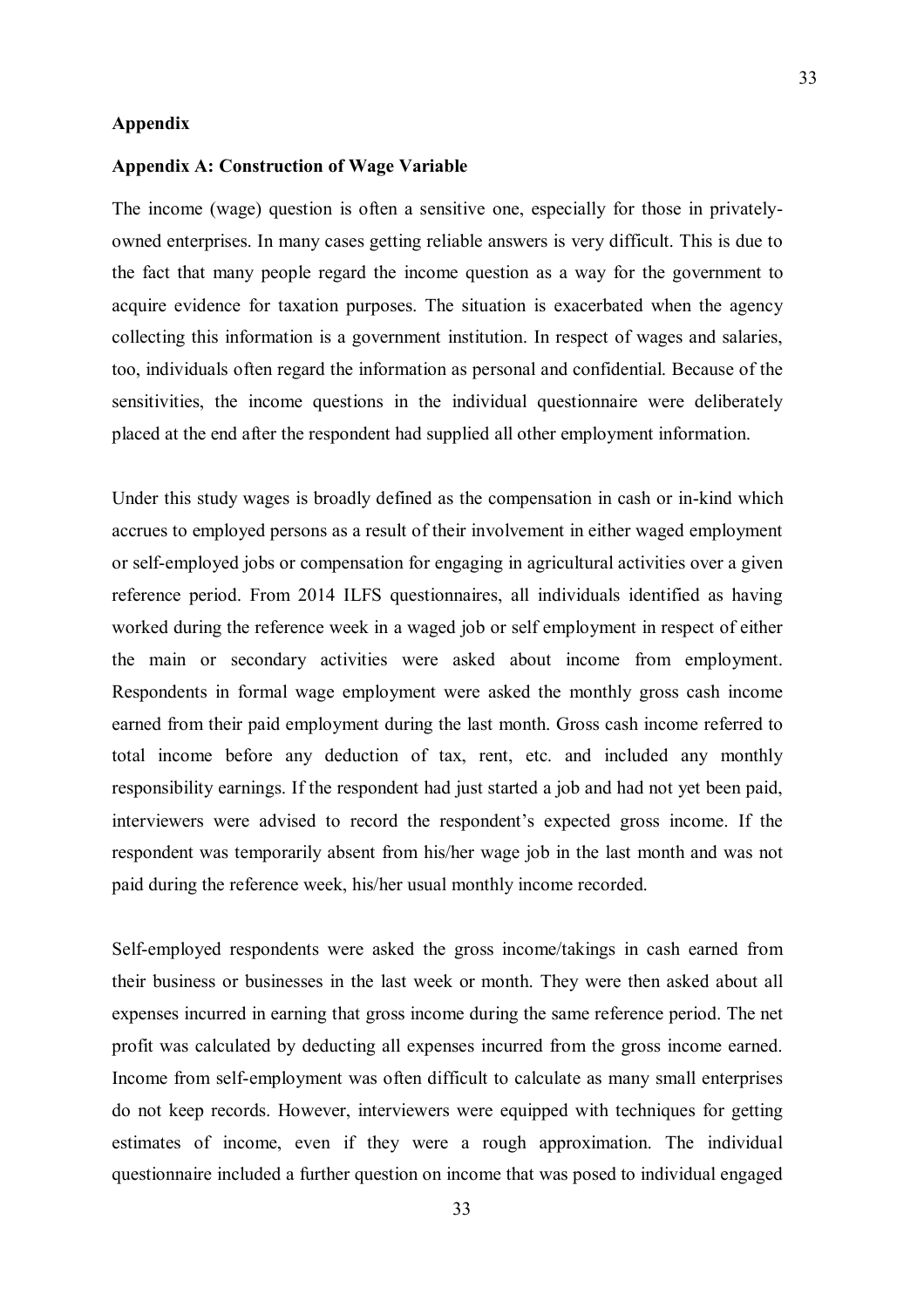in agriculture during the past week. These individuals were asked to provide the net income from their agricultural week over the last week or month. Net monthly income (wages) from self-employment is calculated by multiplying the net weekly income by 4 for those who reported their net income in the last week instead of last month. We focus exclusively on monthly earnings from the main job due to the small number of multiple job holders in the sample survey that prevent us to obtain reliable income variables from the secondary job disaggregated for men and women in formal, agriculture and informal employments.

### **Appendix B**

**Table B1: Multinomial Logit Model Estimates for General Education Levels and TVET**

|                                                                               | Male        |             |             | Female      |             |             |  |  |  |  |
|-------------------------------------------------------------------------------|-------------|-------------|-------------|-------------|-------------|-------------|--|--|--|--|
| <b>VARIABLES</b>                                                              | Formal      | Informal    | Agriculture | Formal      | Informal    | Agriculture |  |  |  |  |
| Age                                                                           | 0.299***    | $0.280***$  | $0.140***$  | $0.284***$  | $0.166***$  | 0.041       |  |  |  |  |
|                                                                               | (0.029)     | (0.028)     | (0.030)     | (0.029)     | (0.022)     | (0.025)     |  |  |  |  |
| Agesq                                                                         | $-0.386***$ | $-0.368***$ | $-0.159***$ | $-0.316***$ | $-0.180***$ | 0.023       |  |  |  |  |
|                                                                               | (0.038)     | (0.037)     | (0.040)     | (0.040)     | (0.032)     | (0.036)     |  |  |  |  |
| Primary education is a reference category                                     |             |             |             |             |             |             |  |  |  |  |
| Secondary                                                                     | $-0.088$    | $-0.815***$ | $-1.222***$ | $1.069***$  | $-0.409***$ | $-0.534***$ |  |  |  |  |
|                                                                               | (0.114)     | (0.111)     | (0.127)     | (0.100)     | (0.078)     | (0.111)     |  |  |  |  |
| Tvet training                                                                 | $0.493***$  | $-0.241*$   | $-1.193***$ | $0.945***$  | $0.197**$   | $-0.729***$ |  |  |  |  |
|                                                                               | (0.128)     | (0.128)     | (0.146)     | (0.113)     | (0.098)     | (0.150)     |  |  |  |  |
| Tertiary                                                                      | $0.737***$  | $-2.127***$ | $-2.695***$ | $3.190***$  | $-1.031***$ | $-0.903**$  |  |  |  |  |
|                                                                               | (0.225)     | (0.253)     | (0.336)     | (0.196)     | (0.244)     | (0.365)     |  |  |  |  |
| Dar es Salaam is a reference category                                         |             |             |             |             |             |             |  |  |  |  |
| Other urban                                                                   | $1.297***$  | $1.140***$  | 3.529***    | $1.502***$  | $1.154***$  | 3.723***    |  |  |  |  |
|                                                                               | (0.140)     | (0.138)     | (0.159)     | (0.105)     | (0.083)     | (0.124)     |  |  |  |  |
| Rural                                                                         | $0.458**$   | $0.480**$   | 4.797***    | $1.442***$  | $0.950***$  | 5.535***    |  |  |  |  |
|                                                                               | (0.202)     | (0.196)     | (0.200)     | (0.193)     | (0.155)     | (0.167)     |  |  |  |  |
| Hhead                                                                         | $2.074***$  | 1.984***    | $1.753***$  | 1.780***    | 1.299***    | 1.055***    |  |  |  |  |
|                                                                               | (0.175)     | (0.170)     | (0.193)     | (0.166)     | (0.147)     | (0.169)     |  |  |  |  |
| Migrant                                                                       | $0.578***$  | $0.542***$  | $-0.183$    | $0.347***$  | $0.361***$  | $-0.484***$ |  |  |  |  |
|                                                                               | (0.116)     | (0.114)     | (0.128)     | (0.090)     | (0.068)     | (0.090)     |  |  |  |  |
| Hhsize                                                                        | $-0.039*$   | $-0.056***$ | $0.046**$   | $-0.054**$  | $-0.010$    | $0.086***$  |  |  |  |  |
|                                                                               | (0.020)     | (0.019)     | (0.020)     | (0.021)     | (0.015)     | (0.017)     |  |  |  |  |
| Marital (Married=1)                                                           | $0.523***$  | $0.550***$  | $0.581***$  | $-0.689***$ | $-0.759***$ | $-0.197*$   |  |  |  |  |
|                                                                               | (0.164)     | (0.162)     | (0.181)     | (0.118)     | (0.090)     | (0.111)     |  |  |  |  |
| Constant                                                                      | $-5.165***$ | $-3.688***$ | $-4.066***$ | $-6.954***$ | $-2.482***$ | $-3.971***$ |  |  |  |  |
|                                                                               | (0.501)     | (0.474)     | (0.516)     | (0.496)     | (0.344)     | (0.399)     |  |  |  |  |
| Observations                                                                  | 9,934       | 9,934       | 9,934       | 9,264       | 9,264       | 9,264       |  |  |  |  |
| Robust standard errors in parentheses, *** p<0.01,<br>** $p<0.05$ , * $p<0.1$ |             |             |             |             |             |             |  |  |  |  |